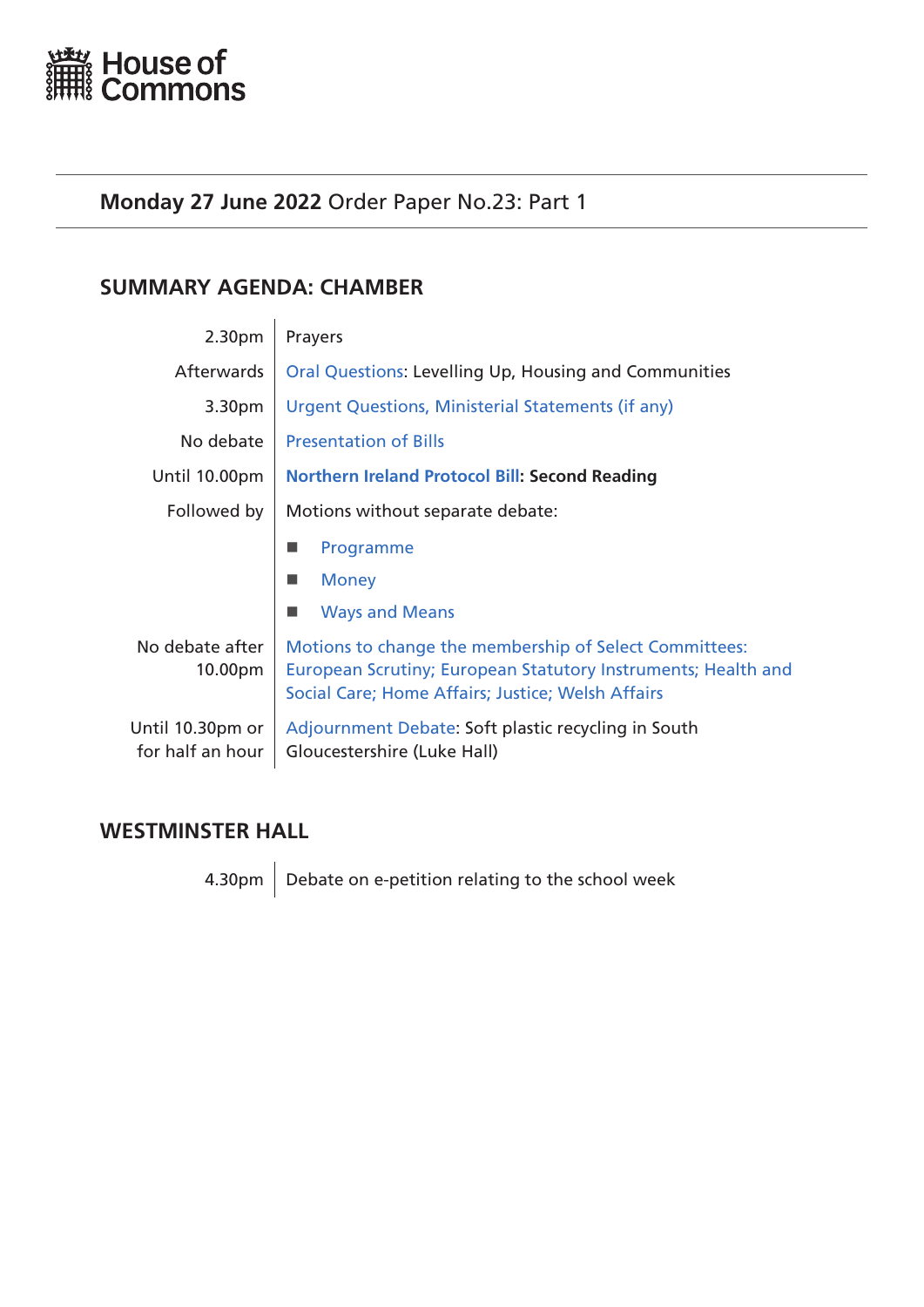# **CONTENTS**

**[PART 1: BUSINESS TODAY](#page-0-0)**

- **[Chamber](#page-2-1)**
- **[Westminster Hall](#page-9-0)**
- **[Committees Meeting Today](#page-10-0)**
- **[Committee Reports Published](#page-12-0)**
- **[Announcements](#page-13-0)**
- **[Further Information](#page-15-0)**

# **[PART 2: FUTURE BUSINESS](#page-16-0)**

- **[A. Calendar of Business](#page-17-0)**
- **[B. Remaining Orders and Notices](#page-40-0)**

**Notes:**

Item marked [R] indicates that a member has declared a relevant interest.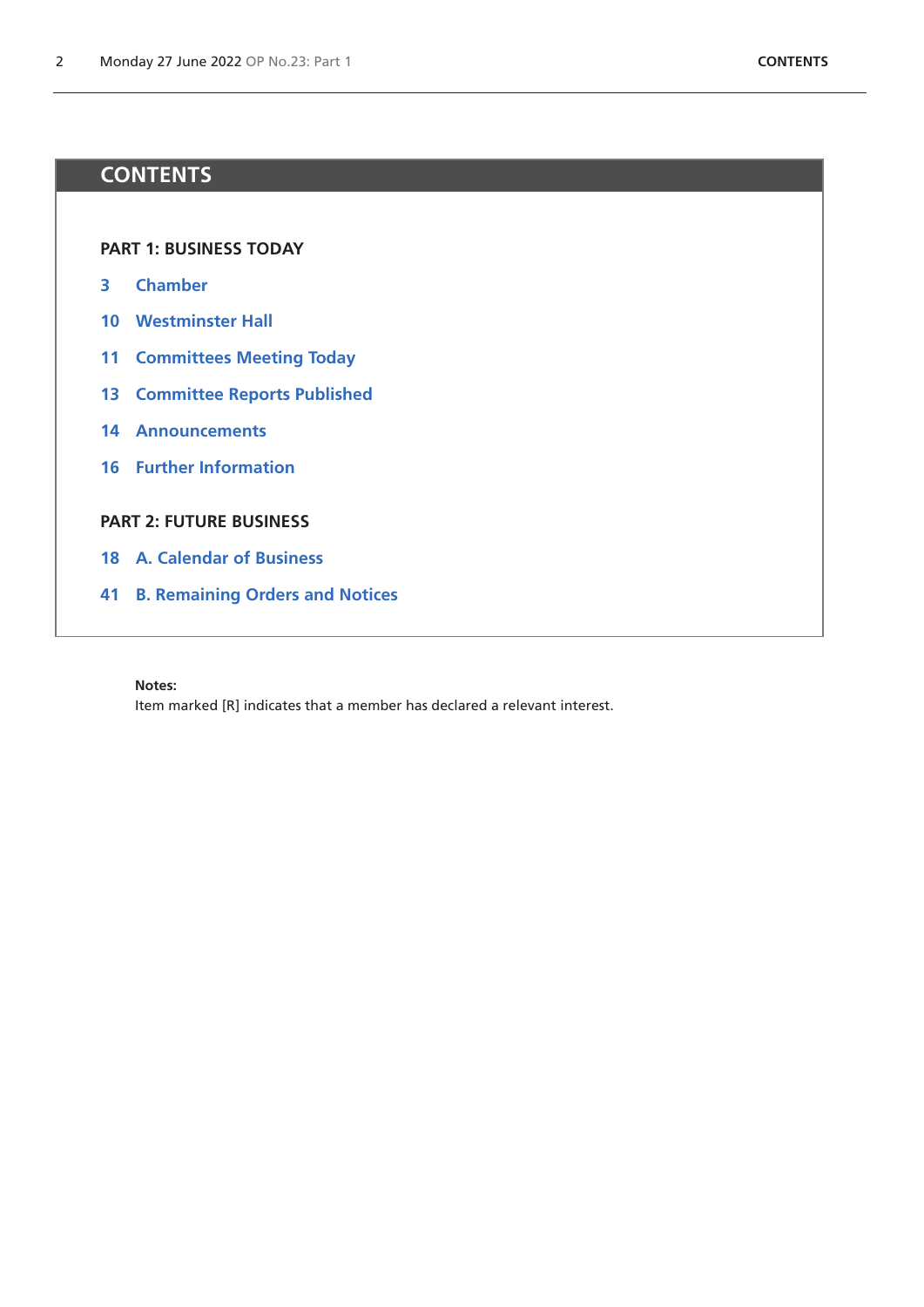# <span id="page-2-1"></span>**BUSINESS TODAY: CHAMBER**

#### **2.30pm Prayers**

**Followed by**

## <span id="page-2-0"></span>**QUESTIONS**

- Oral Questions to the Secretary of State for Levelling Up, Housing and Communities
- **1 John Penrose** (Weston-super-Mare) What steps his Department is taking to increase housebuilding through densification of urban areas using local authority-approved building codes that pre-approve buildings. (900712)
- **2 Robbie Moore** (Keighley) What progress his Department has made on promoting responsible development on brownfield sites. (900713)

#### **3 Kate Hollern** (Blackburn)

If he will make an assessment of the potential merits of requiring Government departments to report annually on the impact of spatial disparities across the UK on targeted outcomes. (900714)

- **4 Dr Jamie Wallis** (Bridgend) What recent discussions he has had with representatives of local and devolved government in Scotland and Wales on the UK Shared Prosperity Fund. (900715)
- **5 Marsha De Cordova** (Battersea) If he will impose a legally binding deadline for remediation works on tower blocks in England that are deemed unsafe as a result of (a) cladding and (b) other associated fire risks. (900716)
- **6 Grahame Morris** (Easington) What support his Department is providing to deliver housing regeneration in former industrial areas. (900717)
- **7 Robin Millar** (Aberconwy) What recent discussions he has had with representatives of local and devolved government in Scotland and Wales on the UK Shared Prosperity Fund. (900718)
- **8 Mick Whitley** (Birkenhead) What assessment he has made of the impact of the allocation of the UK Shared Prosperity Fund on real-term funding levels for communities. (900720)
- **9 Sarah Green** (Chesham and Amersham) What recent assessment he has made of the suitability of his Department's standard method for calculating housing need. (900721)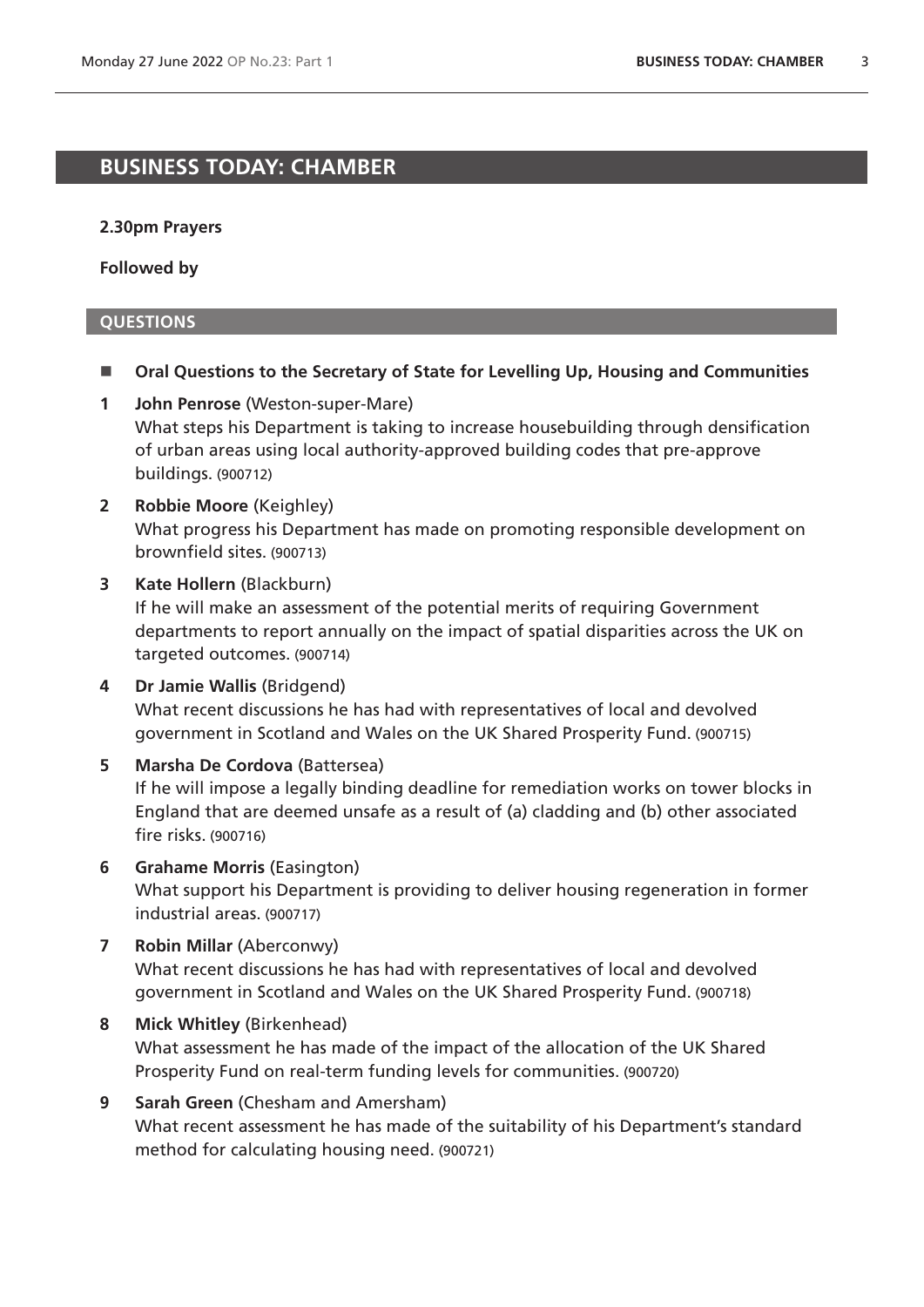# **10 Kate Osamor** (Edmonton)

What steps he is taking to increase the number of social homes built each year. (900722)

- **11 Michael Fabricant** (Lichfield) Whether he has had discussions with the Mayor of the West Midlands on steps his Department is taking to help rough sleepers into long-term accommodation. (900723)
- **12 Craig Tracey** (North Warwickshire) What progress his Department has made on improving the safety of residential buildings. (900724)

# **13 Ben Lake** (Ceredigion)

What recent discussions he has had with Cabinet colleagues on improving the digital connectivity of the hardest-to-reach premises as referenced in the Levelling Up White Paper. (900725)

**14 Stephanie Peacock** (Barnsley East)

What recent assessment he has made of the impartiality of criteria used to award levelling up funds. (900726)

# **15 Philip Dunne** (Ludlow)

What steps his Department is taking to help ensure that the development of homes and commercial buildings does not overload existing water treatment infrastructure. (900727)

- **16 Mohammad Yasin** (Bedford) What steps he is taking to support first-time buyers onto the housing ladder. (900728)
- **17 Matt Western** (Warwick and Leamington) What legislative steps he is taking to progress leasehold reform. (900729)

# **18 Sarah Olney** (Richmond Park) What steps he is taking to support commercial tenants for the purposes of transforming town centres. (900730)

# **19 Peter Gibson** (Darlington) What progress his Department has made on supporting garden communities. (900731)

# **20 James Grundy** (Leigh)

What assessment he has made of the potential impact on local communities of the projects funded through the latest tranche of awards from the (a) Levelling Up Fund and (b) Community Ownership Fund. (900732)

**21 Carol Monaghan** (Glasgow North West)

What recent assessment he has made of the potential effect of the levelling up agenda on the cost of living. (900733)

**22 Stuart C McDonald** (Cumbernauld, Kilsyth and Kirkintilloch East) What recent discussions he has had with elected members in the devolved Administrations on the (a) equity and (b) transparency of the (i) Levelling Up Fund and (ii) UK Shared Prosperity Fund. (900734)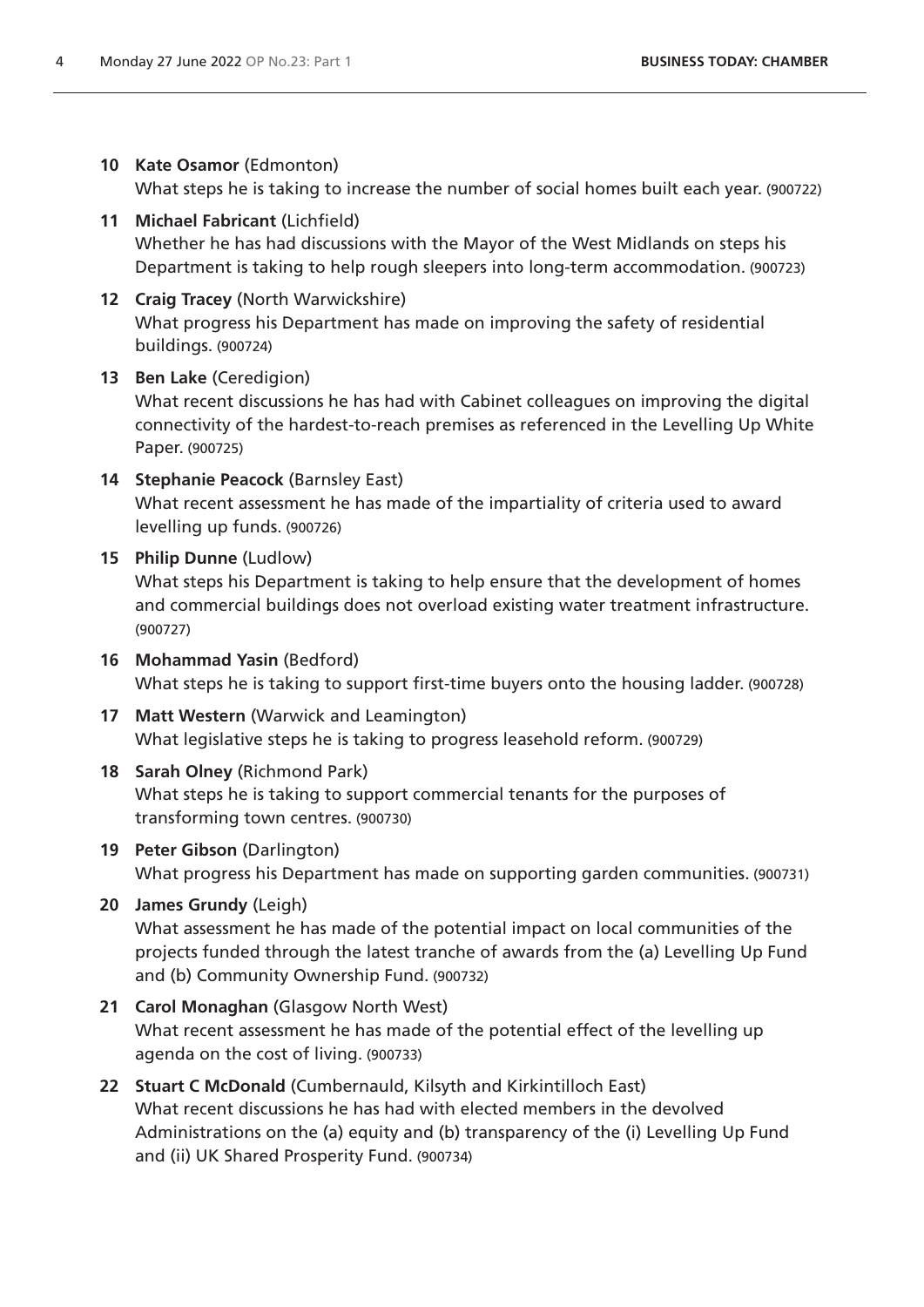- **23 Emma Hardy** (Kingston upon Hull West and Hessle) What progress he has made on reforming the planning system. (900735)
- **24 Sara Britcliffe** (Hyndburn) What assessment he has made of the potential impact on local communities of the projects funded through the latest tranche of awards from the (a) Levelling Up Fund and (b) Community Ownership Fund. (900736)

## **At 3.15pm**

- Topical Questions to the Secretary of State for Levelling Up, Housing and **Communities**
- **T1 Dr Alan Whitehead** (Southampton, Test) If he will make a statement on his departmental responsibilities. (900737)
- **T2 Dan Carden** (Liverpool, Walton) (900738)
- **T3 Peter Aldous** (Waveney) (900739)
- **T4 John McNally** (Falkirk) (900740)
- **T5 Fleur Anderson** (Putney) (900741)
- **T6 Sarah Atherton** (Wrexham) (900742)
- **T7 Emma Hardy** (Kingston upon Hull West and Hessle) (900743)
- **T8 Ronnie Cowan** (Inverclyde) (900744)
- **T9 Martin Vickers** (Cleethorpes) (900746)

# <span id="page-4-0"></span>**URGENT QUESTIONS AND STATEMENTS**

## **3.30pm**

- **Urgent Questions (if any)**
- Ministerial Statements (if any)

## <span id="page-4-1"></span>**PRESENTATION OF BILLS**

**No debate** ([Standing Order No. 57\)](https://publications.parliament.uk/pa/cm5802/cmstords/so_804_2021/so-orders.html#so-57)

■ House of Lords (Elected Senate) Bill

## **Paul Maynard**

Bill to replace the House of Lords with an elected senate; and for connected purposes.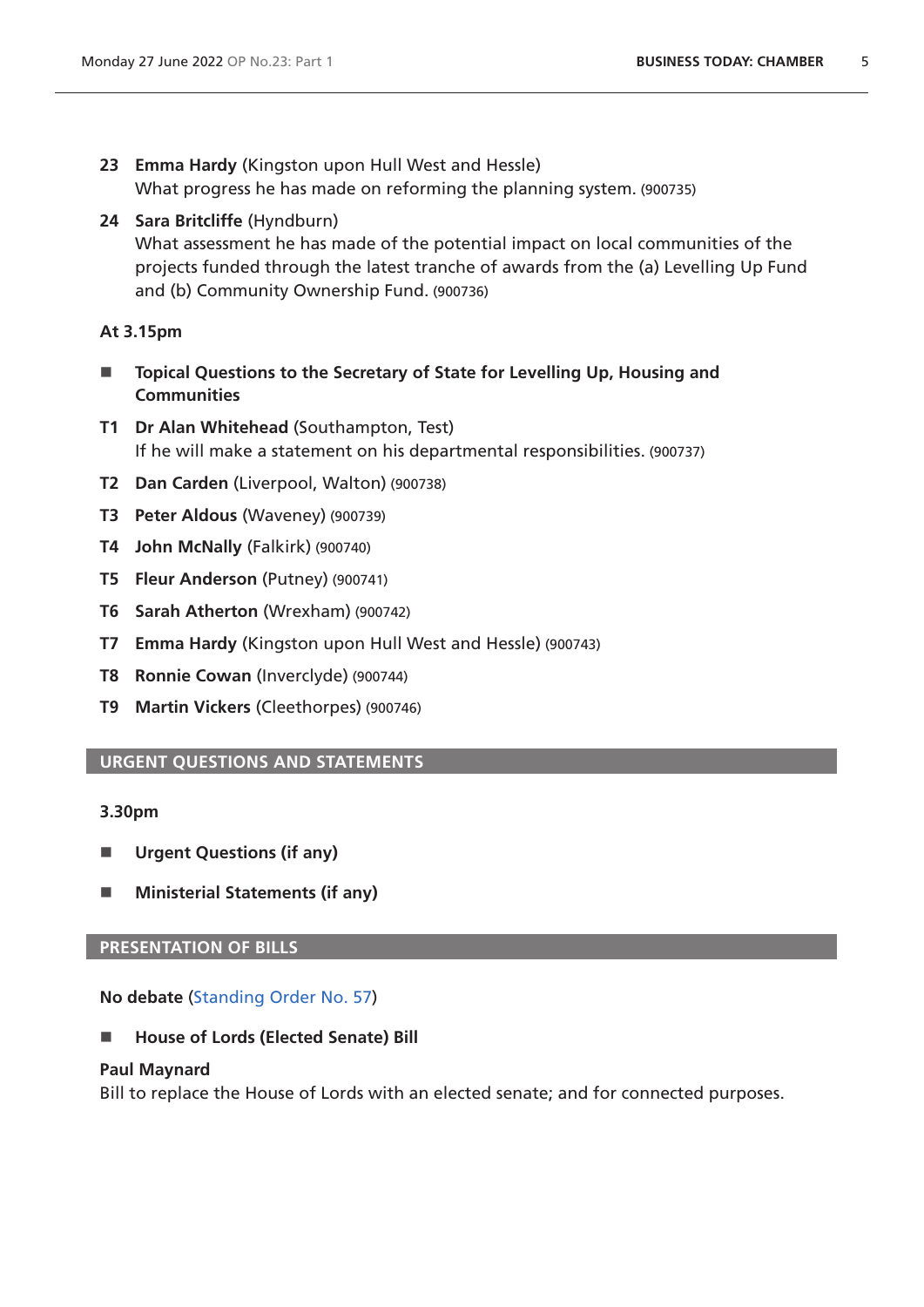# **BUSINESS OF THE DAY**

#### **1. [NORTHERN IRELAND PROTOCOL BILL:](https://publications.parliament.uk/pa/bills/cbill/58-03/0012/220012.pdf) SECOND READING**

#### **Until 10.00pm** [\(Standing Order No. 9\(3\)](https://publications.parliament.uk/pa/cm5802/cmstords/so_804_2021/so-orders.html#so-9_3))

<span id="page-5-0"></span>**Notes:**

Queen's consent to be signified on Third Reading.

**Richard Thomson Ian Blackford Kirsten Oswald Brendan O'Hara Martin Docherty-Hughes Owen Thompson**

| Pete Wishart             | <b>Stewart Hosie</b>            | Angus Brendan MacNeil |
|--------------------------|---------------------------------|-----------------------|
| Hannah Bardell           | Mhairi Black                    | Kirsty Blackman       |
| <b>Steven Bonnar</b>     | Deidre Brock                    | Alan Brown            |
| Amy Callaghan            | Dr Lisa Cameron                 | Douglas Chapman       |
| Joanna Cherry            | Ronnie Cowan                    | Angela Crawley        |
| Martyn Day               | Dave Doogan                     | <b>Allan Dorans</b>   |
| <b>Marion Fellows</b>    | Stephen Flynn                   | Patricia Gibson       |
| Patrick Grady            | <b>Peter Grant</b>              | Drew Hendry           |
| Chris Law                | <b>Stewart Malcolm McDonald</b> | David Linden          |
| <b>Stuart C McDonald</b> | Anne McLaughlin                 | John McNally          |
| Carol Monaghan           | <b>Gavin Newlands</b>           | John Nicolson         |
| Ms Anum Qaisar           | <b>Tommy Sheppard</b>           | Alyn Smith            |
| <b>Chris Stephens</b>    | <b>Alison Thewliss</b>          | Dr Philippa Whitford  |

That this House refuses to give a Second Reading to the Northern Ireland Protocol Bill owing to the fact that it breaks international law.

# **Layla Moran Stephen Farry Mr Alistair Carmichael**

That this House declines to give a Second Reading to the Northern Ireland Protocol Bill, notwithstanding the need to address issues with the implementation of the Protocol, because the Bill threatens to worsen the cost of living crisis by generating a trade war with the EU, because the Bill breaks international law, because the Government have not published the legal advice that they received for the Bill, because the Bill has not been submitted for pre-legislative scrutiny, and because the Bill has been rejected by the majority of members of the Northern Ireland Assembly, and has had serious concerns expressed about it by the Northern Ireland business community.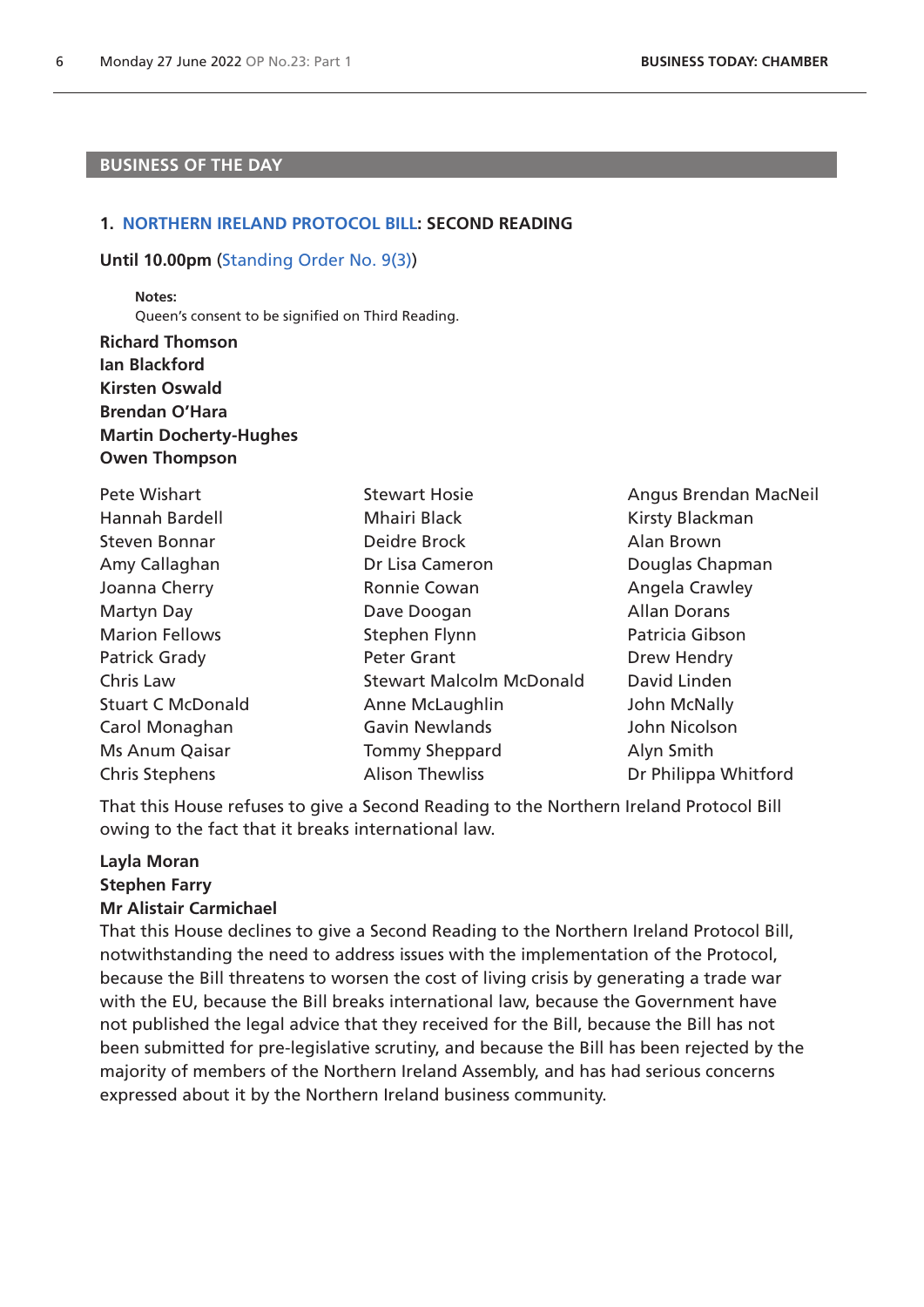## <span id="page-6-0"></span>**2. NORTHERN IRELAND PROTOCOL BILL: PROGRAMME**

## **No debate** ([Standing Order No.83A\(7\)](https://publications.parliament.uk/pa/cm5802/cmstords/so_804_2021/so-orders.html#so-9_83A(7)))

## **Secretary Elizabeth Truss**

That the following provisions shall apply to the Northern Ireland Protocol Bill:

## **Committal**

(1) The Bill shall be committed to a Committee of the whole House.

## **Proceedings in Committee**

- (2) Proceedings in Committee of the whole House shall be completed in three days.
- (3) The proceedings—

(a) shall be taken in the order shown in the first column of the following Table, and

(b) shall (so far as not previously concluded) be brought to a conclusion at the times specified in the second column of the Table.

| <b>Proceedings</b>                                                                                                              | Time for conclusion of proceedings                                                  |
|---------------------------------------------------------------------------------------------------------------------------------|-------------------------------------------------------------------------------------|
| Clauses 1 to 3, 15 and 16; new Clauses<br>and new Schedules relating to the subject<br>matter of those clauses                  | Three hours after the commencement of<br>proceedings on the Bill on the first day.  |
| Clauses 4 to 6 and 24; new Clauses and<br>new Schedules relating to the subject<br>matter of those clauses                      | Six hours after the commencement of<br>proceedings on the Bill on the first day.    |
| Clauses 7 to 11; new Clauses and new<br>Schedules relating to the subject matter of<br>those clauses                            | Three hours after the commencement of<br>proceedings on the Bill on the second day. |
| Clauses 12 and 17; new Clauses and new<br>Schedules relating to the subject matter of<br>those clauses                          | Six hours after the commencement of<br>proceedings on the Bill on the second day.   |
| Clauses 13, 14, 18 and 20; new Clauses<br>and new Schedules relating to the subject<br>matter of those clauses;                 | Three hours after the commencement of<br>proceedings on the Bill on the third day.  |
| Clauses 19, 21 to 23, 25 and 26; new<br>Clauses and new Schedules relating to the<br>subject matter of those clauses; remaining | Six hours after the commencement of<br>proceedings on the Bill on the third day.    |

# **Consideration and Third Reading**

proceedings on the Bill

(4) Any proceedings on Consideration shall (so far as not previously concluded) be brought to a conclusion one hour before the moment of interruption on the day on which those proceedings are commenced.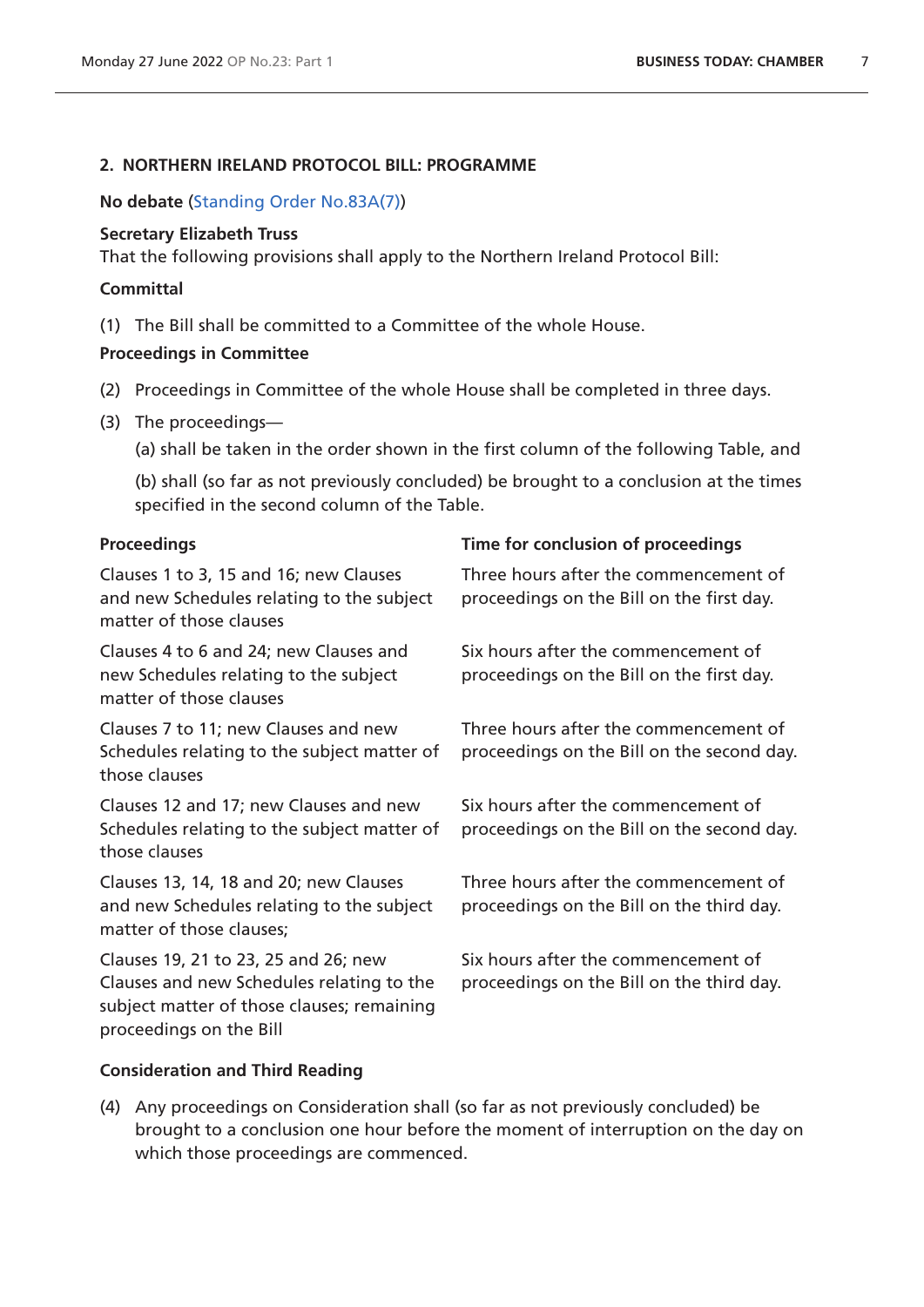(5) Proceedings on Third Reading shall (so far as not previously concluded) be brought to a conclusion at the moment of interruption on that day.

# **Programming committee**

(6) [Standing Order No. 83B](https://publications.parliament.uk/pa/cm5802/cmstords/so_804_2021/so-orders.html#so-83B) (Programming committees) shall not apply to proceedings in Committee of the whole House, to any proceedings on Consideration or to proceedings on Third Reading.

# **Other proceedings**

(7) Any other proceedings on the Bill may be programmed.

# <span id="page-7-0"></span>**3. NORTHERN IRELAND PROTOCOL BILL: MONEY**

# **No debate** ([Standing Order No. 52\(1\)\(a\)\)](https://publications.parliament.uk/pa/cm5802/cmstords/so_804_2021/so-orders.html#so-52_1_a)

# **Lucy Frazer**

That, for the purposes of any Act resulting from the Northern Ireland Protocol Bill, it is expedient to authorise:

(1) the payment out of money provided by Parliament of:

(a) any expenditure incurred under or by virtue of the Act by a Minister of the Crown, government department or other public authority, and

(b) any increase attributable to the Act in the sums payable by virtue of any other Act out of money so provided;

(2) any other charge on the Consolidated Fund or the National Loans Fund, or any other charge on the public revenue, arising by virtue of the Act.

# **Notes:**

<span id="page-7-1"></span>Queen's Recommendation signified.

# **4. NORTHERN IRELAND PROTOCOL BILL: WAYS AND MEANS**

# **No debate** ([Standing Order No. 52\(1\)\(a\)\)](https://publications.parliament.uk/pa/cm5802/cmstords/so_804_2021/so-orders.html#so-52_1_a)

# **Lucy Frazer**

That, for the purposes of any Act resulting from the Northern Ireland Protocol Bill, it is expedient to authorise:

- (1) any taxation, fees or charges or any other charge on the people arising by virtue of the Act;
- (2) the payment of sums into the Consolidated Fund or the National Loans Fund.

# <span id="page-7-2"></span>**5. EUROPEAN SCRUTINY COMMITTEE**

**No debate after 10.00pm** [\(Standing Order No. 9\(6\)](https://publications.parliament.uk/pa/cm5802/cmstords/so_804_2021/so-orders.html#so-9_6))

# **Sir Bill Wiggin, on behalf of the Committee of Selection**

That Mr David Lammy be discharged from the European Scrutiny Committee and Geraint Davies be added.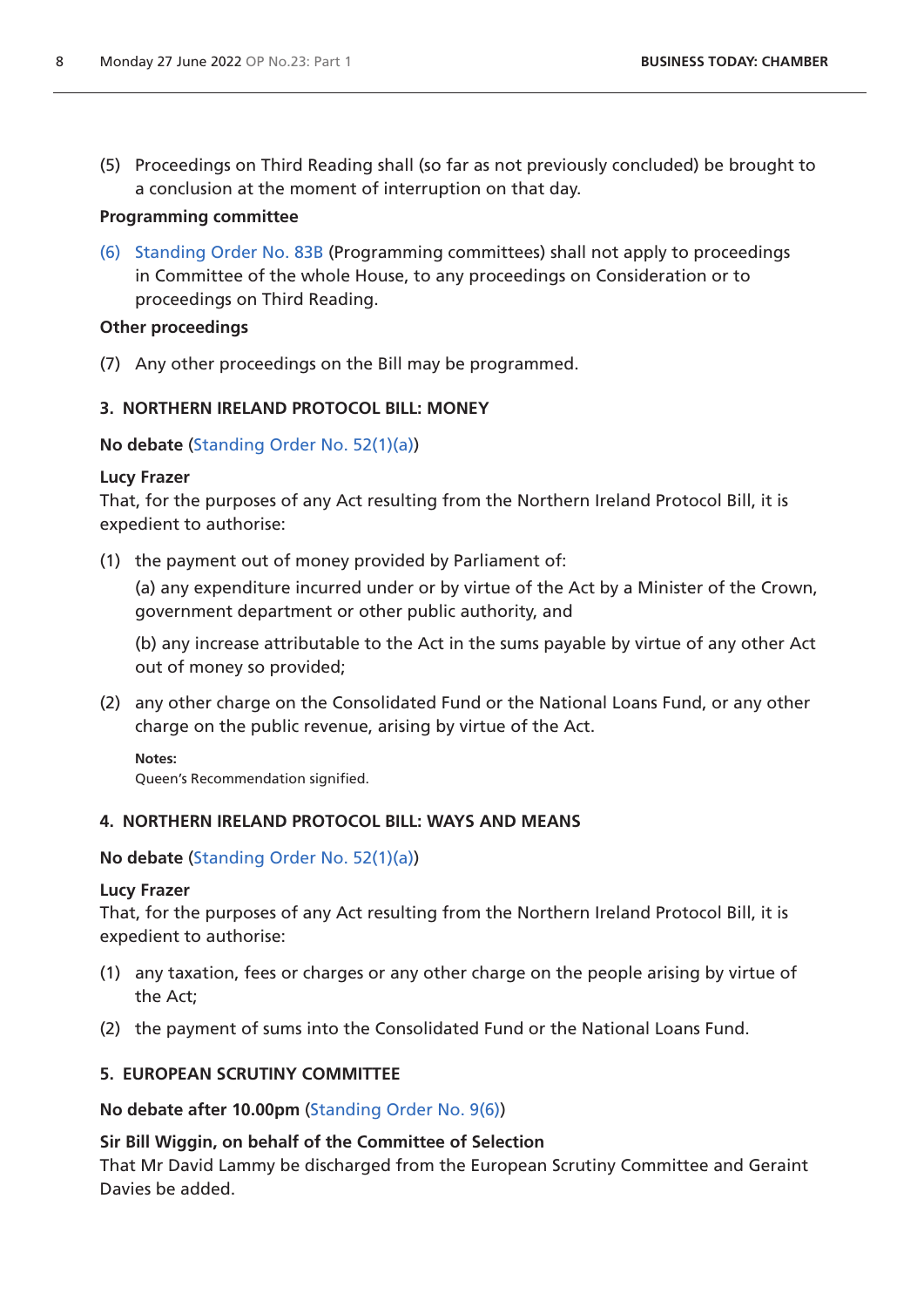## **6. EUROPEAN STATUTORY INSTRUMENTS COMMITTEE**

## **No debate after 10.00pm** [\(Standing Order No. 9\(6\)](https://publications.parliament.uk/pa/cm5802/cmstords/so_804_2021/so-orders.html#so-9_6))

#### **Sir Bill Wiggin, on behalf of the Committee of Selection**

That Jo Stevens be discharged from the European Statutory Instruments Committee and Sir Mark Hendrick be added.

## **7. HEALTH AND SOCIAL CARE COMMITTEE**

#### **No debate after 10.00pm** [\(Standing Order No. 9\(6\)](https://publications.parliament.uk/pa/cm5802/cmstords/so_804_2021/so-orders.html#so-9_6))

#### **Sir Bill Wiggin, on behalf of the Committee of Selection**

That Barbara Keeley, Taiwo Owatemi and Sarah Owen be discharged from the Health and Social Care Committee and Marsha De Cordova, Mrs Paulette Hamilton and Rachel Maskell added.

#### **8. HOME AFFAIRS COMMITTEE**

## **No debate after 10.00pm** [\(Standing Order No. 9\(6\)](https://publications.parliament.uk/pa/cm5802/cmstords/so_804_2021/so-orders.html#so-9_6))

#### **Sir Bill Wiggin, on behalf of the Committee of Selection**

That Matt Vickers be discharged from the Home Affairs Committee and James Daly be added.

#### **9. JUSTICE COMMITTEE**

#### **No debate after 10.00pm** [\(Standing Order No. 9\(6\)](https://publications.parliament.uk/pa/cm5802/cmstords/so_804_2021/so-orders.html#so-9_6))

**Sir Bill Wiggin, on behalf of the Committee of Selection** That Matt Vickers be discharged from the Justice Committee and James Daly be added.

#### **10. WELSH AFFAIRS COMMITTEE**

**No debate after 10.00pm** [\(Standing Order No. 9\(6\)](https://publications.parliament.uk/pa/cm5802/cmstords/so_804_2021/so-orders.html#so-9_6))

## **Sir Bill Wiggin, on behalf of the Committee of Selection**

That Tonia Antoniazzi be discharged from the Welsh Affairs Committee and Wayne David be added.

# <span id="page-8-0"></span>**ADJOURNMENT DEBATE**

## **Until 10.30pm or for half an hour (whichever is later)** [\(Standing Order No. 9\(7\)\)](https://publications.parliament.uk/pa/cm5802/cmstords/so_804_2021/so-orders.html#so-9_7)

■ Soft plastic recycling in South Gloucestershire: Luke Hall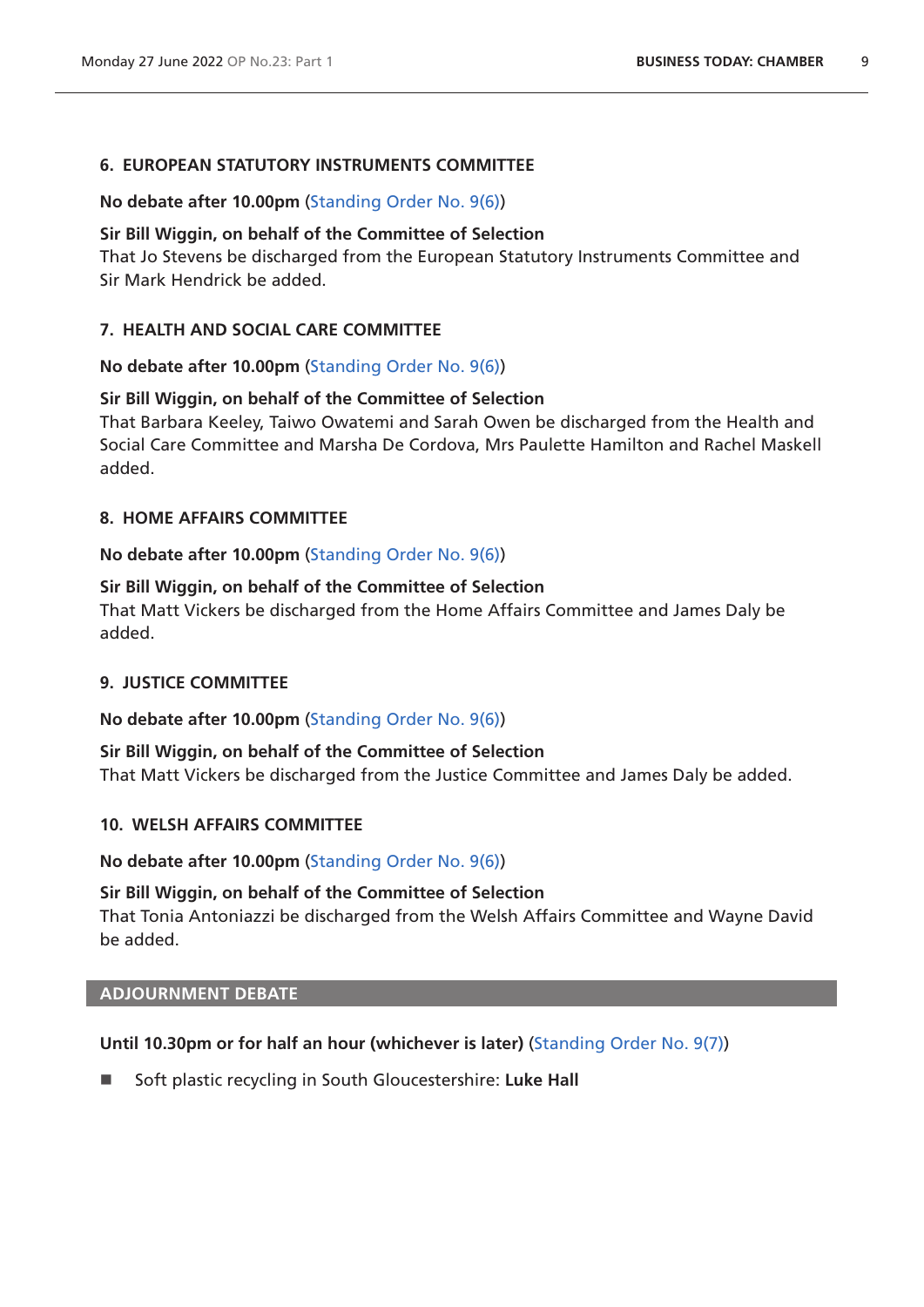# <span id="page-9-0"></span>**BUSINESS TODAY: WESTMINSTER HALL**

#### **ORDER OF BUSINESS**

#### **The sitting will last for up to three hours** [\(Standing Order No. 10\(1\)](https://publications.parliament.uk/pa/cm5802/cmstords/so_804_2021/so-orders.html#so-10_1))

#### **4.30pm**

 $\blacksquare$  That this House has considered e-petition [597715,](https://petition.parliament.uk/petitions/597715) relating to the school week: **Catherine McKinnell, on behalf of the Petitions Committee**

#### **Notes:**

The subject for this debate was determined by the Petitions Committee. The sitting will last for up to three hours. The sitting will be suspended and time added if divisions take place in the main Chamber [\(Standing Order No. 10\(3\)](https://publications.parliament.uk/pa/cm5802/cmstords/so_804_2021/so-orders.html#so-10_3)).

#### **Relevant Documents:**

Summary of public engagement by the Petitions Committee on the school week, reported to the House on 21 June, [HC 73](https://committees.parliament.uk/writtenevidence/109373/default/)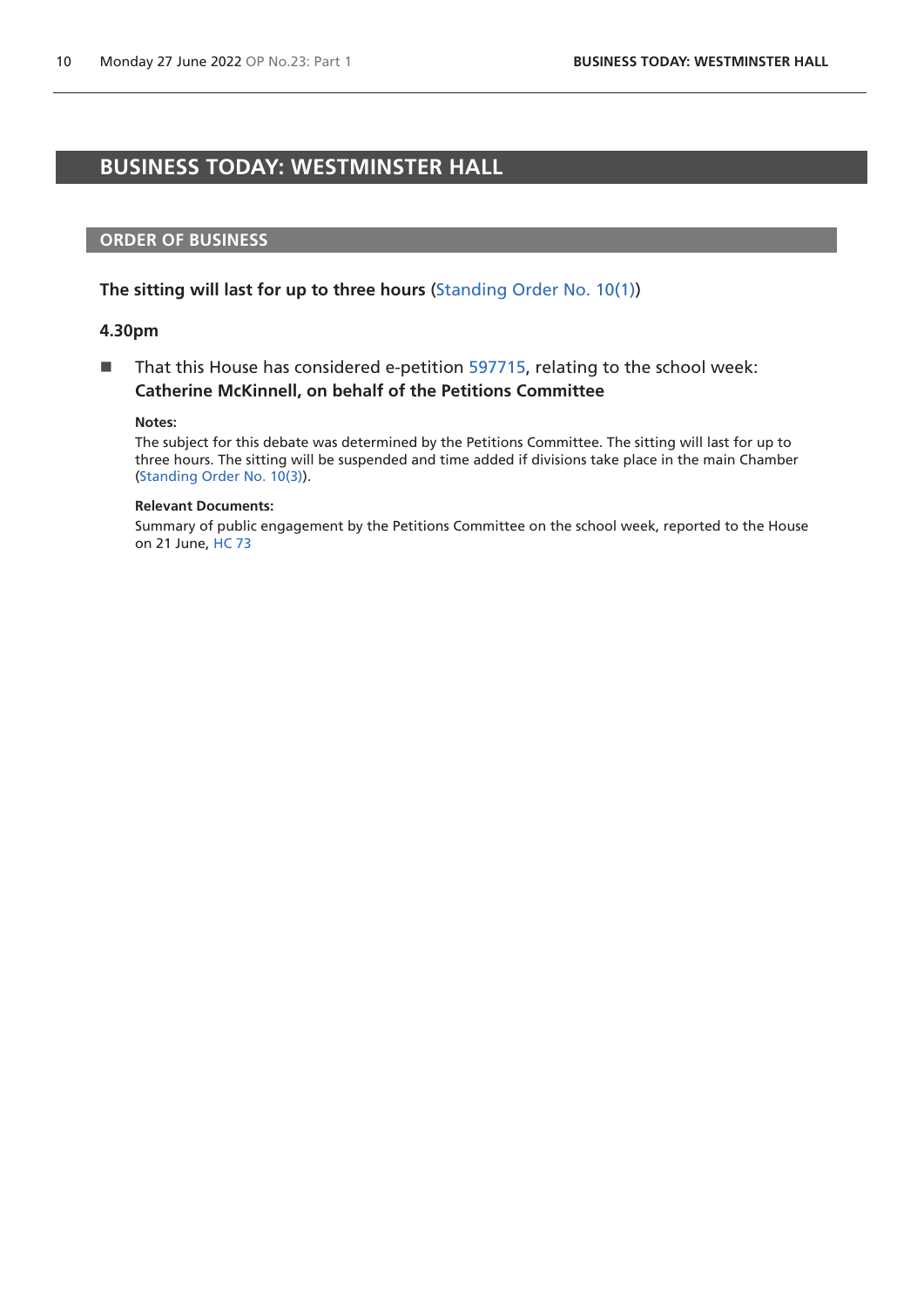# <span id="page-10-0"></span>**COMMITTEES MEETING TODAY**

Broadcasts of proceedings can be found at <https://www.parliamentlive.tv/Commons>

## **SELECT COMMITTEES**

# **Scottish Affairs Committee**

# **Subject: The Fiscal Outlook for Scotland**

**Witnesses:** 3.00pm: Kate Forbes MSP, Cabinet Secretary for Finance and Economy, and Lucy O'Carroll, Director of Fiscal Policy and Constitution, Scottish Government

Room 6 2.30pm (private), 3.00pm (public)

# **Treasury Committee**

## **Subject: The venture capital market**

**Witnesses:** 3.15pm: Will Fraser-Allen, Chair designate, The Venture Capital Trust Association; Michael Moore, Director General, British Private Equity and Venture Capital Association; Christiana Stewart-Lockhart, Director General, Enterprise Investment Scheme Association; Richard Stone, Chief Executive, Association of Investment Companies

The Wilson Room, Portcullis House 3.00pm (private), 3.15pm (public)

# **Levelling Up, Housing and Communities Committee**

The Thatcher Room, Portcullis House 3.30pm (private)

# **Public Accounts Committee**

## **Subject: Tackling local air quality breaches**

**Witnesses:** 4.00pm: Tamara Finkelstein, Permanent Secretary, and David Hill, Director General Environment, Rural and Marine, Department for Environment, Food and Rural Affairs; Gareth Davies CB, Second Permanent Secretary, Department for Transport; Nick Harris, Chief Executive, Highways England

The Grimond Room, Portcullis House 3.30pm (private), 4.00pm (public)

## **Administration Committee**

Room 5 4.30pm (private)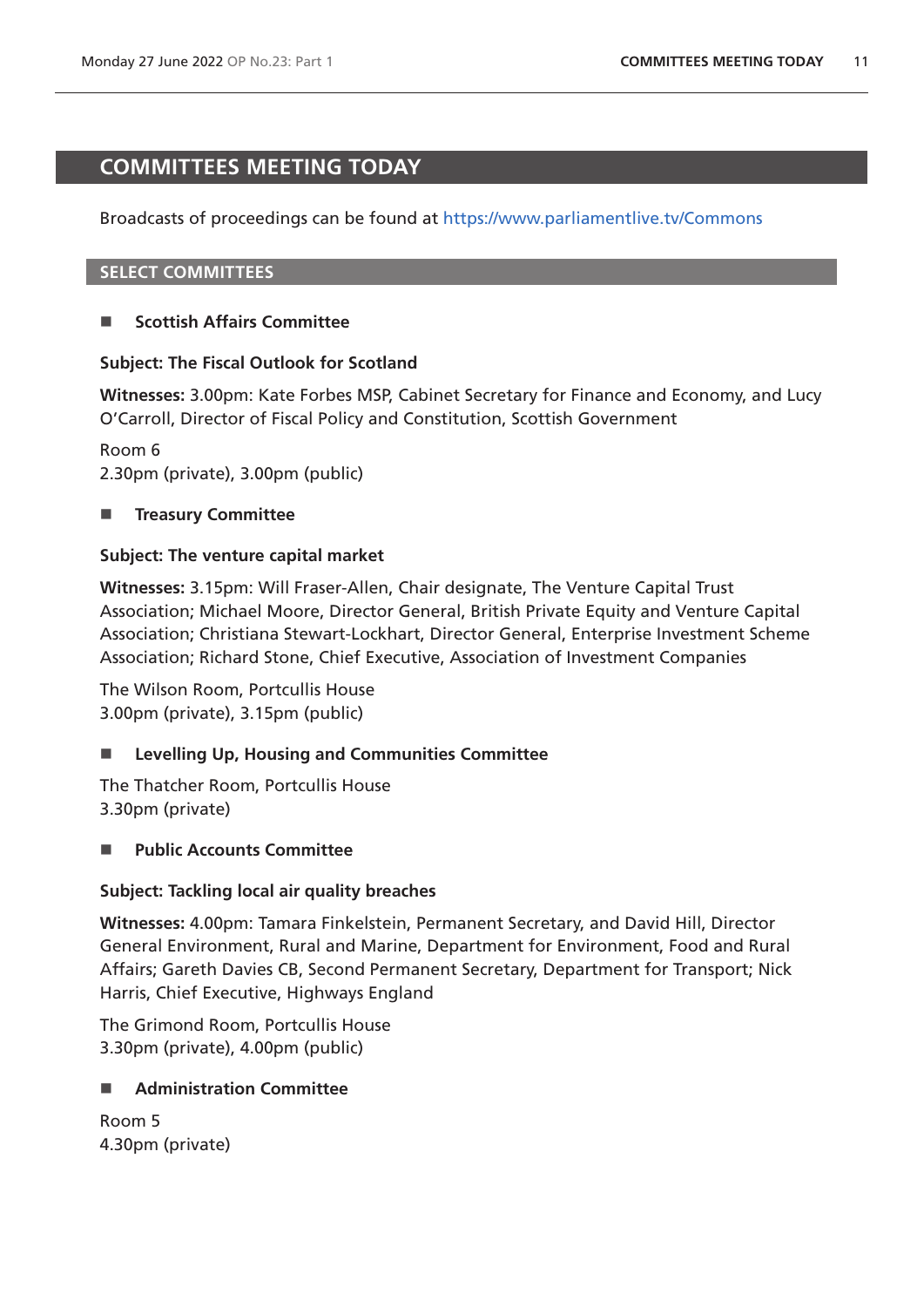# ■ Backbench Business Committee

## **Subject: Proposals for backbench debates**

**Witnesses:** 6.15pm: Members of Parliament, House of Commons

Room 16 6.00pm (private), 6.15pm (public)

## **PUBLIC BILL COMMITTEES**

# **Genetic Technology (Precision Breeding) Bill Programming Sub Committee**

Room 11 6.30pm (private)

# **DELEGATED LEGISLATION COMMITTEES**

## **First Delegated Legislation Committee**

**To consider the draft Police, Crime, Sentencing and Courts Act 2022 (Consequential Provision) Regulations 2022**

Room 12 4.30pm (public)

# ■ Second Delegated Legislation Committee

**To consider the Customs (Amendments and Miscellaneous Provisions) Regulations 2022 (SI, 2022, No. 615)**

Room 10 4.30pm (public)

**Third Delegated Legislation Committee**

**To consider the draft Local Authority and Combined Authority Elections (Nomination of Candidates) (Amendment) (England) Regulations 2022**

Room 9 6.00pm (public)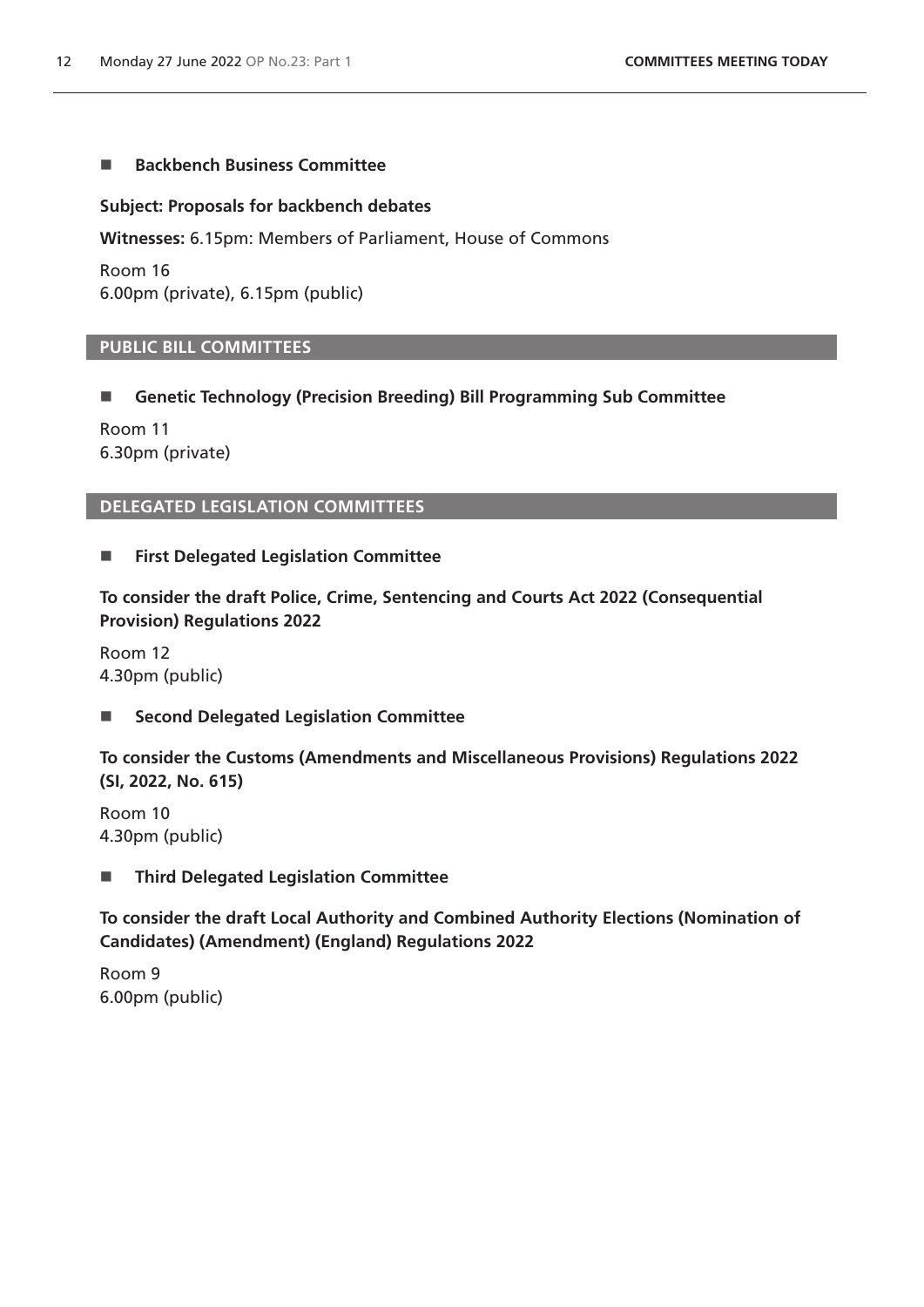# <span id="page-12-0"></span>**COMMITTEE REPORTS PUBLISHED**

## **SCOTTISH AFFAIRS**

■ 1st Report: Defence in Scotland: military landscape HC 82 Date and time of publication**: Friday 24 June, 00.01am**

#### **DIGITAL, CULTURE, MEDIA AND SPORT**

■ 1st Special Report: Major cultural and sporting events: Government Response to **Committee's Ninth Report of Session 2021–22** HC 452 Date and time of publication**: Friday 24 June, 11.00am**

# **STATUTORY INSTRUMENTS (COMMONS)**

**3rd Report HC 5** Date and time of publication**: Friday 24 June, 11.00am**

#### **STATUTORY INSTRUMENTS (JOINT)**

**6th Report HC 4-vi** Date and time of publication**: Friday 24 June, 11.00am**

## **EUROPEAN SCRUTINY**

 **5th Report: Documents considered by the Committee 22 June 2022** HC 119-iv Date and time of publication**: Monday 28 June, 11.00am**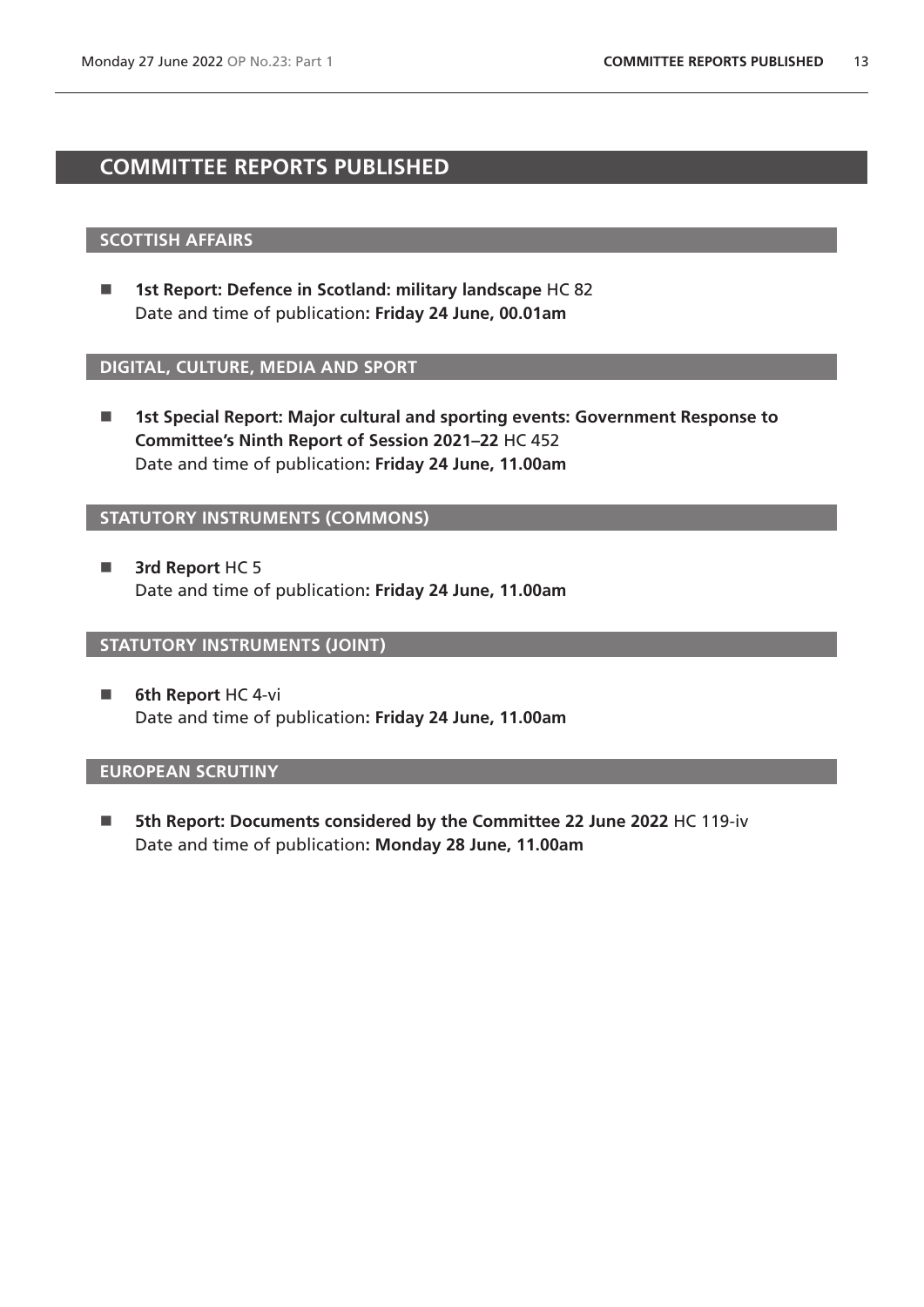# <span id="page-13-0"></span>**ANNOUNCEMENTS**

#### **FORTHCOMING END OF DAY ADJOURNMENT DEBATES**

■ Tuesday 5 July to Monday 11 July (deadline Wednesday 29 June 7.00pm or the rise of **the House, whichever is earlier)**

Members can submit their application via MemberHub, from their own email account or in hard copy. Application forms are available on the Table Office page on the Parliamentary intranet. The ballot will take place on Thursday 30 June.

■ Tuesday 12 July to Monday 18 July (deadline Wednesday 6 July 7.00pm or the rise of **the House, whichever is earlier)**

Members can submit their application via MemberHub, from their own email account or in hard copy. Application forms are available on the Table Office page on the Parliamentary intranet. The ballot will take place on Thursday 7 July.

## **FORTHCOMING DEPARTMENTS ANSWERING IN WESTMINSTER HALL**

Applications for 90, 60 and 30-minute debates should be made to the Table Office by 10.00pm or rise of the House, whichever is the earlier, on the deadline dates listed below. Members can submit their application via MemberHub, from their own email account or in hard copy. Application forms are available on the Table Office page on the Parliamentary intranet.

The ballot takes place on the day following the deadline. Members will be informed of the outcome by the Speaker's Office.

■ Tuesday 5 and Wednesday 6 July (deadline Monday 27 June 10.00pm or the rise of **the House, whichever is earlier)**

The following Departments will answer:

Business, Energy and Industrial Strategy, Cabinet Office, Defence, Health and Social Care, Levelling Up, Housing and Communities, Scotland, Transport, Treasury, Women and Equalities, Work and Pensions

# **Tuesday 12 and Wednesday 13 July (deadline Monday 4 July 10.00pm or the rise of the House, whichever is earlier)**

The following Departments will answer:

Attorney General, Digital, Culture, Media and Sport, Education, Environment, Food and Rural Affairs, Foreign, Commonwealth and Development Office, Home Office, International Trade, Justice, Northern Ireland, Wales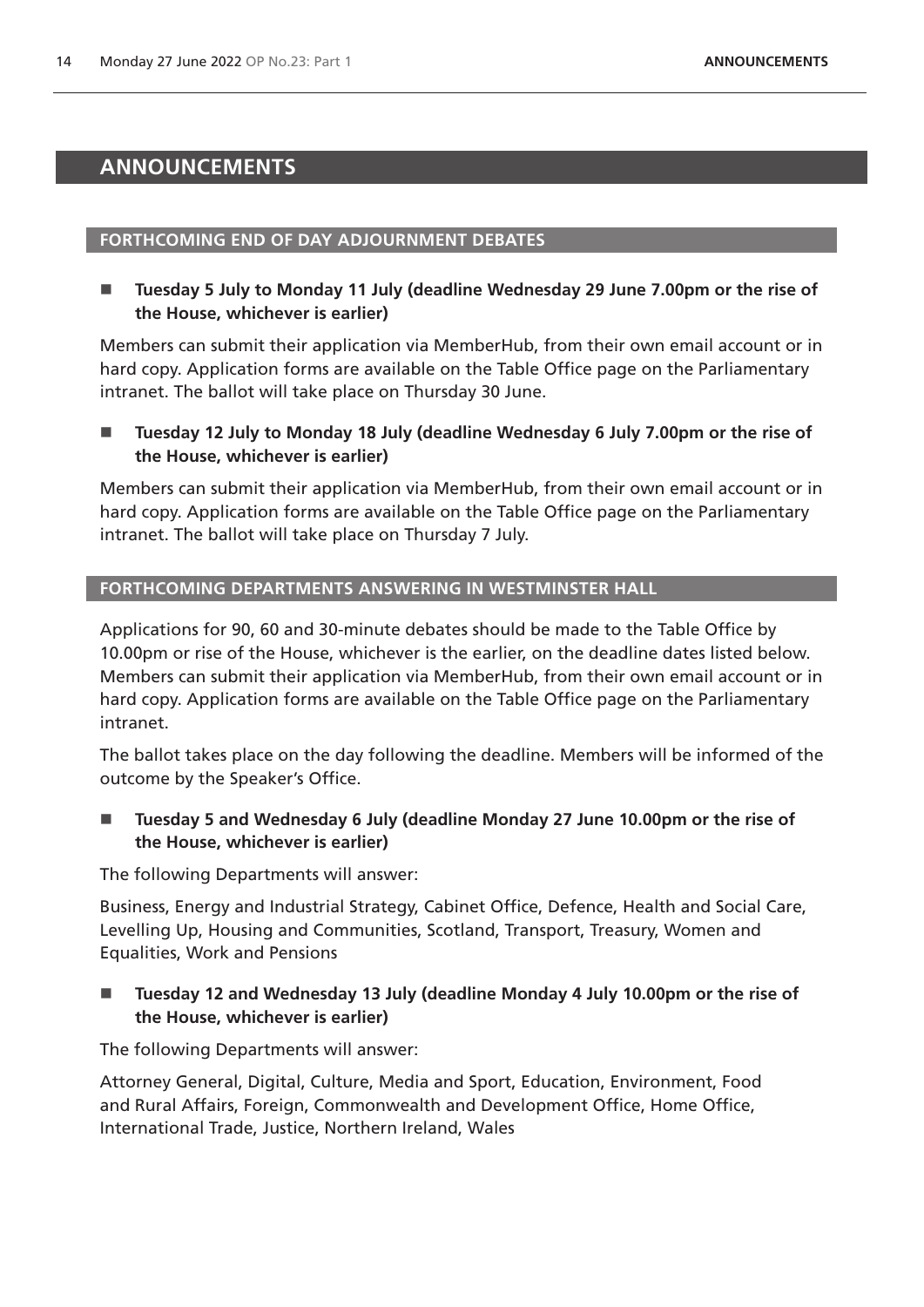# **DETERMINATION OF BUSINESS BY THE BACKBENCH BUSINESS COMMITTEE**

# **Thursday 30 June in the Chamber**

Select Committee Statement: Proxy voting and the presence of babies in the Chamber and Westminster Hall: First Report, to be printed, with the formal minutes relating to the Report (HC 383) **(Karen Bradley)**

Debate on a motion on Iran's nuclear programme: **Sir Robert Jenrick, Steve McCabe**

General debate on 50 Years of Pride in the UK: **Angela Crawley, Kirsten Oswald**

## **Thursday 30 June in Westminster Hall**

General debate on the Sixth Report of the Home Affairs Committee, 2021-22, Police Conduct and Complaints, HC 140, and the Government response, HC 1264**: Dame Diana Johnson**

[The subject of this debate was determined by the Liaison Committee.]

General debate on the Relationship & Sex Education materials in schools: **Miriam Cates, Rosie Duffield, Jackie Doyle-Price**

## ■ Tuesday 5 July in Westminster Hall

General debate on Zero emission buses in the UK**: Sir Robert Goodwill**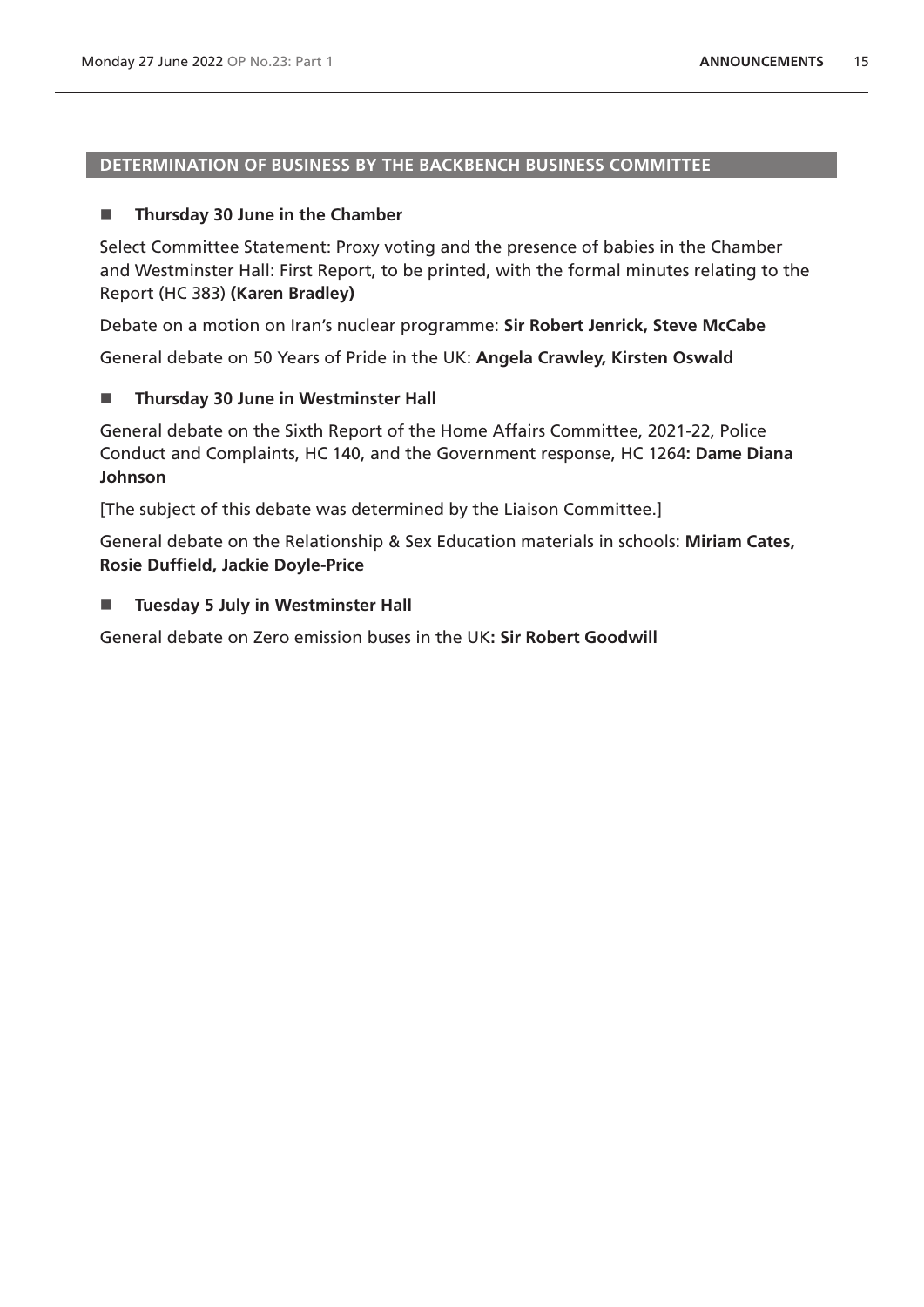# <span id="page-15-0"></span>**FURTHER INFORMATION**

#### **MEMBERS' GUIDE TO CHAMBER PROCEEDINGS**

The [Members' Guide](https://guidetoprocedure.parliament.uk/mps-guide-to-procedure) to Chamber proceedings is available on the Parliamentary website

## **BUSINESS OF THE DAY**

Documents and reports relating to the business being held in the Chamber are available on the Commons Business Briefings webpage: [www.parliament.uk/business/publications/](http://www.parliament.uk/business/publications/research/commons-business-briefings/) [research/commons-business-briefings/](http://www.parliament.uk/business/publications/research/commons-business-briefings/)

#### **WRITTEN STATEMENTS**

Text of today's Written Statements:<https://questions-statements.parliament.uk/>

#### **SELECT COMMITTEES**

Select Committees Webpage: <https://committees.parliament.uk/>

#### **STANDING ORDERS RELATING TO PUBLIC BUSINESS**

Text of Standing Orders relating to public business: [https://publications.parliament.uk/pa/](https://publications.parliament.uk/pa/cm5802/cmstords/so_804_2021/so-804_02122021.pdf) [cm5802/cmstords/so\\_804\\_2021/so-804\\_02122021.pdf](https://publications.parliament.uk/pa/cm5802/cmstords/so_804_2021/so-804_02122021.pdf)

## **EUROPEAN BUSINESS**

European Business Referrals and Motion documents for consideration by European Committees or on the Floor of the House are available on the European Business webpage: [https://old.parliament.uk/business/publications/business-papers/commons/](https://old.parliament.uk/business/publications/business-papers/commons/european-business11/) [european-business11/](https://old.parliament.uk/business/publications/business-papers/commons/european-business11/)

#### **CHAMBER ENGAGEMENT**

Information about engaging the public with debates is available on the parliamentary website: [https://www.parliament.uk/get-involved/have-your-say-on-laws/](https://www.parliament.uk/get-involved/have-your-say-on-laws/chamber-engagement/) [chamber-engagement/.](https://www.parliament.uk/get-involved/have-your-say-on-laws/chamber-engagement/)

All business papers are available via the HousePapers app on mobile devices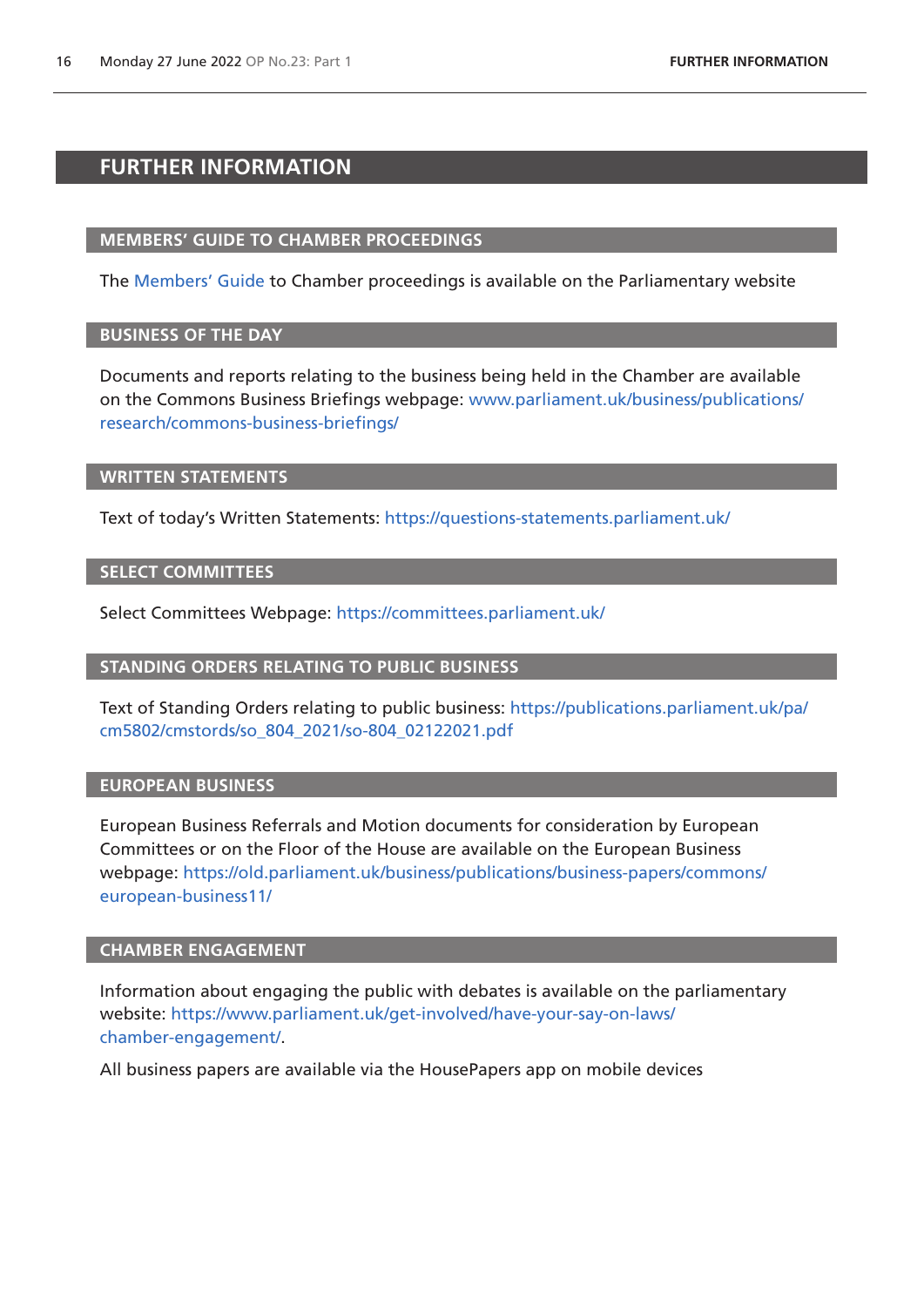<span id="page-16-0"></span>

# **Monday 27 June 2022** Order Paper No.23: Part 2

# **FUTURE BUSINESS**

# **A. CALENDAR OF BUSINESS**

Business in either Chamber may be changed, and further business added, up to the rising of the House on the day before it is to be taken, and is therefore provisional.

Government items of business in this section have nominally been set down for today, but are expected to be taken on the dates stated.

# **B. REMAINING ORDERS AND NOTICES**

Business in this section has not yet been scheduled for a specific date. It has been nominally set down for today but is not expected to be taken today.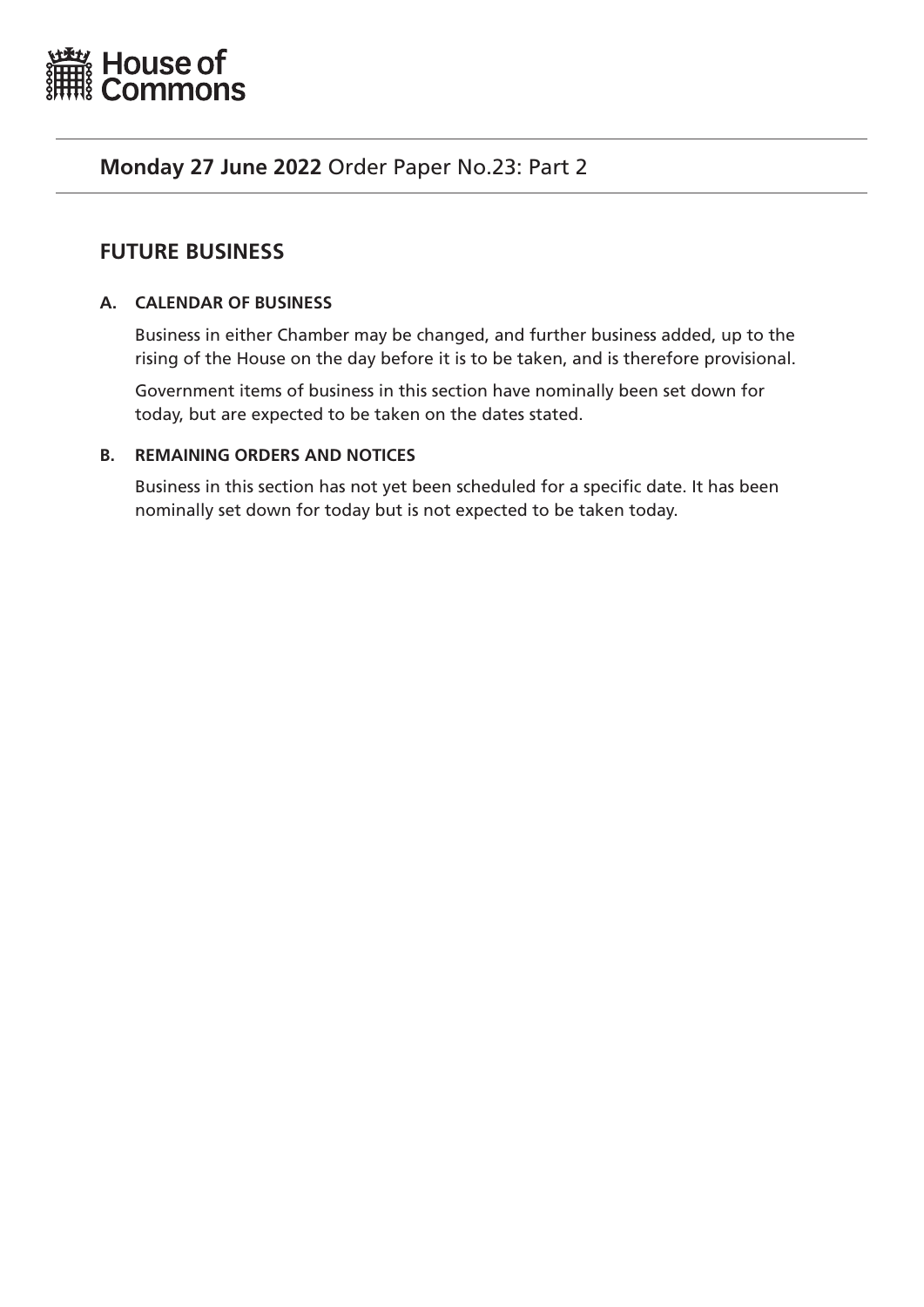# <span id="page-17-0"></span>**A. CALENDAR OF BUSINESS**

Business in either Chamber may be changed, and further business added, up to the rising of the House on the day before it is to be taken, and is therefore provisional.

# **TUESDAY 28 JUNE**

## **CHAMBER**

## **QUESTIONS**

- **11.30am [Questions to the Chancellor of the Exchequer](https://commonsbusiness.parliament.uk/Document/57614/Html?subType=Standard#anchor-4)**
- **12.15pm [Topical Questions to the Chancellor of the Exchequer](https://commonsbusiness.parliament.uk/Document/57614/Html?subType=Standard#anchor-5)**

## Afterwards

## **ELECTED REPRESENTATIVES (PROHIBITION OF DECEPTION): TEN MINUTE RULE MOTION**

#### **Liz Saville Roberts**

That leave be given to bring in a Bill to create offences in relation to the publication of false or misleading statements by elected representatives; and for connected purposes.

#### **Notes:**

The Member moving and a Member opposing this Motion may each speak for up to 10 minutes.

## **OPPOSITION DAY (4TH ALLOTTED DAY): SUBJECT TO BE ANNOUNCED**

#### **Notes:**

The selection of the matter to be debated will be made by the Leader of the Opposition.

#### **ADJOURNMENT DEBATE**

Funding for the restoration of Hammersmith Bridge**: Fleur Anderson**

# **WESTMINSTER HALL**

 **9.30am** That this House has considered the UK-hosted International Conference on the Freedom of Religion or Belief: F**iona Bruce [R]**

#### **Notes:**

The Chairman of Ways and Means appointed this debate on the recommendation of the Backbench Business Committee.

 **11.00am** That this House has considered bottom trawling in Marine Protected Areas: **Chris Grayling**

#### **Notes:**

The sitting will be suspended from 11.30am to 2.30pm.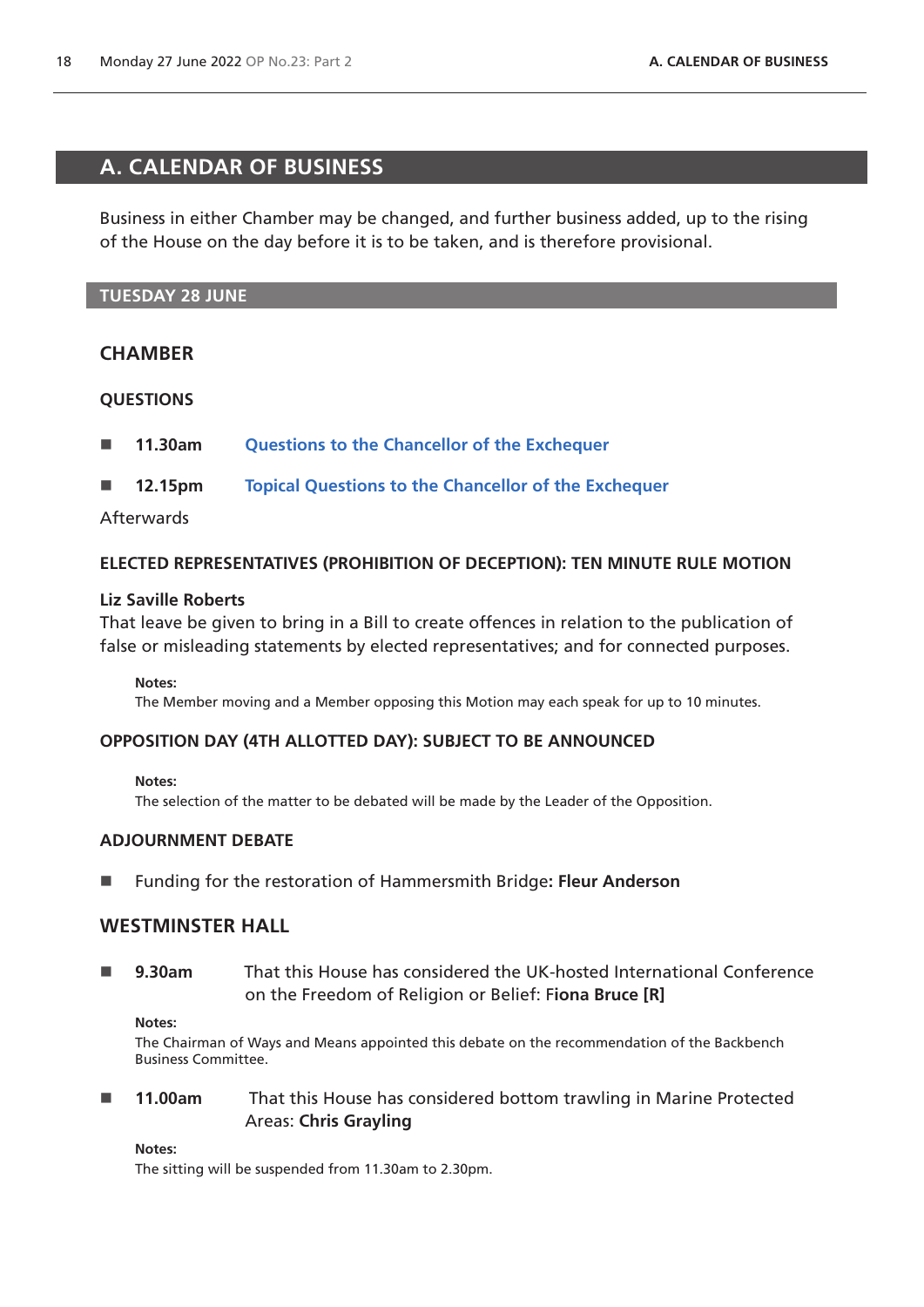- **2.30pm** That this House has considered the rights of children while in police custody: **Janet Daby**
- **4.00pm** That this House has considered dead crustaceans on the North East coast: **Alex Cunningham**
- **4.30pm** That this House has considered the administration of Derby County Football Club: **Mrs Pauline Latham**

#### **Notes:**

The debate at 4.30pm will last for up to an hour. The sitting will be suspended and time added if divisions take place in the main Chamber [\(Standing Order](https://publications.parliament.uk/pa/cm5802/cmstords/so_804_2021/so-orders.html#so-10_3)  [No. 10\(3\)](https://publications.parliament.uk/pa/cm5802/cmstords/so_804_2021/so-orders.html#so-10_3)).

## **WEDNESDAY 29 JUNE**

# **CHAMBER**

## **QUESTIONS**

- **11.30am [Questions to the Secretary of State for Scotland](https://commonsbusiness.parliament.uk/Document/57614/Html?subType=Standard#anchor-7)**
- 12 noon Ouestions to the Prime Minister

Afterwards

## **PRESENTATION OF BILLS**

**British Goods (Public Sector Purchasing Duty) Bill**

#### Member in Charge: **John Spellar**

Bill to place a duty on public bodies to have a presumption in favour of purchasing goods of British origin in purchasing decisions; and for connected purposes.

## **E** Consumer Pricing Bill

## Member in Charge: **John Spellar**

Bill to prohibit the practice of offering preferential pricing to new customers compared to existing customers; and for connected purposes.

## ■ Broadcasting (Listed Sporting Events) Bill

#### Member in Charge: **John Spellar**

Bill to expand the list of sporting events that must be must be made available for broadcast by free-to-air television channels; and for connected purposes.

## **Puppy Import (Prohibition) Bill**

#### Member in Charge: **John Spellar**

Bill to prohibit the import of young puppies; and for connected purposes.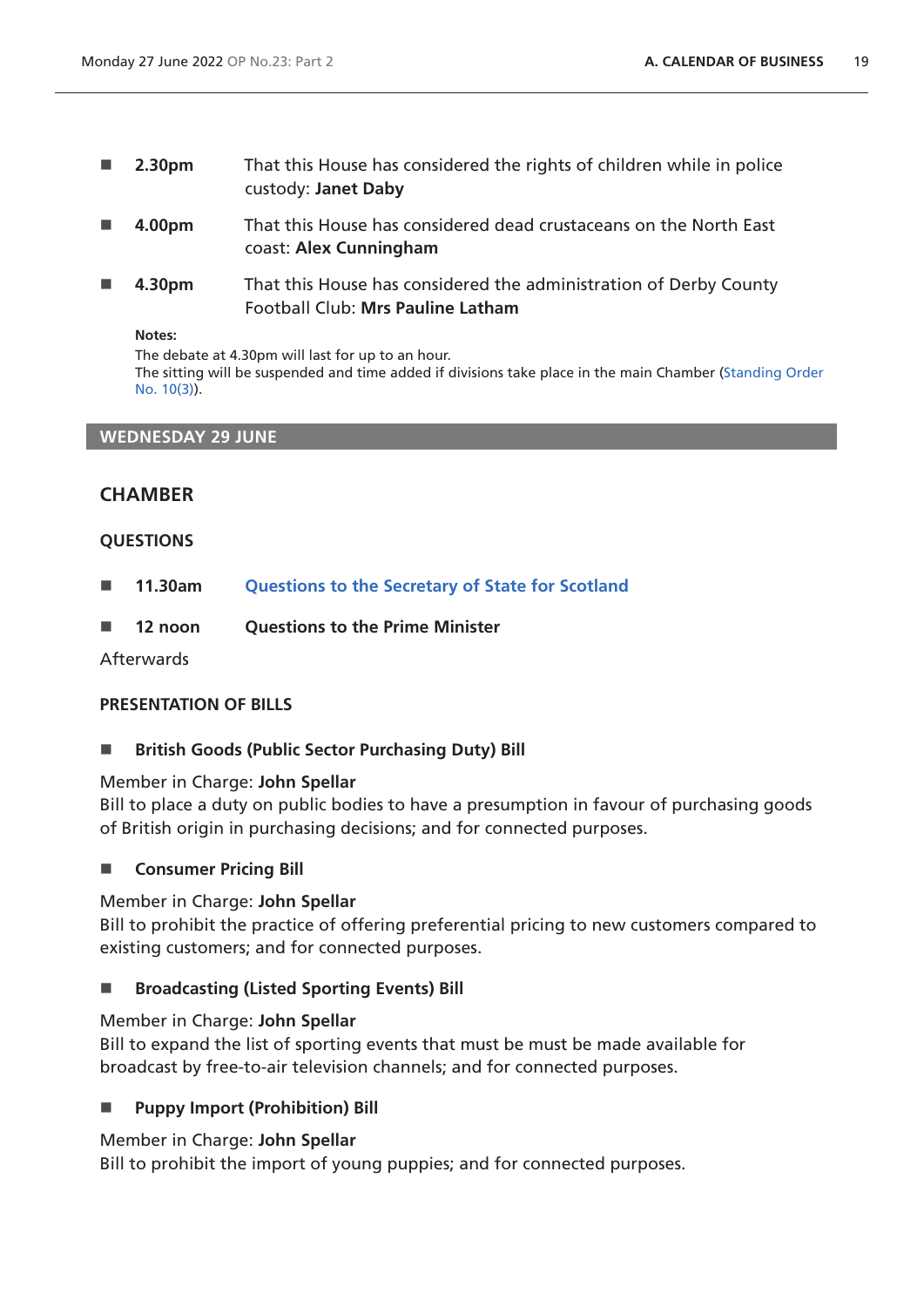# **Employment (Application Requirements) Bill**

## Member in Charge: **John Spellar**

Bill to regulate the use of minimum qualification or experience requirements in job applications; and for connected purposes.

# **Public Sector Website Impersonation Bill**

# Member in Charge: **John Spellar**

Bill to create the offence of impersonating a public sector website for the purpose of collecting payment or personal data; and for connected purposes.

# **Hunting Trophies (Import Prohibition) (No. 2) Bill**

## Member in Charge: **John Spellar**

Bill to prohibit the import of wild animal specimens from trophy hunting; and for connected purposes.

# **Armenian Genocide (Recognition) Bill**

## Member in Charge: **John Spellar**

Bill to require Her Majesty's Government to formally recognise the Armenian genocide of 1915-16.

■ House of Lords (Hereditary Peers) (Abolition of By-Elections) Bill

# Member in Charge: **John Spellar**

Bill to amend the House of Lords Act 1999 so as to abolish the system of by-elections for hereditary peers.

# **ASYLUM SEEKERS (PERMISSION TO WORK): TEN MINUTE RULE MOTION**

## **Carol Monaghan**

That leave be given to bring in a Bill to make provision for granting permission to work to asylum seekers who have waited six months for a decision on their asylum application; and for connected purposes.

## **Notes:**

The Member moving and a Member opposing this Motion may each speak for up to 10 minutes.

# **[NORTHERN IRELAND TROUBLES \(LEGACY AND RECONCILIATION\) BILL](https://publications.parliament.uk/pa/bills/cbill/58-03/0010/220010.pdf): PROGRAMME (NO. 2)**

## **Secretary Brandon Lewis**

That the [Order of 24 May 2022](https://commonsbusiness.parliament.uk/Document/56961/Pdf?subType=Standard) (Northern Ireland Troubles (Legacy and Reconciliation) Bill: Programme) be varied as follows:

(1) Paragraphs (2), (3) and (4) of the Order shall be omitted.

(2) Proceedings in Committee of the whole House, any proceedings on Consideration and proceedings on Third Reading shall be completed in two days.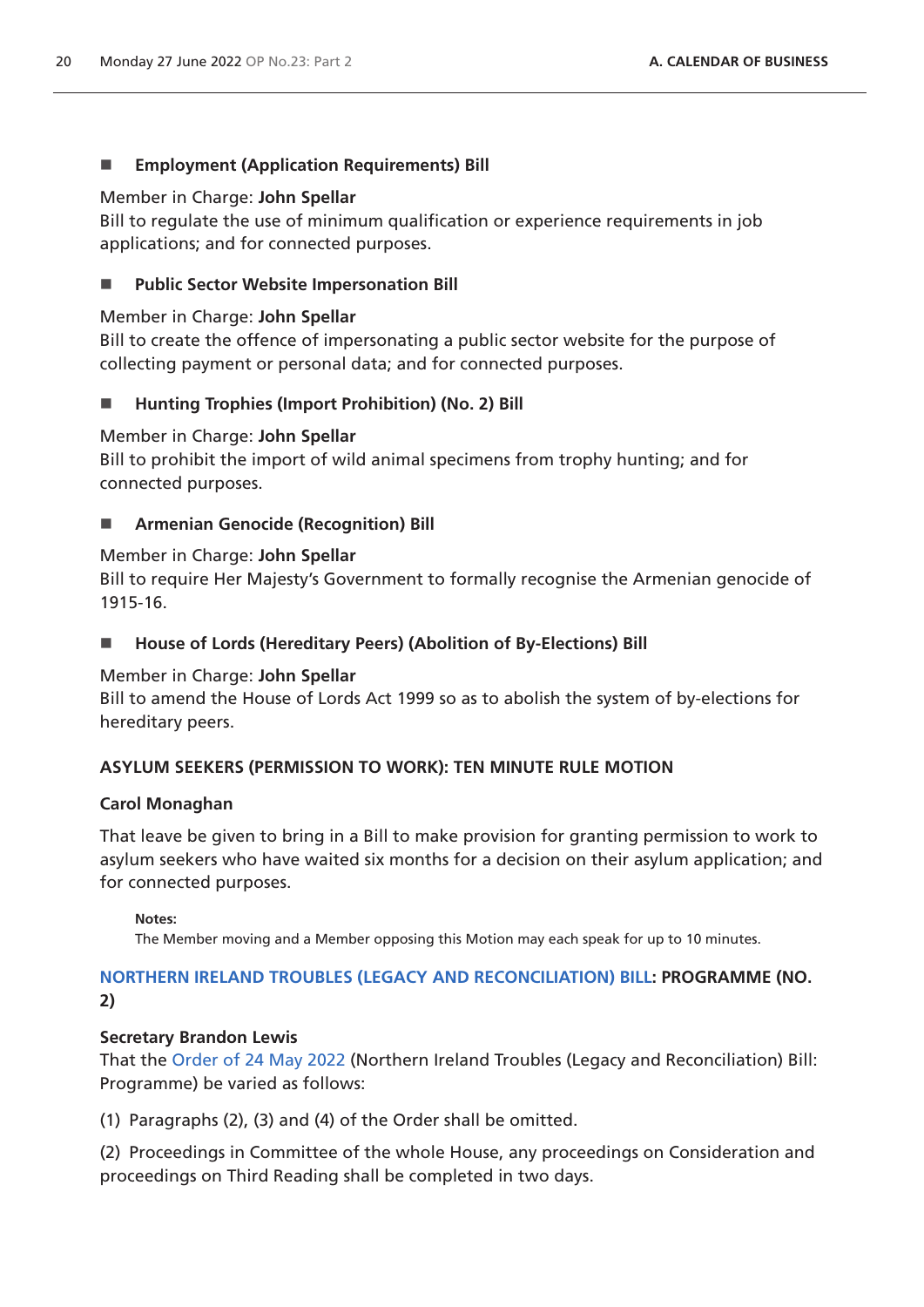(3) Proceedings in Committee—

(a) shall be taken in the order shown in the first column of the following Table, and

(b) shall (so far as not previously concluded) be brought to a conclusion at the times specified in the second column of the Table.

| <b>Proceedings</b>                                                                                                                                                                                                                                                                                                                                                                                                          | Time for conclusion of proceedings                               |
|-----------------------------------------------------------------------------------------------------------------------------------------------------------------------------------------------------------------------------------------------------------------------------------------------------------------------------------------------------------------------------------------------------------------------------|------------------------------------------------------------------|
| Clause 1; new Clauses relating to Part 1;<br>new Schedules relating to Part 1; Clause<br>2; Schedule 1; Clauses 3 to 6; Schedule 2;<br>Clauses 7 to 9; Schedule 3; Clauses 10 to<br>14; Schedule 4; Clauses 15 to 25; Schedules<br>5 and 6; Clauses 26 and 27; Schedule 7;<br>Clauses 28 to 32; new Clauses relating to<br>Part 2; new Schedules relating to Part 2                                                         | The moment of interruption on the first<br>day.                  |
| Clauses 33 to 38; Schedules 8 and 9;<br>Clause 39; Schedule 10; Clauses 40 and<br>41; Schedule 11; new Clauses relating to<br>Part 3; new Schedules relating to Part 3;<br>Clauses 42 to 50; new Clauses relating<br>to Part 4; new Schedules relating to Part<br>4; Clause 51; Schedule 12; Clauses 52 to<br>57; new Clauses relating to Part 5; new<br>Schedules relating to Part 5; remaining<br>proceedings on the Bill | One hour before the moment of<br>interruption on the second day. |

(4) Any proceedings on Consideration and proceedings on Third Reading shall be taken on the second day and shall (so far as not previously concluded) be brought to a conclusion at the moment of interruption on that day.

# **CONSIDERATION IN COMMITTEE OF THE [NORTHERN IRELAND TROUBLES \(LEGACY AND](https://publications.parliament.uk/pa/bills/cbill/58-03/0010/220010.pdf)  [RECONCILIATION\) BILL](https://publications.parliament.uk/pa/bills/cbill/58-03/0010/220010.pdf) (DAY 1)**

#### **Relevant Documents:**

Oral evidence taken before the Northern Ireland Affairs Committee on 7 and 15 June 2022, on Addressing the Legacy of Northern Ireland's Past: The UK Government's New Proposals, [HC 284](https://committees.parliament.uk/work/282/addressing-the-legacy-of-northern-irelands-past-the-uk-governments-new-proposals/publications/oral-evidence/?SearchTerm=&DateFrom=07%2F06%2F2022&DateTo=16%2F06%2F2022&SessionId=) Oral evidence taken before the Northern Ireland Affairs Committee on 21 June 2022, on Addressing the Legacy of Northern Ireland's Past: The UK Government's New Proposals, [HC284](https://committees.parliament.uk/work/282/addressing-the-legacy-of-northern-irelands-past-the-uk-governments-new-proposals/publications/oral-evidence/?SearchTerm=&DateFrom=07%2F06%2F2022&DateTo=16%2F06%2F2022&SessionId=)

## **ADJOURNMENT DEBATE**

Ambulance waiting times at Royal Cornwall Hospital: **Cherilyn Mackrory**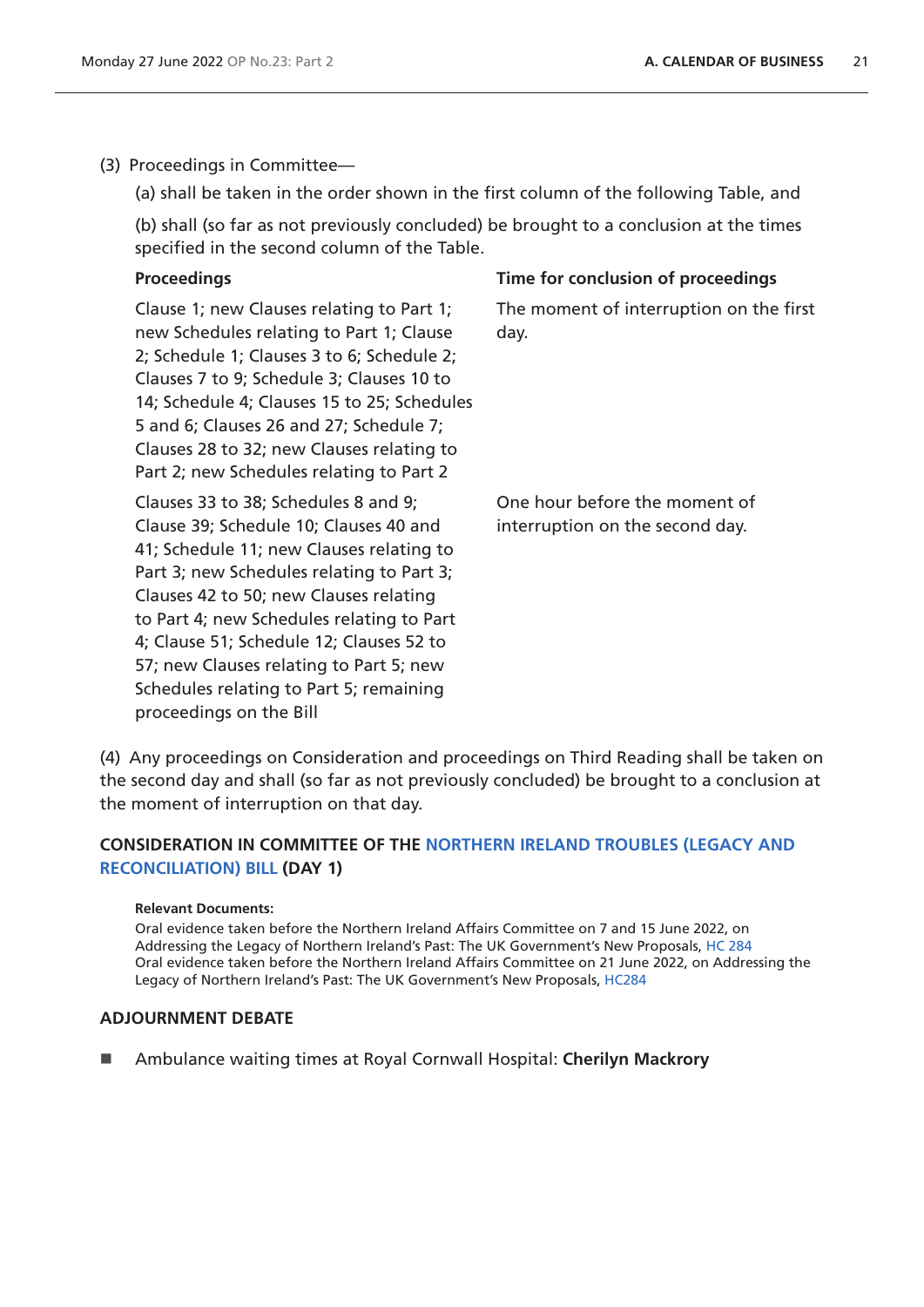# **WESTMINSTER HALL**

- **9.30am** That this House has considered the anniversaries of the handover of Hong Kong and the implementation of the National Security Law: **Sir Iain Duncan Smith**
- **11.00am** That this House has considered non-disclosure agreements and alleged cases of sexual violence, bullying and harassment in universities: **Layla Moran**

**Notes:**

The sitting will be suspended from 11.30am to 2.30pm.

- **2.30pm** That this House has considered Wendy Williams' Windrush Lessons Learned Review progress update: **Kate Osamor**
- **4.00pm** That this House has considered flooding in Irwell Vale and surrounding areas: **Jake Berry**
- **4.30pm** That this House has considered the potential merits of a UK-wide inquiry into the Miners' Strike of 1984-85: **Owen Thompson**

#### **Notes:**

The debate at 4.30pm will last for up to an hour.

The sitting will be suspended and time added if divisions take place in the main Chamber [\(Standing Order](https://publications.parliament.uk/pa/cm5802/cmstords/so_804_2021/so-orders.html#so-10_3)  [No. 10\(3\)](https://publications.parliament.uk/pa/cm5802/cmstords/so_804_2021/so-orders.html#so-10_3)).

## **THURSDAY 30 JUNE**

# **CHAMBER**

## **QUESTIONS**

- **9.30am Questions to the Secretary of State for Transport**
- **10.15am Topical Questions to the Secretary of State for Transport**
- **Select Committee Statement on Proxy voting and the presence of babies in the Chamber and Westminster Hall: First Report, to be printed, with the formal minutes relating to the Report (HC 383) (Karen Bradley)**

**Afterwards** 

## **BACKBENCH BUSINESS**

**Iran's nuclear programme**

## **Robert Jenrick**

## **Steve McCabe**

That that this House expresses grave concern at the imminent prospect of a nuclear armed Iran; calls on the Government in its ongoing negotiations in respect of the JCPoA agreement to seek to extend the sunset clauses, enact a stricter monitoring regime, retain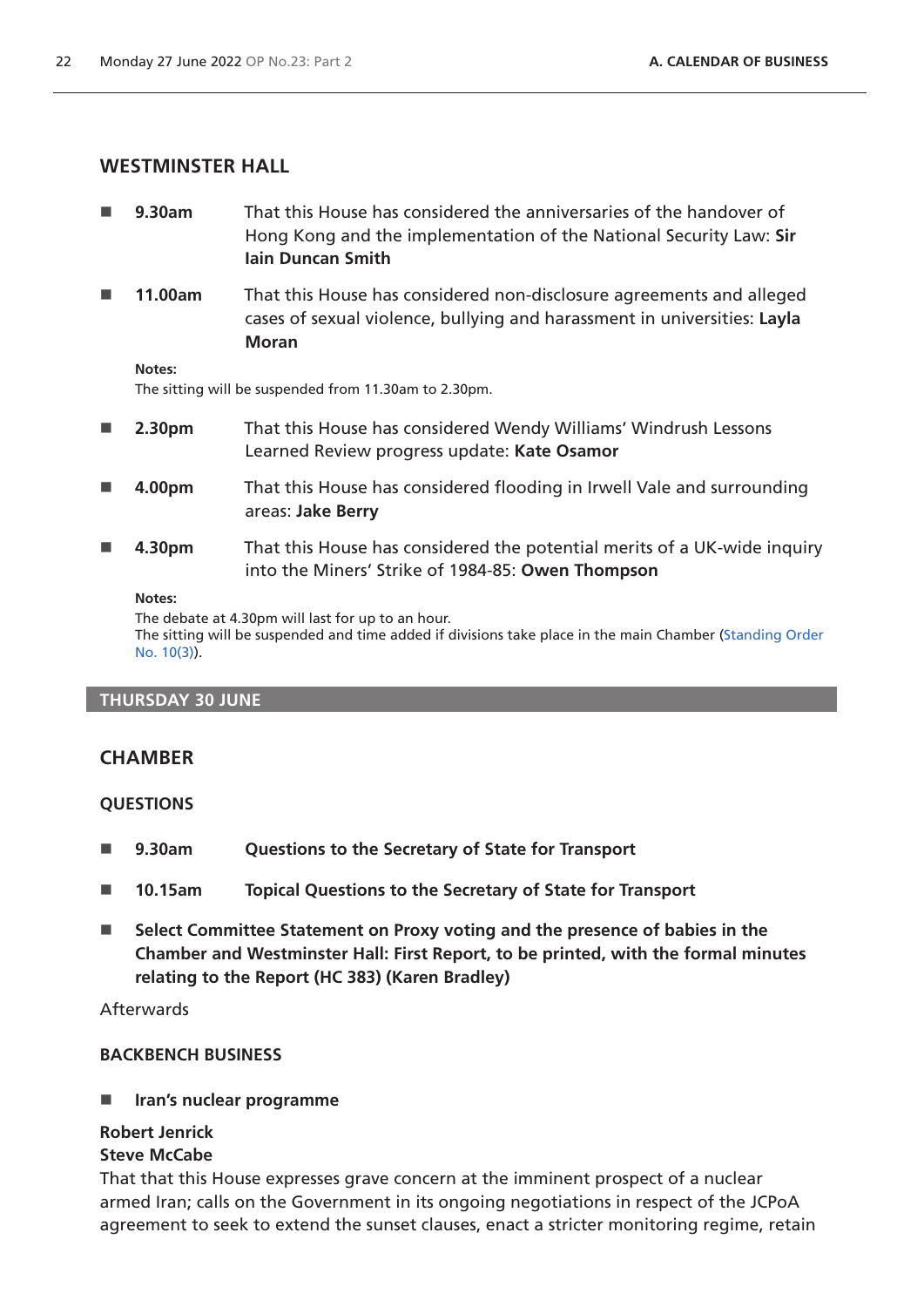terrorist proscriptions, and expand its scope to include Iran's other destabilising activities in the region.

#### **50 years of Pride in the UK**

#### **Angela Crawley**

That this House has considered 50 years of Pride in the UK.

**Notes:** 

The subjects for these debates were determined by the Backbench Business Committee.

#### **ADJOURNMENT DEBATE**

Child sexual exploitation and safeguarding in Oldham: **Jim McMahon**

## **WESTMINSTER HALL**

 **1.30pm** That this House has considered the Sixth Report of the Home Affairs Committee, 2021-22, Police Conduct and Complaints, [HC 140](https://committees.parliament.uk/publications/9006/documents/166181/default/), and the Government response, [HC 1264](https://committees.parliament.uk/publications/22040/documents/165761/default/)**: Dame Diana Johnson**

**Notes:**

The subject of this debate was determined by the Liaison Committee.

 **3.00pm** That this House has considered relationship and sex education materials in schools: **Miriam Cates, Rosie Duffield, Jackie Doyle-Price**

**Notes:** 

The subjects for this debate was determined by the Backbench Business Committee. The sitting will be suspended and time added if divisions take place in the main Chamber [\(Standing Order No. 10\(3\)](https://publications.parliament.uk/pa/cm5802/cmstords/so_804_2021/so-orders.html#so-10_3)).

#### **MONDAY 4 JULY**

# **CHAMBER**

#### **QUESTIONS**

- **2.30pm Questions to the Secretary of State for Education**
- **3.15pm Topical Questions to the Secretary of State for Education**

Afterwards

# **CONCLUSION OF CONSIDERATION IN COMMITTEE AND REMAINING STAGES OF THE [NORTHERN IRELAND TROUBLES \(LEGACY AND RECONCILIATION\) BILL](https://publications.parliament.uk/pa/bills/cbill/58-03/0010/220010.pdf)**

#### **Notes:**

Oral evidence taken before the Northern Ireland Affairs Committee on 7 and 15 June 2022, on Addressing the Legacy of Northern Ireland's Past: The UK Government's New Proposals, [HC 284](https://committees.parliament.uk/work/282/addressing-the-legacy-of-northern-irelands-past-the-uk-governments-new-proposals/publications/oral-evidence/?SearchTerm=&DateFrom=07%2F06%2F2022&DateTo=16%2F06%2F2022&SessionId=) Oral evidence taken before the Northern Ireland Affairs Committee on 21 June 2022, on Addressing the Legacy of Northern Ireland's Past: The UK Government's New Proposals, [HC 284](https://committees.parliament.uk/work/282/addressing-the-legacy-of-northern-irelands-past-the-uk-governments-new-proposals/publications/oral-evidence/?SearchTerm=&DateFrom=07%2F06%2F2022&DateTo=16%2F06%2F2022&SessionId=)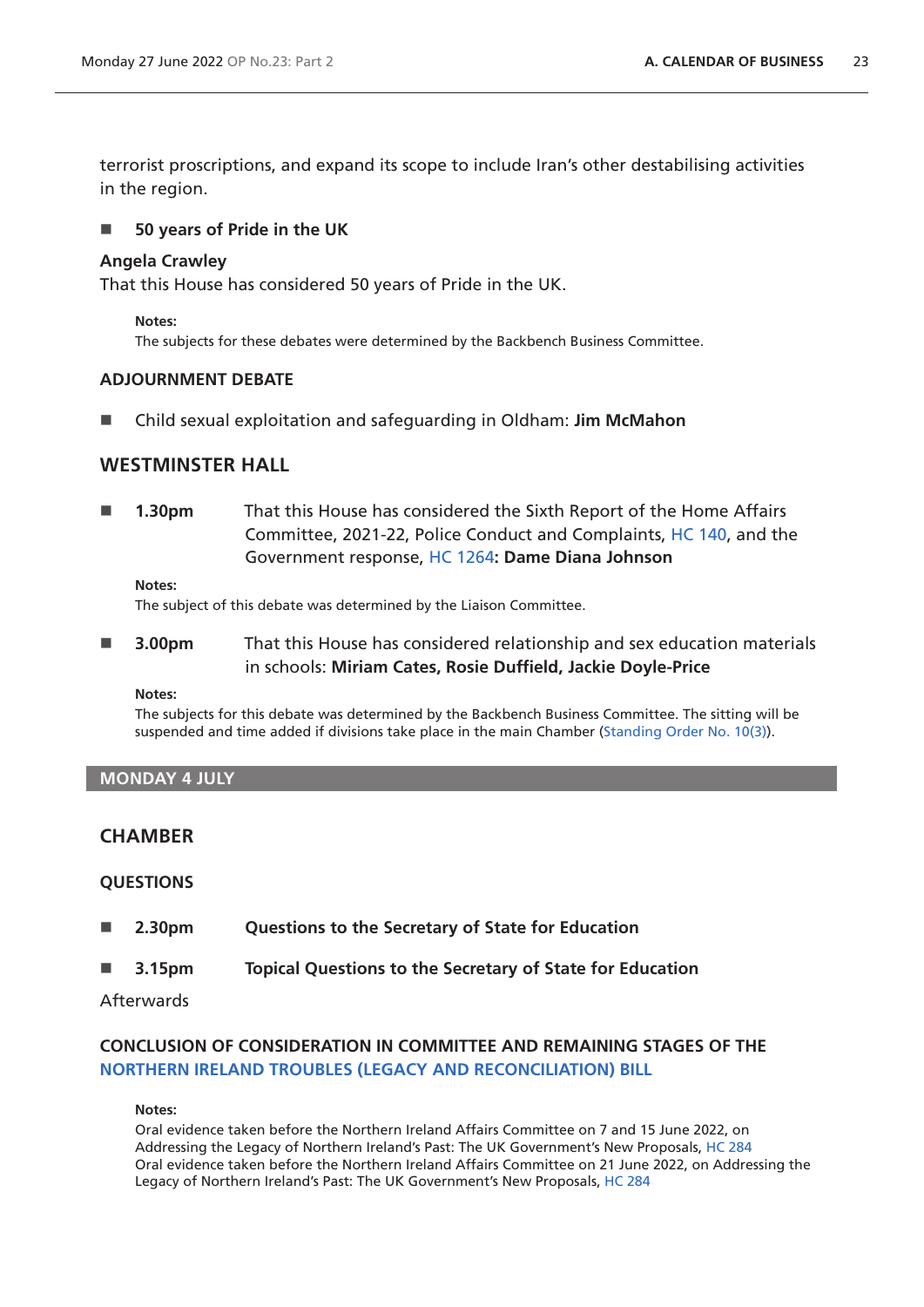#### **ADJOURNMENT DEBATE**

■ Teaching of medieval history in schools: Alexander Stafford

## **WESTMINSTER HALL**

 **4.30pm** That this House has considered [e-petition 604383](https://petition.parliament.uk/petitions/604383), relating to assisted dying: **Tonia Antoniazzi, on behalf of the Petitions Committee**

#### **Notes:**

The subject for this debate was determined by the Petitions Committee. The sitting will last for up to three hours. The sitting will be suspended and time added if divisions take place in the main Chamber [\(Standing Order No. 10\(3\)](https://publications.parliament.uk/pa/cm5802/cmstords/so_804_2021/so-orders.html#so-10_3)).

#### **TUESDAY 5 JULY**

## **CHAMBER**

#### **QUESTIONS**

- **11.30am Questions to the Secretary of State for Justice**
- **12.15pm Topical Questions to the Secretary of State for Justice**

Afterwards

#### **KINSHIP CARE: TEN MINUTE RULE MOTION**

#### **Munira Wilson**

That leave be given to bring in a Bill to provide for a statutory definition of kinship care; to make provision about allowances and parental leave for kinship carers who take on responsibility for children whose parents are unable to care for them; to make provision about education in relation to children who are looked after by a kinship carer; and for connected purposes.

**Notes:**

The Member moving and a Member opposing this Motion may each speak for up to 10 minutes.

# **ESTIMATES DAY (1ST ALLOTTED DAY): SUBJECTS TO BE CONFIRMED**

# **WESTMINSTER HALL**

 **9.30am** That this House has considered Zero emission buses in the UK: **Sir Robert Goodwill**

**Notes:** 

The Chairman of Ways and Means appointed this debate on the recommendation of the Backbench Business Committee.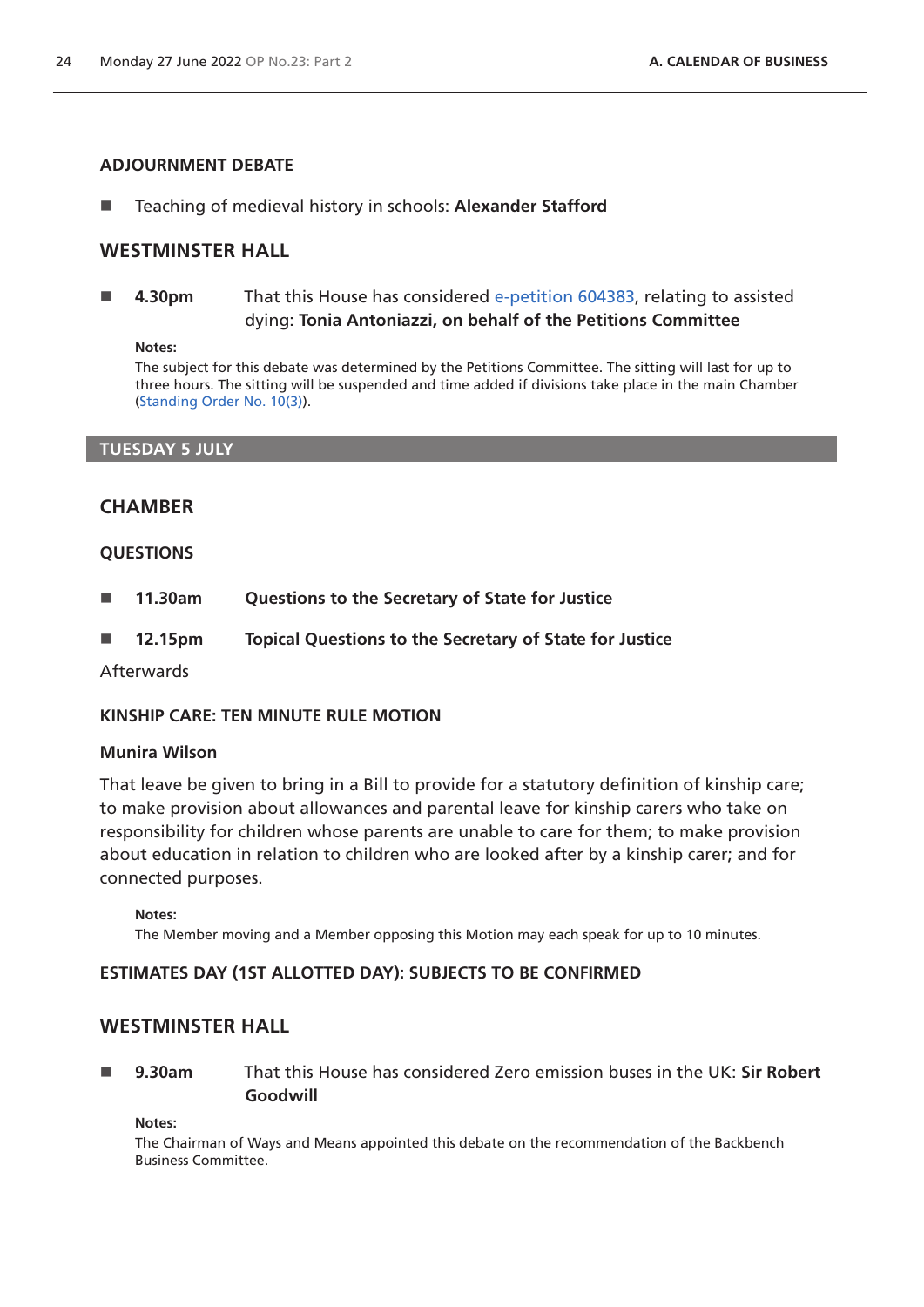# **WEDNESDAY 6 JULY**

## **CHAMBER**

#### **QUESTIONS**

- **11.30am Questions to the Secretary of State for Wales**
- **12 noon Questions to the Prime Minister**

Afterwards

## **MISCARRIAGE LEAVE: TEN MINUTE RULE MOTION**

#### **Angela Crawley**

That leave be given to bring in a Bill to make provision for paid leave for people who have experienced miscarriage.

#### **Notes:**

The Member moving and a Member opposing this Motion may each speak for up to 10 minutes.

#### **ESTIMATES DAY (2ND ALLOTTED DAY): SUBJECTS TO BE CONFIRMED**

#### **Notes:**

At 7.00pm the House will be asked to agree all outstanding Estimates.

# **THURSDAY 7 JULY**

#### **CHAMBER**

#### **QUESTIONS**

- **9.30am Questions to the Secretary of State for Digital, Culture, Media and Sport**
- **10.00am Topical Questions to the Secretary of State for Digital, Culture, Media and Sport**
- **10.10am Questions to the Attorney General**

# **WESTMINSTER HALL**

**1.30pm** That this House has considered the Third Report of the Home Affairs Committee, 2021-22, The Macpherson Report: twenty-two years on, [HC](https://committees.parliament.uk/publications/7012/documents/89144/default/)  [139](https://committees.parliament.uk/publications/7012/documents/89144/default/)**: Dame Diana Johnson**

#### **Notes:**

The subject of this debate was determined by the Liaison Committee.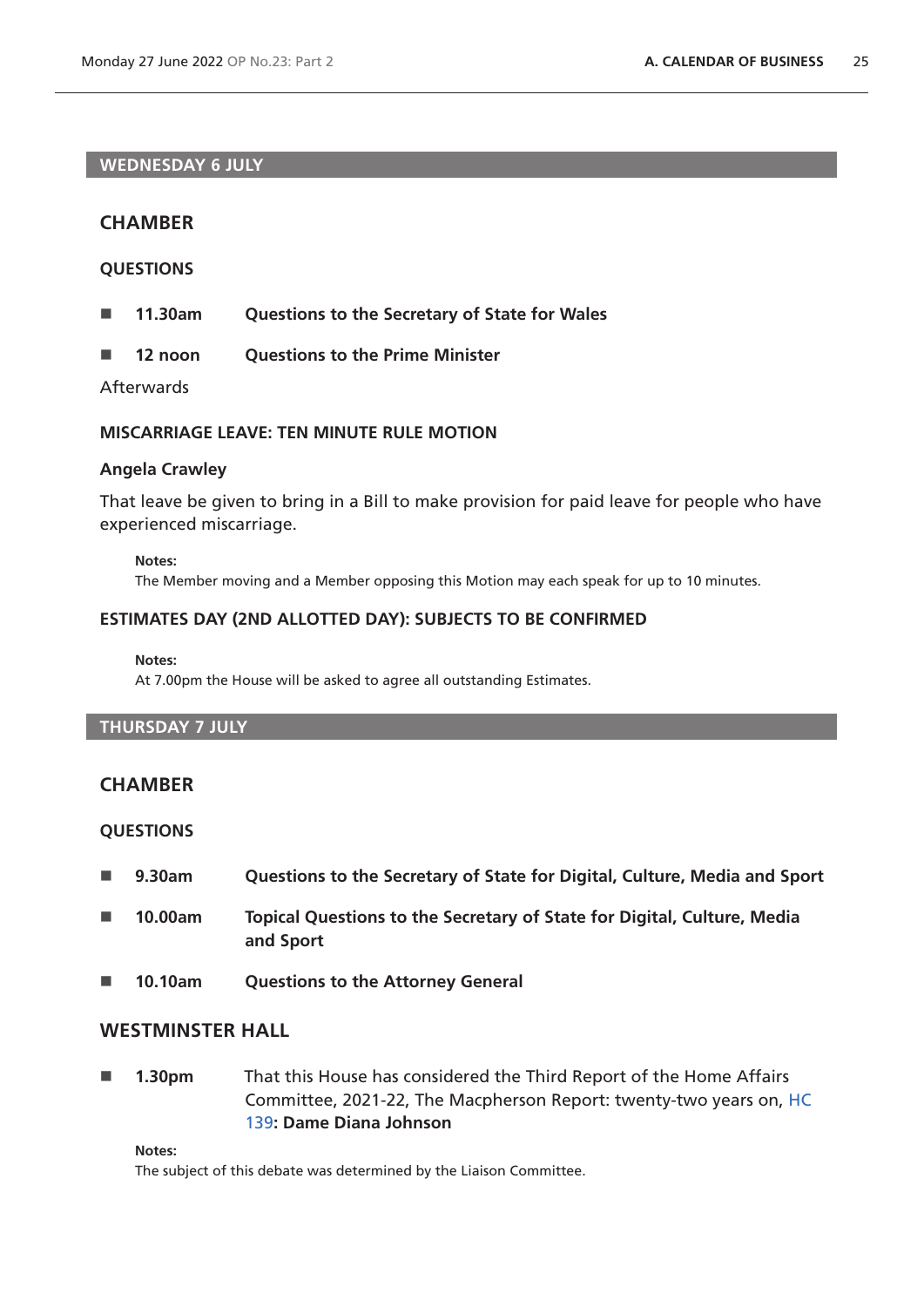## **MONDAY 11 JULY**

# **CHAMBER**

## **QUESTIONS**

- **2.30pm Questions to the Secretary of State for Work and Pensions**
- **3.15pm Topical Questions to the Secretary of State for Work and Pensions**

# **WESTMINSTER HALL**

- **4.30pm** That this House has considered [e-petition 602285](https://petition.parliament.uk/petitions/602285), relating to the use of real bearskin hats by the Queen's Guards: **Martyn Day, on behalf of the Petitions Committee**
- **6.00pm** That this House has considered e-petition [597171](https://petition.parliament.uk/petitions/597171), relating to the hunting of dolphins and whales in the Faroe Islands: **John Nicolson, on behalf of the Petitions Committee**

#### **Notes:**

The subjects for these debates were determined by the Petitions Committee. The sitting will last for up to three hours. The sitting will be suspended and time added if divisions take place in the main Chamber [\(Standing Order No. 10\(3\)](https://publications.parliament.uk/pa/cm5802/cmstords/so_804_2021/so-orders.html#so-10_3)).

#### **TUESDAY 12 JULY**

# **CHAMBER**

## **QUESTIONS**

- **11.30am Questions to the Secretary of State for Business, Energy and Industrial Strategy**
- **12.15pm Topical Questions to the Secretary of State for Business, Energy and Industrial Strategy**

# Afterwards

## **PETS (MICROCHIPS): TEN MINUTE RULE MOTION**

#### **James Daly**

That leave be given to bring in a Bill to make provision regarding pets with microchips; and for connected purposes.

#### **Notes:**

The Member moving and a Member opposing this Motion may each speak for up to 10 minutes.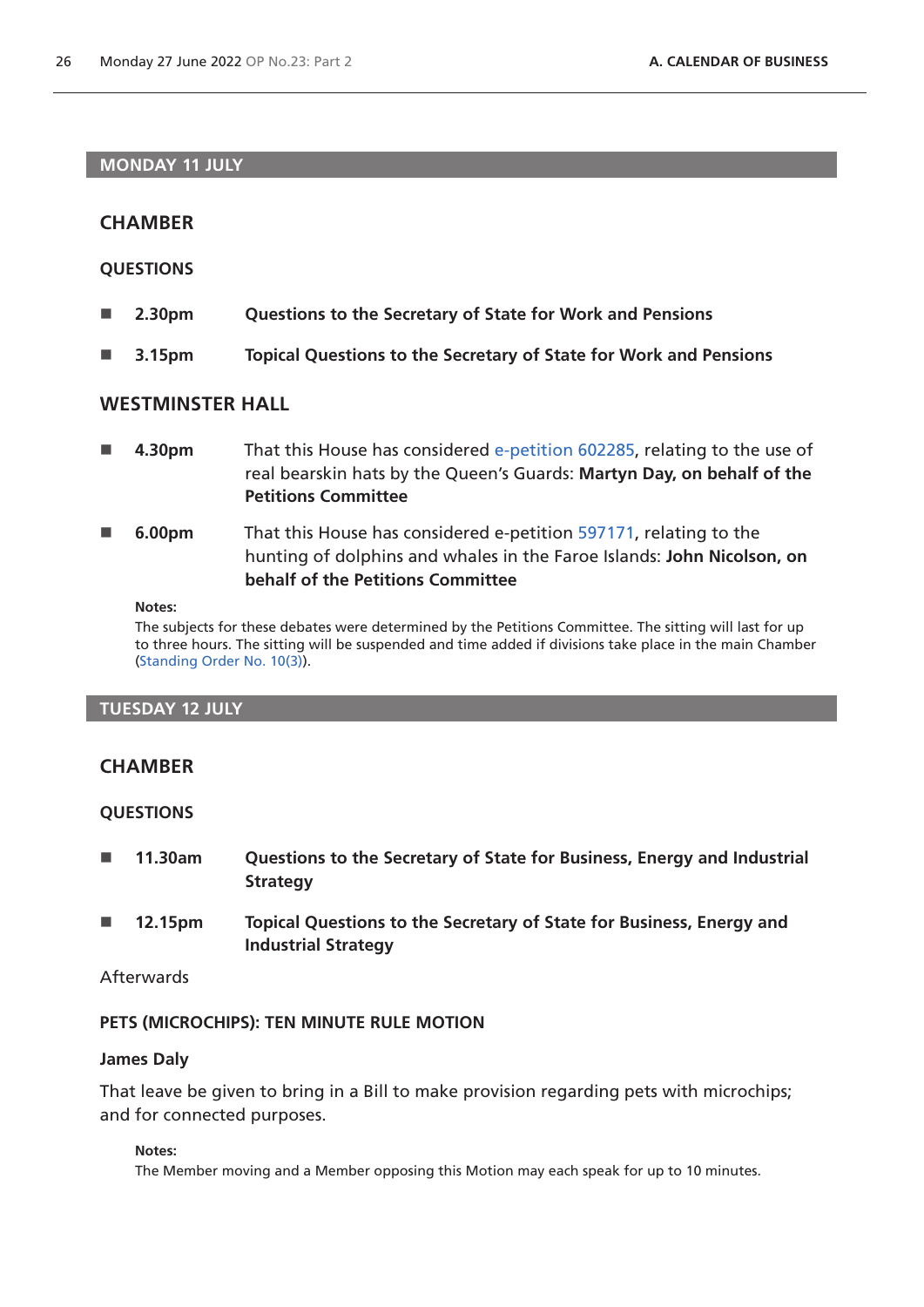## **PRESENTATION OF PUBLIC PETITIONS**

Water meters for park homes: **Mrs Sheryll Murray**

#### **WEDNESDAY 13 JULY**

## **CHAMBER**

#### **QUESTIONS**

- **11.30am Questions to the Minister for Women and Equalities**
- **11.53am Topical Questions to the Minister for Women and Equalities**
- 12 noon Ouestions to the Prime Minister

#### **Afterwards**

#### **TEN MINUTE RULE MOTION**

#### **Liz Twist**

That leave be given to bring in a Bill under SO No. 23 [details to be provided].

#### **Notes:**

The Member moving and a Member opposing this Motion may each speak for up to 10 minutes.

# **THURSDAY 14 JULY**

#### **CHAMBER**

## **QUESTIONS**

- **9.30am Questions to the Minister for the Cabinet Office**
- **10.15am Topical Questions to the Minister for the Cabinet Office**

## **FRIDAY 15 JULY**

# **CHAMBER**

**Neonatal Care (Leave and Pay) Bill: Second Reading**

Member in Charge: **Stuart C McDonald**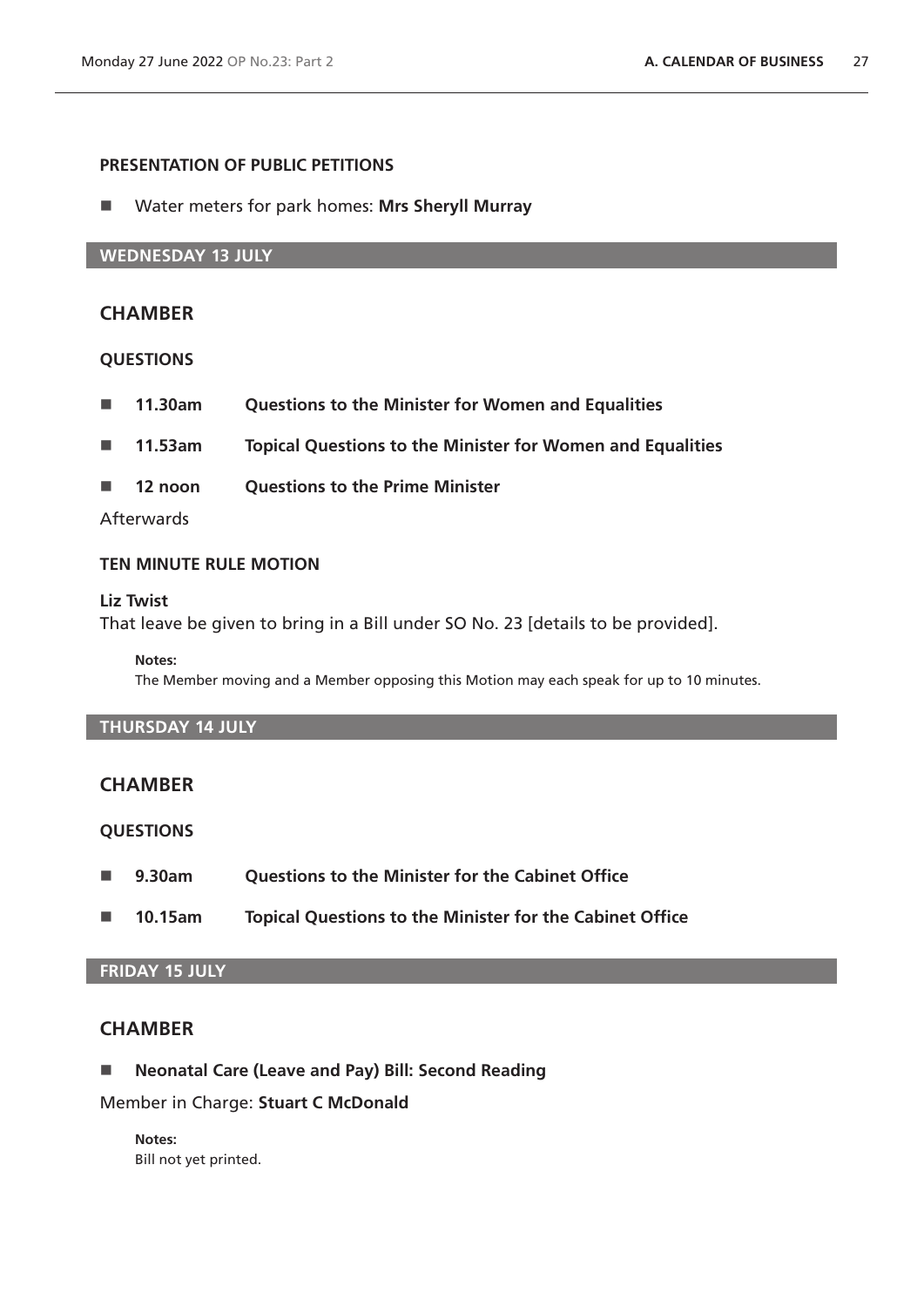# **Employment (Allocation of Tips) Bill: Second Reading**

Member in Charge: **Dean Russell**

**Notes:** Bill not yet printed.

**Fig. 3 Shark Fins Bill: Second Reading** 

#### Member in Charge: **Christina Rees**

**Notes:** Bill not yet printed.

#### **Pensions Dashboards (Prohibition of Indemnification) Bill: Second Reading**

#### Member in Charge: **Mary Robinson**

**Notes:** Bill not yet printed.

#### **[Public Advocate \(No. 2\) Bill: S](https://publications.parliament.uk/pa/bills/cbill/58-03/0047/220047.pdf)econd Reading**

#### Member in Charge: **Maria Eagle**

#### **Notes:**

A money resolution is required for this Bill to be proceeded with in Committee.

## **MONDAY 18 JULY**

# **WESTMINSTER HALL**

# **4.30pm** That this House has considered [e-petition 592642](https://petition.parliament.uk/petitions/592642), relating to BTEC qualifications: **Marsha De Cordova, on behalf of the Petitions Committee**

#### **Notes:**

The subject for this debate was determined by the Petitions Committee. The sitting will last for up to three hours. The sitting will be suspended and time added if divisions take place in the main Chamber [\(Standing Order No. 10\(3\)](https://publications.parliament.uk/pa/cm5802/cmstords/so_804_2021/so-orders.html#so-10_3)).

## **FRIDAY 9 SEPTEMBER**

## **CHAMBER**

## **Protection from Redundancy (Pregnancy and Family Leave) Bill: Second Reading**

#### Member in Charge: **Dan Jarvis**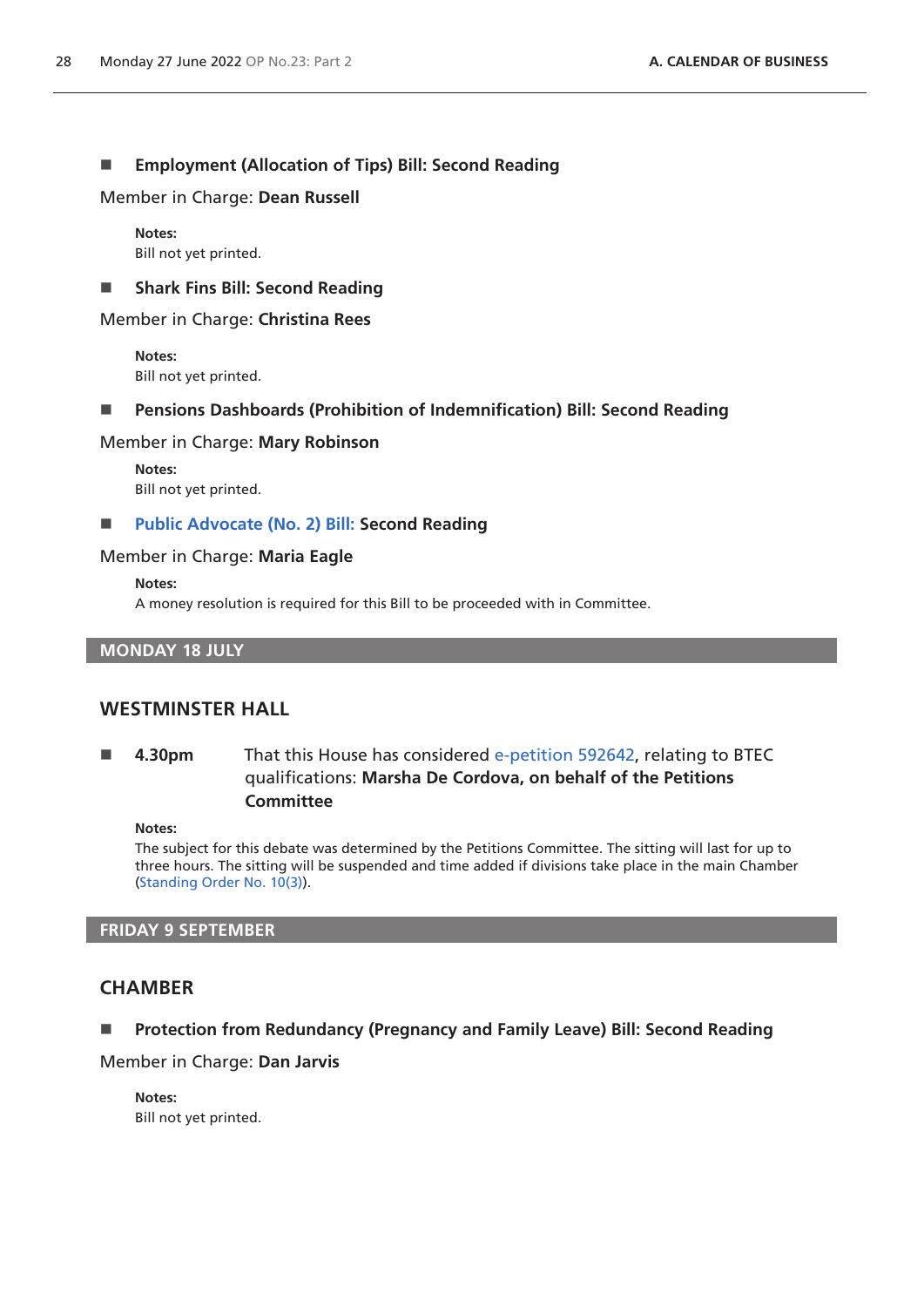## ■ **Carer's Leave Bill: Second Reading**

Member in Charge: **Wendy Chamberlain**

**Notes:** Bill not yet printed.

#### ■ Worker Protection (Amendment of Equality Act 2010) Bill: Second Reading

#### Member in Charge: **Wera Hobhouse**

**Notes:** Bill not yet printed.

#### **Care Bill: Second Reading**

#### Member in Charge: **Mr Peter Bone**

**Notes:** Bill not yet printed.

#### **Automated External Defibrillators (Public Access) Bill: Second Reading**

#### Member in Charge: **Jim Shannon**

**Notes:** Bill not yet printed.

#### ■ **Domestic Energy (Value Added Tax) Bill: Second Reading**

#### Member in Charge: **Sir Christopher Chope**

**Notes:** Bill not yet printed.

#### ■ BBC Licence Fee Non-Payment (Decriminalisation for Over-75s) Bill: Second Reading

#### Member in Charge: **Sir Christopher Chope**

**Notes:** Bill not yet printed.

#### **Green Belt (Protection) Bill: Second Reading**

#### Member in Charge: **Sir Christopher Chope**

**Notes:** Bill not yet printed.

# **FRIDAY 16 SEPTEMBER**

# **CHAMBER**

## **Equipment Theft (Prevention) Bill: Second Reading**

Member in Charge: **Greg Smith**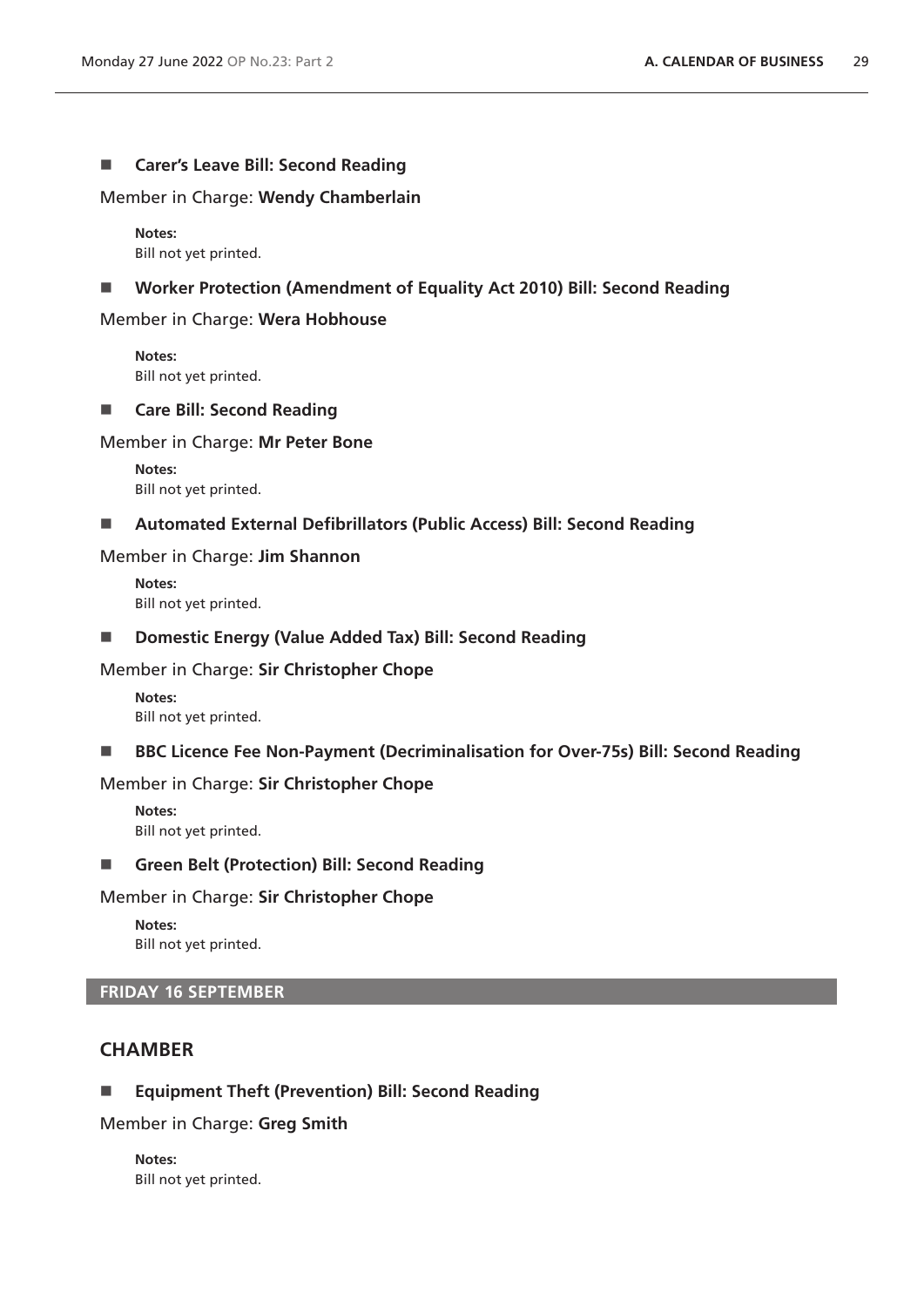# **Offenders (Day of Release from Detention) Bill: Second Reading**

Member in Charge: **Mark Jenkinson**

**Notes:** Bill not yet printed.

## **Dyslexia Screening and Teacher Training Bill: Second Reading**

Member in Charge: **Matt Hancock**

**Notes:** Bill not yet printed.

## ■ Covid-19 Vaccine Damage Payments Bill: Second Reading

## Member in Charge: **Sir Christopher Chope**

**Notes:** Bill not yet printed.

**Plastics (Wet Wipes) Bill: Second Reading**

## Member in Charge: **Fleur Anderson**

**Notes:** Bill not yet printed.

■ British Bill of Rights and Withdrawal from the European Convention on Human Rights **Bill: Second Reading**

## Member in Charge: **Mr Peter Bone**

**Notes:** Bill not yet printed.

## **III** Illegal Immigration (Offences) Bill: Second Reading

## Member in Charge: **Sir Christopher Chope**

**Notes:** Bill not yet printed.

## **Paternity (Leave and Pay) Bill: Second Reading**

## Member in Charge: **Gareth Davies**

**Notes:** Bill not yet printed.

# ■ War Pension Scheme and Armed Forces Compensation Scheme (Public Inquiry) Bill: **Second Reading**

## Member in Charge: **Owen Thompson**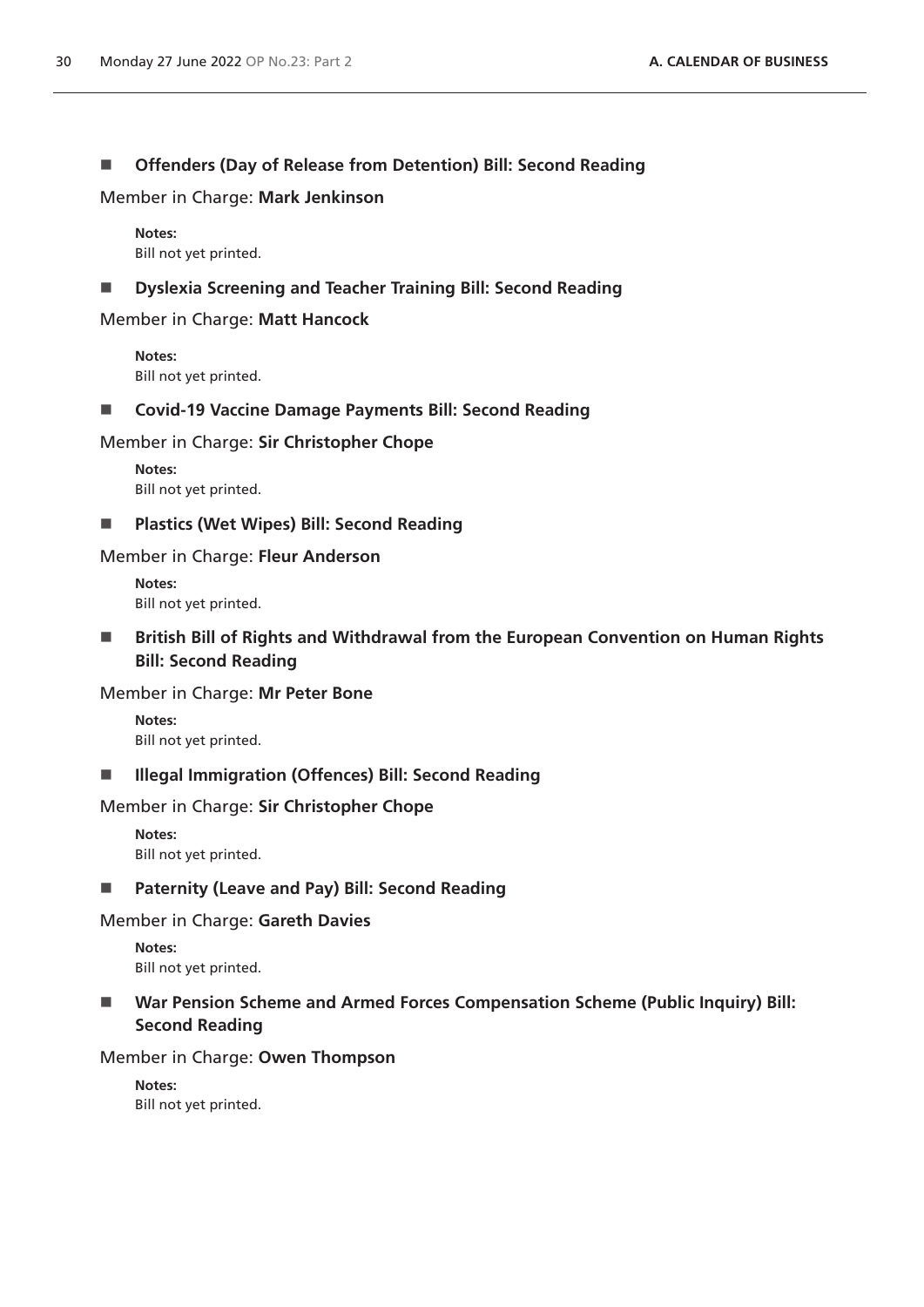#### **Ministerial Code (Enforcement) Bill: Second Reading**

#### Member in Charge: **Owen Thompson**

**Notes:** Bill not yet printed.

#### **Ministerial Interests (Public Appointments) Bill: Second Reading**

#### Member in Charge: **Owen Thompson**

**Notes:** Bill not yet printed.

#### **FRIDAY 28 OCTOBER**

# **CHAMBER**

**Co-operatives, Mutuals and Friendly Societies Bill: Second Reading**

Member in Charge: **Sir Mark Hendrick**

**Notes:** Bill not yet printed.

**Employment Relations (Flexible Working) Bill: Second Reading**

Member in Charge: **Yasmin Qureshi**

**Notes:** Bill not yet printed.

**Child Support Collection (Domestic Abuse) Bill: Second Reading**

Member in Charge: **Sally-Ann Hart**

**Notes:** Bill not yet printed.

■ Countryside and Rights of Way Act 2000 (Amendment) Bill: Second Reading

Member in Charge: **Caroline Lucas**

**Notes:** Bill not yet printed.

## **Prime Minister (Temporary Replacement) Bill: Second Reading**

Member in Charge: **Mr Peter Bone**

**Notes:** Bill not yet printed.

**Asylum Seekers (Permission to Work) Bill: Second Reading**

Member in Charge: **Chris Stephens**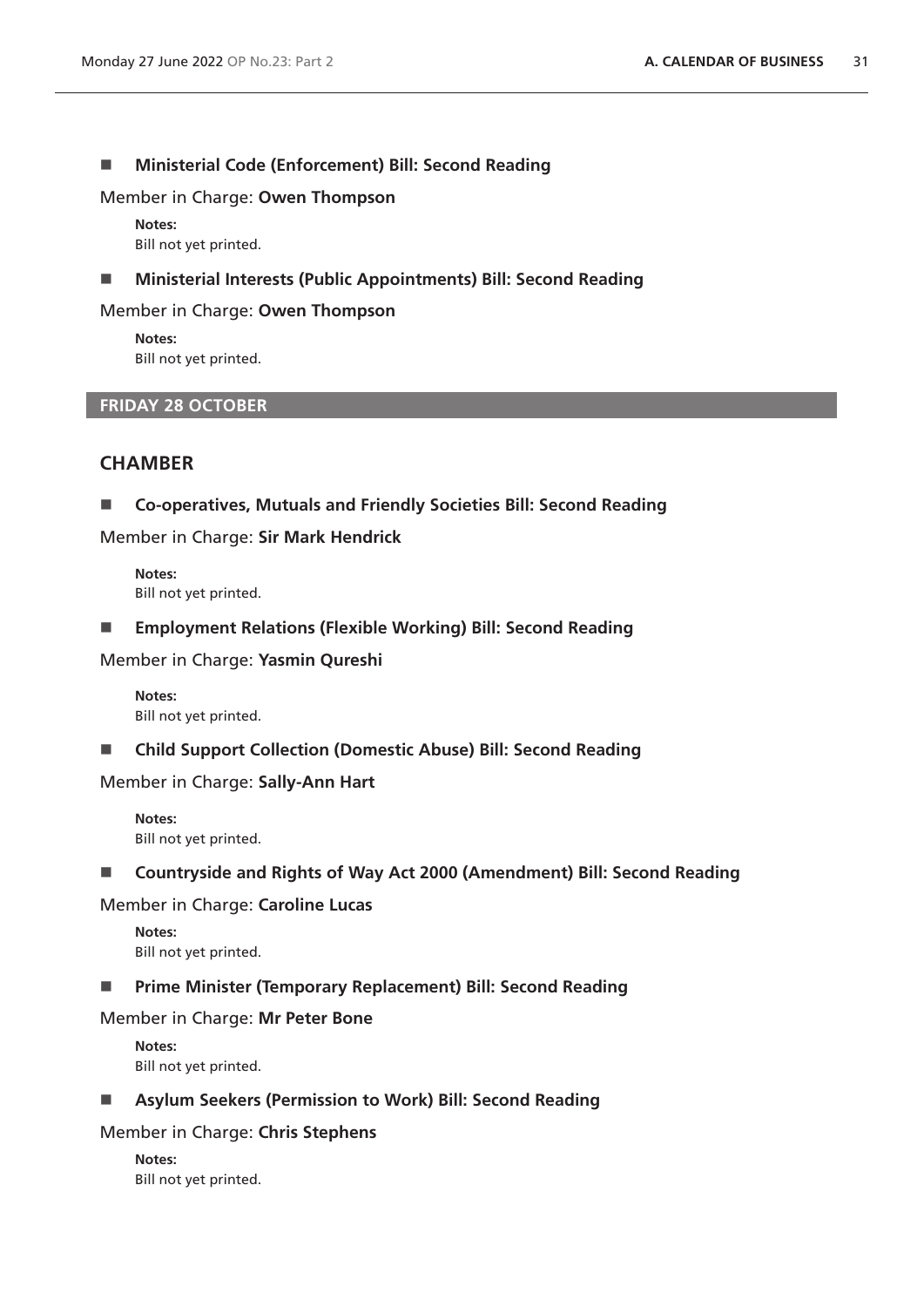## **Housing Standards (Refugees and Asylum Seekers) Bill: Second Reading**

Member in Charge: **Chris Stephens**

**Notes:** Bill not yet printed.

## **Mobile Homes Act 1983 (Amendment) Bill: Second Reading**

Member in Charge: **Sir Christopher Chope**

**Notes:** Bill not yet printed.

#### **Anonymity of Suspects Bill: Second Reading**

Member in Charge: **Sir Christopher Chope**

**Notes:** Bill not yet printed.

■ Covid-19 Vaccine Damage Bill: Second Reading

## Member in Charge: **Sir Christopher Chope**

**Notes:** Bill not yet printed.

**NHS England (Alternative Treatment) Bill: Second Reading**

#### Member in Charge: **Sir Christopher Chope**

**Notes:** Bill not yet printed.

**Decarbonisation and Economic Strategy Bill: Second Reading**

#### Member in Charge: **Caroline Lucas**

**Notes:** Bill not yet printed.

## **FRIDAY 18 NOVEMBER**

# **CHAMBER**

**Supported Housing (Regulatory Oversight) Bill: Second Reading**

#### Member in Charge: **Bob Blackman**

**Notes:** Bill not yet printed.

**Terminal Illness (Support and Rights) Bill: Second Reading**

## Member in Charge: **Alex Cunningham**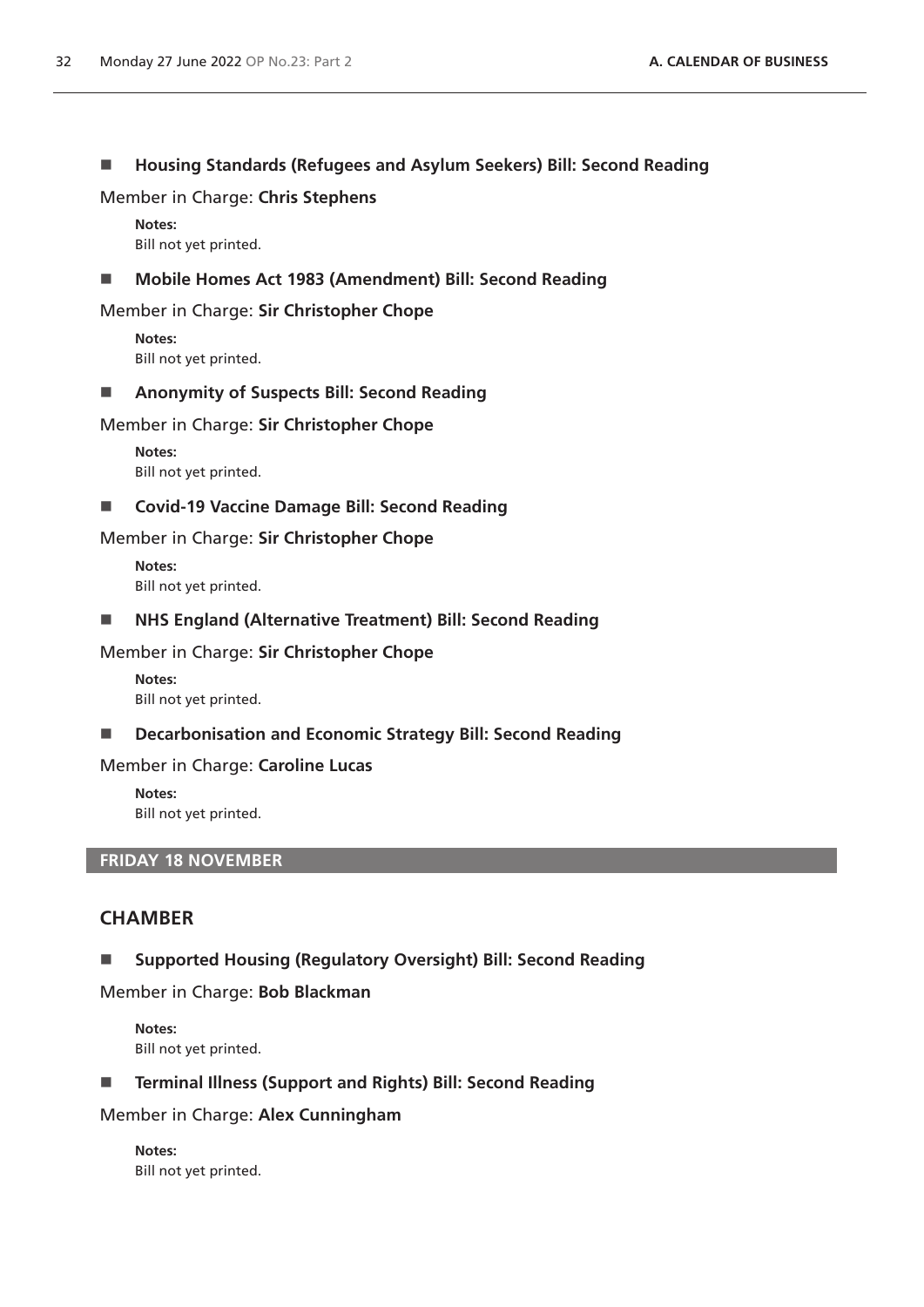#### ■ Corporate Homicide Bill: Second Reading

#### Member in Charge: **Chris Stephens**

**Notes:** Bill not yet printed.

#### **Telecommunications Infrastructure (Consultation) Bill: Second Reading**

#### Member in Charge: **Dame Diana Johnson**

**Notes:** Bill not yet printed.

#### ■ BBC Licence Fee (Abolition) Bill: Second Reading

Member in Charge: **Mr Peter Bone**

**Notes:** Bill not yet printed.

#### **Mobile Homes (Pitch Fees) Bill: Second Reading**

#### Member in Charge: **Sir Christopher Chope**

**Notes:** Bill not yet printed.

**Covid-19 Vaccine Diagnosis and Treatment Bill: Second Reading**

#### Member in Charge: **Sir Christopher Chope**

**Notes:** Bill not yet printed.

■ National Health Service Co-Funding and Co-Payment Bill: Second Reading

#### Member in Charge: **Sir Christopher Chope**

**Notes:** Bill not yet printed.

# **FRIDAY 25 NOVEMBER**

# **CHAMBER**

**Electricity and Gas Transmission (Compensation) Bill: Second Reading**

Member in Charge: **Dr Liam Fox**

**Notes:** Bill not yet printed.

■ Hunting Trophies (Import Prohibition) Bill: Second Reading

#### Member in Charge: **Henry Smith**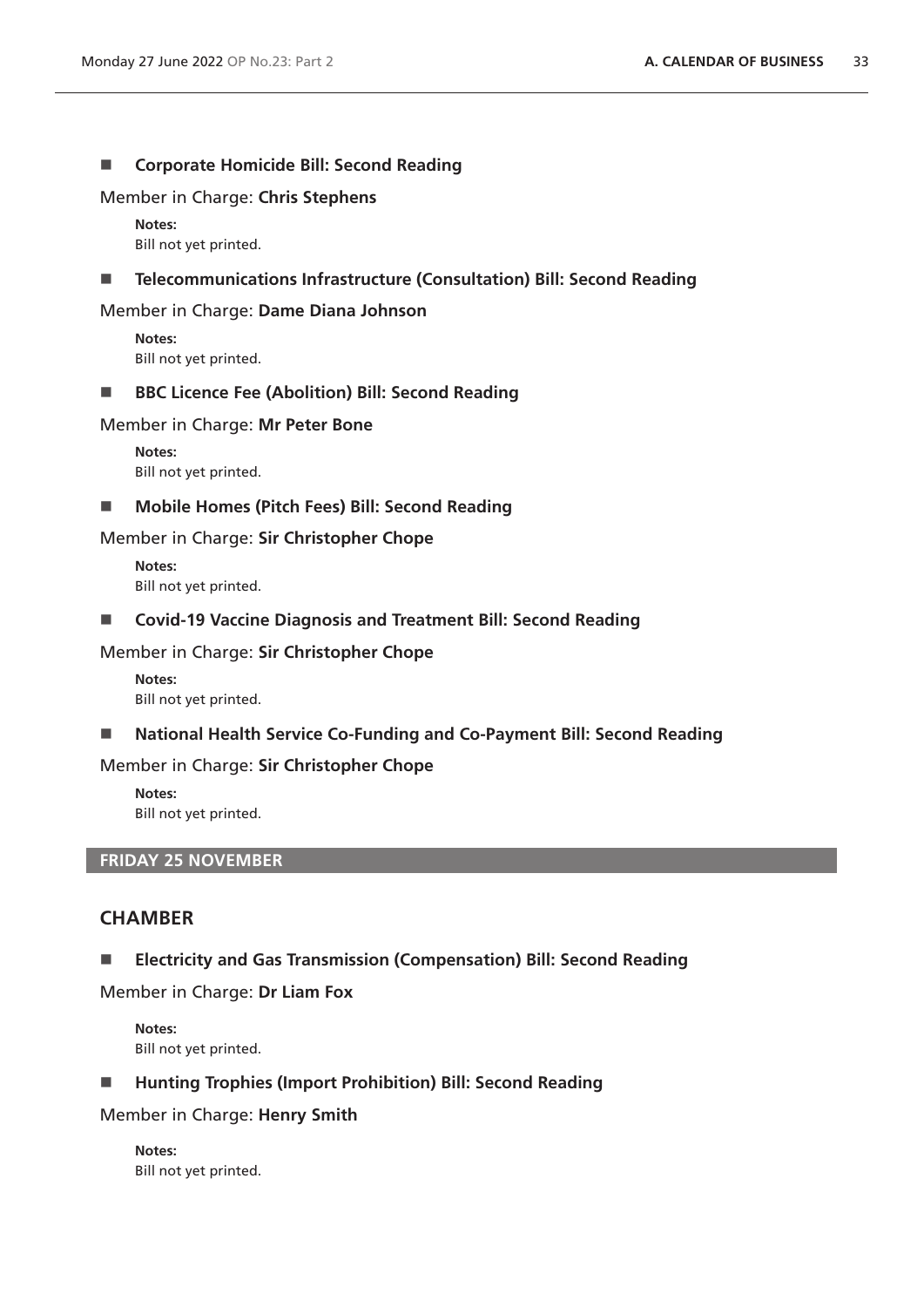## **Carbon Emissions (Buildings) Bill: Second Reading**

Member in Charge: **Jerome Mayhew**

**Notes:** Bill not yet printed.

## **Fertility Treatment (Employment Rights) Bill: Second Reading**

#### Member in Charge: **Nickie Aiken**

**Notes:** Bill not yet printed.

**Sexually-motivated Manslaughter (Sentencing) Bill: Second Reading**

Member in Charge: **Laura Farris**

**Notes:** Bill not yet printed.

■ Copyright and Performers' Rights (Extended Collective Licensing) Bill: Second Reading

#### Member in Charge: **Giles Watling**

**Notes:** Bill not yet printed.

■ Business of the House Commission Bill: Second Reading

#### Member in Charge: **Mr Peter Bone**

**Notes:** Bill not yet printed.

■ Social Security Benefits (Healthy Eating) Bill: Second Reading

#### Member in Charge: **Chris Stephens**

**Notes:** Bill not yet printed.

## **FRIDAY 9 DECEMBER**

## **CHAMBER**

**Protection from Sex-based Harassment in Public Bill: Second Reading**

Member in Charge: **Greg Clark**

**Notes:** Bill not yet printed.

## **Child Support (Enforcement) Bill: Second Reading**

Member in Charge: **Claire Coutinho**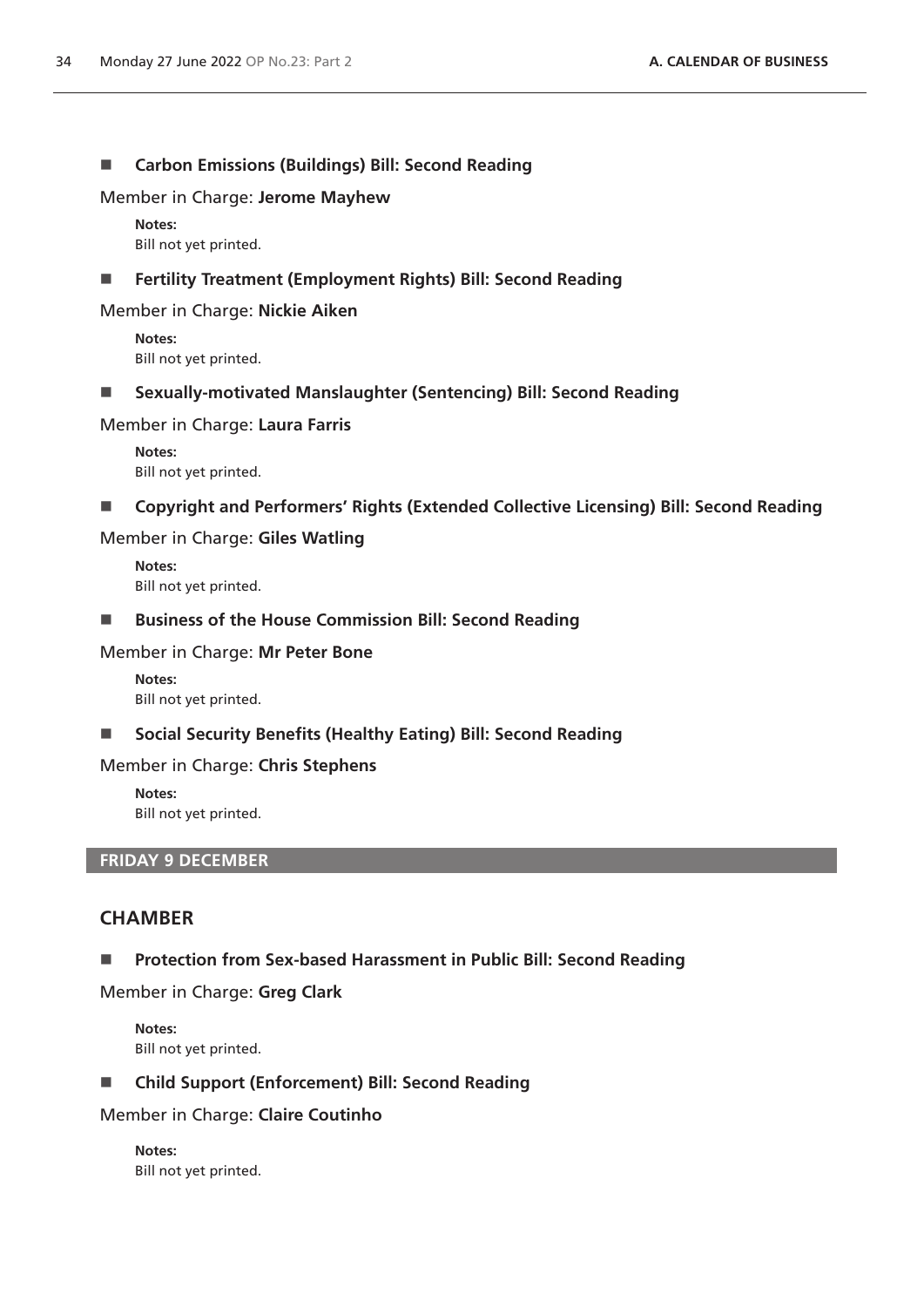## **Powers of Attorney Bill: Second Reading**

Member in Charge: **Stephen Metcalfe**

**Notes:** Bill not yet printed.

#### **Short-term and Holiday-Let Accommodation (Licensing) Bill: Second Reading**

#### Member in Charge: **Rachael Maskell**

**Notes:** Bill not yet printed.

#### ■ Hares (Close Season) Bill: Second Reading

#### Member in Charge: **Anthony Browne**

**Notes:** Bill not yet printed.

**Electoral Commission (Abolition) Bill: Second Reading**

#### Member in Charge: **Mr Peter Bone**

**Notes:** Bill not yet printed.

**Parliamentary and Health Service Ombudsman (Powers) Bill: Second Reading**

## Member in Charge: **Chris Stephens**

**Notes:** Bill not yet printed.

## **Under-Occupancy Penalty (Report) Bill: Second Reading**

#### Member in Charge: **Chris Stephens**

**Notes:** Bill not yet printed.

## **Barnett Formula (Replacement) Bill: Second Reading**

#### Member in Charge: **Sir Christopher Chope**

**Notes:** Bill not yet printed.

#### ■ Removal of Titles Bill: Second Reading

#### Member in Charge: **Rachael Maskell**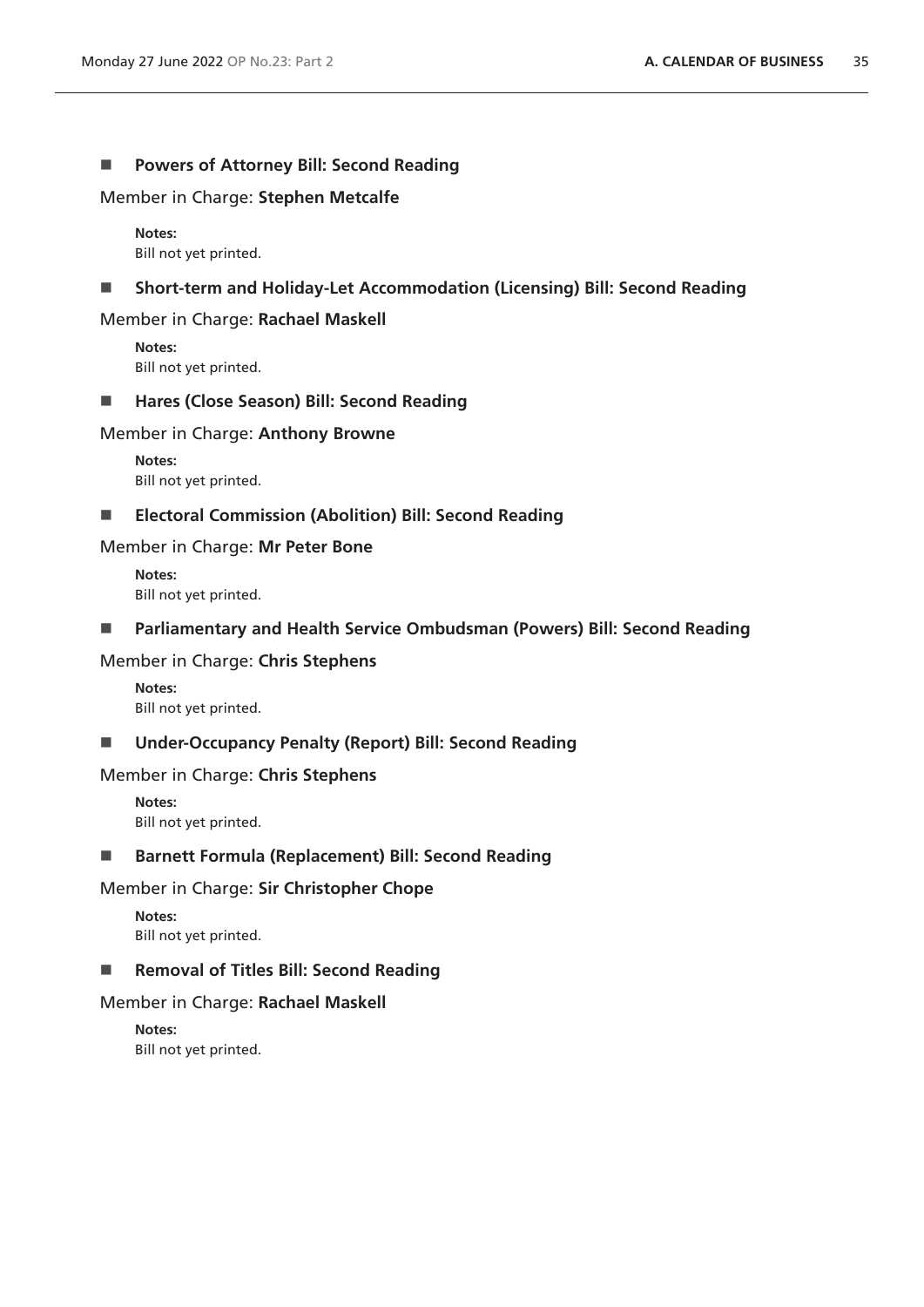# **FRIDAY 20 JANUARY 2023**

# **CHAMBER**

**Online Sale of Goods (Safety) Bill: Second Reading**

Member in Charge: **Ian Mearns**

**Notes:** Bill not yet printed.

■ Hereditary Titles (Female Succession) Bill: Second Reading

#### Member in Charge: **Mark Jenkinson**

**Notes:** Bill not yet printed.

#### **General Election (Leaders' Debates) Bill: Second Reading**

#### Member in Charge: **Mr Peter Bone**

**Notes:** Bill not yet printed.

**Workers (Rights and Definition) Bill: Second Reading**

#### Member in Charge: **Chris Stephens**

**Notes:** Bill not yet printed.

**Full Employment Bill: Second Reading**

#### Member in Charge: **Chris Stephens**

**Notes:** Bill not yet printed.

## **Asylum Seekers (Accommodation Eviction Procedures) Bill: Second Reading**

## Member in Charge: **Chris Stephens**

**Notes:** Bill not yet printed.

## **Disability Benefit Assessments (Recording) Bill: Second Reading**

#### Member in Charge: **Chris Stephens**

**Notes:** Bill not yet printed.

## ■ Rule of Law (Enforcement by Public Authorities) Bill: Second Reading

## Member in Charge: **Sir Christopher Chope**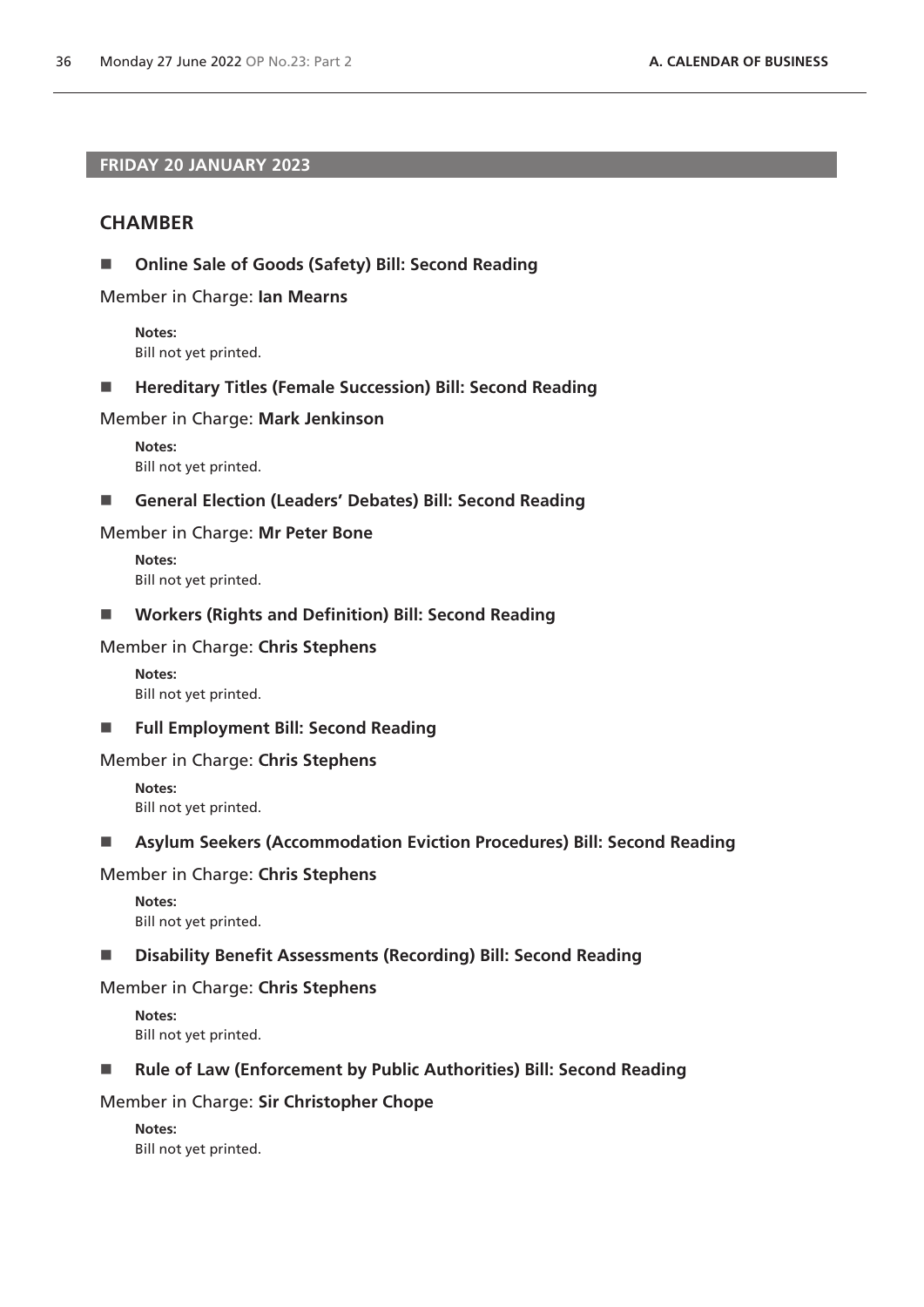# **FRIDAY 3 FEBRUARY**

# **CHAMBER**

**Flashing Images Bill: Second Reading**

Member in Charge: **Tom Hunt**

**Notes:** Bill not yet printed.

**Animals (Low-Welfare Activities Abroad) Bill: Second Reading**

#### Member in Charge: **Angela Richardson**

**Notes:** Bill not yet printed.

**Workers (Predictable Terms and Conditions) Bill: Second Reading**

#### Member in Charge: **Scott Benton**

**Notes:** Bill not yet printed.

**Hospitals (Parking Charges and Business Rates) Bill: Second Reading**

#### Member in Charge: **Mr Peter Bone**

**Notes:** Bill not yet printed.

**Devolution (Employment) (Scotland) Bill: Second Reading**

#### Member in Charge: **Chris Stephens**

**Notes:** Bill not yet printed.

■ Health and Safety at Work Bill: Second Reading

#### Member in Charge: **Chris Stephens**

**Notes:** Bill not yet printed.

**Public Health (Control of Disease) Act 1984 (Amendment) Bill: Second Reading**

## Member in Charge: **Sir Christopher Chope**

**Notes:** Bill not yet printed.

#### ■ Caravan Site Licensing (Exemptions of Motor Homes) Bill: Second Reading

#### Member in Charge: **Sir Christopher Chope**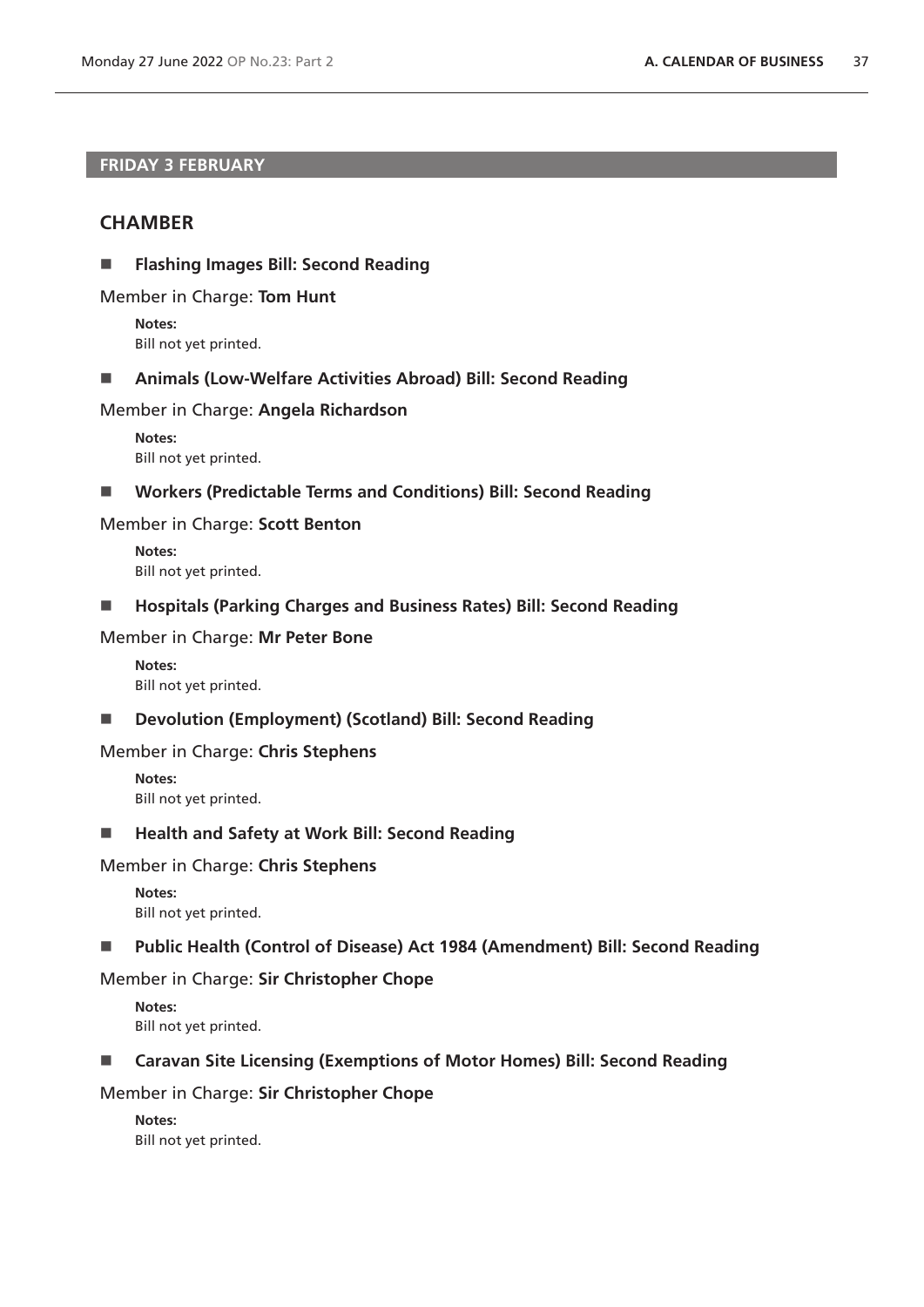## **FRIDAY 24 FEBRUARY**

# **CHAMBER**

**Veterans Advisory and Pensions Committees Bill: Second Reading**

Member in Charge: **Robin Millar**

**Notes:** Bill not yet printed.

**Local Authority Boundaries (Referendums) Bill: Second Reading**

Member in Charge: **Robbie Moore**

**Notes:** Bill not yet printed.

■ Human Trafficking (Child Protection) Bill: Second Reading

Member in Charge: **Mr Peter Bone**

**Notes:** Bill not yet printed.

**British Broadcasting Corporation (Privatisation) Bill: Second Reading**

Member in Charge: **Sir Christopher Chope**

**Notes:** Bill not yet printed.

**Children's Clothing (Value Added Tax) Bill: Second Reading**

Member in Charge: **Sir Christopher Chope**

**Notes:** Bill not yet printed.

## **FRIDAY 3 MARCH**

# **CHAMBER**

**Firearms Bill: Second Reading** 

#### Member in Charge: **Shaun Bailey**

**Notes:** Bill not yet printed.

**Human Trafficking (Sentencing) Bill: Second Reading** 

Member in Charge: **Mr Peter Bone**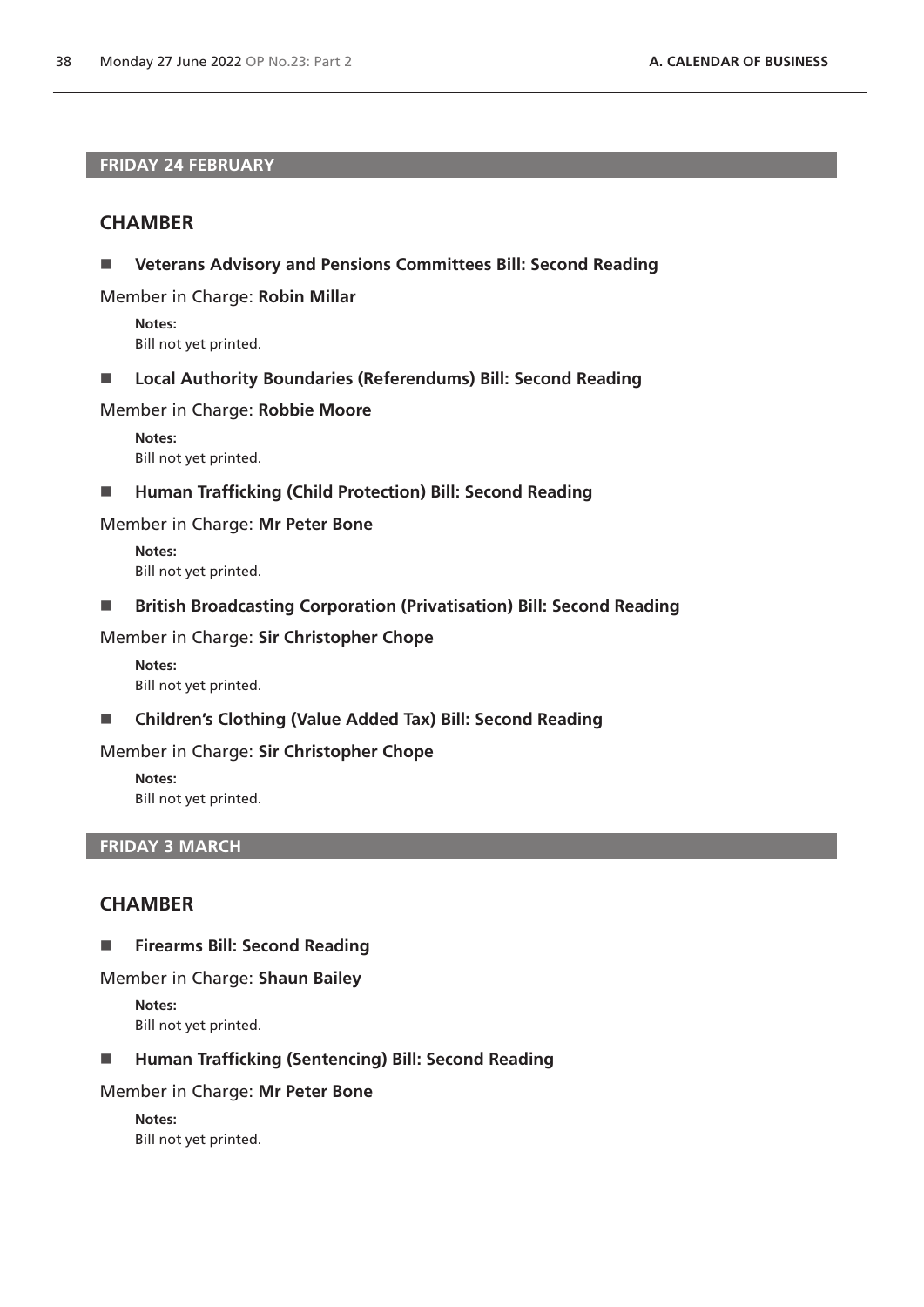#### ■ Benefit Sanctions (Warnings) Bill: Second Reading

Member in Charge: **Chris Stephens**

**Notes:** Bill not yet printed.

## **Universal Credit Sanctions (Zero Hours Contracts) Bill: Second Reading**

#### Member in Charge: **Chris Stephens**

**Notes:** Bill not yet printed.

**Public Sector Exit Payments (Limitation) Bill: Second Reading**

#### Member in Charge: **Sir Christopher Chope**

**Notes:** Bill not yet printed.

## **FRIDAY 17 MARCH**

# **CHAMBER**

#### **Palestine Statehood (Recognition) Bill: Second Reading**

#### Member in Charge: **Layla Moran**

**Notes:** Bill not yet printed.

**Chalk Streams (Protection) Bill: Second Reading**

#### Member in Charge: **Sarah Green**

**Notes:** Bill not yet printed.

## **Access to Elected Office Fund (Report) Bill: Second Reading**

#### Member in Charge: **Daisy Cooper**

**Notes:** Bill not yet printed.

#### **Prime Minister (Accountability to House of Commons) Bill: Second Reading**

#### Member in Charge: **Mr Peter Bone**

**Notes:** Bill not yet printed.

#### **Evictions (Universal Credit) Bill: Second Reading**

#### Member in Charge: **Chris Stephens**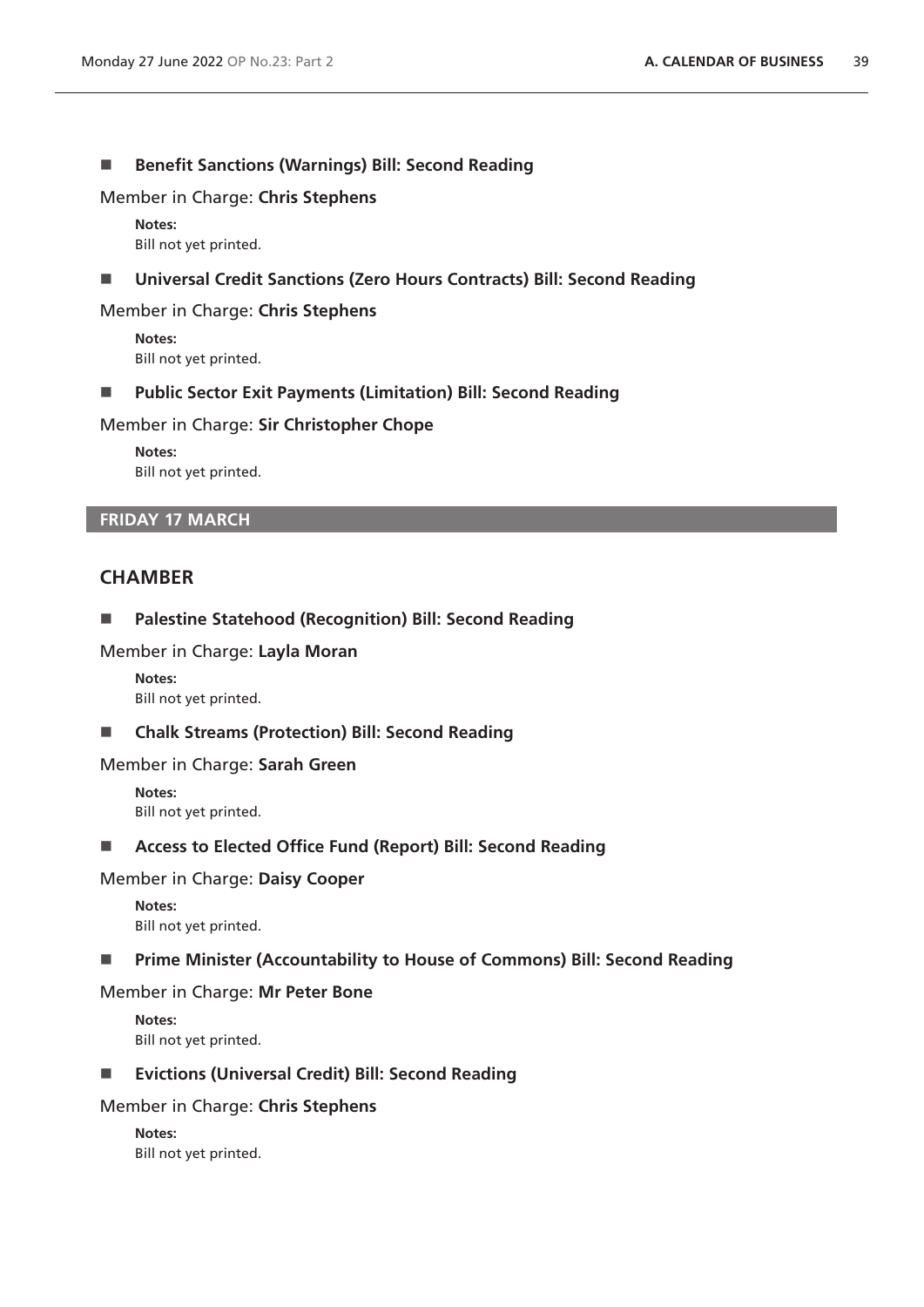## **Caravan Sites Bill: Second Reading**

Member in Charge: **Sir Christopher Chope**

**Notes:**

Bill not yet printed.

## **FRIDAY 24 MARCH**

## **CHAMBER**

**Minimum Energy Performance of Buildings Bill: Second Reading**

Member in Charge: **Sarah Olney**

**Notes:** Bill not yet printed.

#### **Public Bodies (Representation from Devolved Nations) Bill: Second Reading**

Member in Charge: **Wendy Chamberlain**

**Notes:** Bill not yet printed.

**Voter Registration Bill: Second Reading**

#### Member in Charge: **Mr Peter Bone**

**Notes:** Bill not yet printed.

**Regulatory Impact Assessments Bill: Second Reading**

## Member in Charge: **Sir Christopher Chope**

**Notes:** Bill not yet printed.

**Participation in Court Proceedings (Live Links) Bill: Second Reading**

# Member in Charge: **Robbie Moore**

**Notes:** Bill not yet printed.

## **Employment (Dismissal and Re-engagement) Bill: Second Reading**

## Member in Charge: **Gavin Newlands**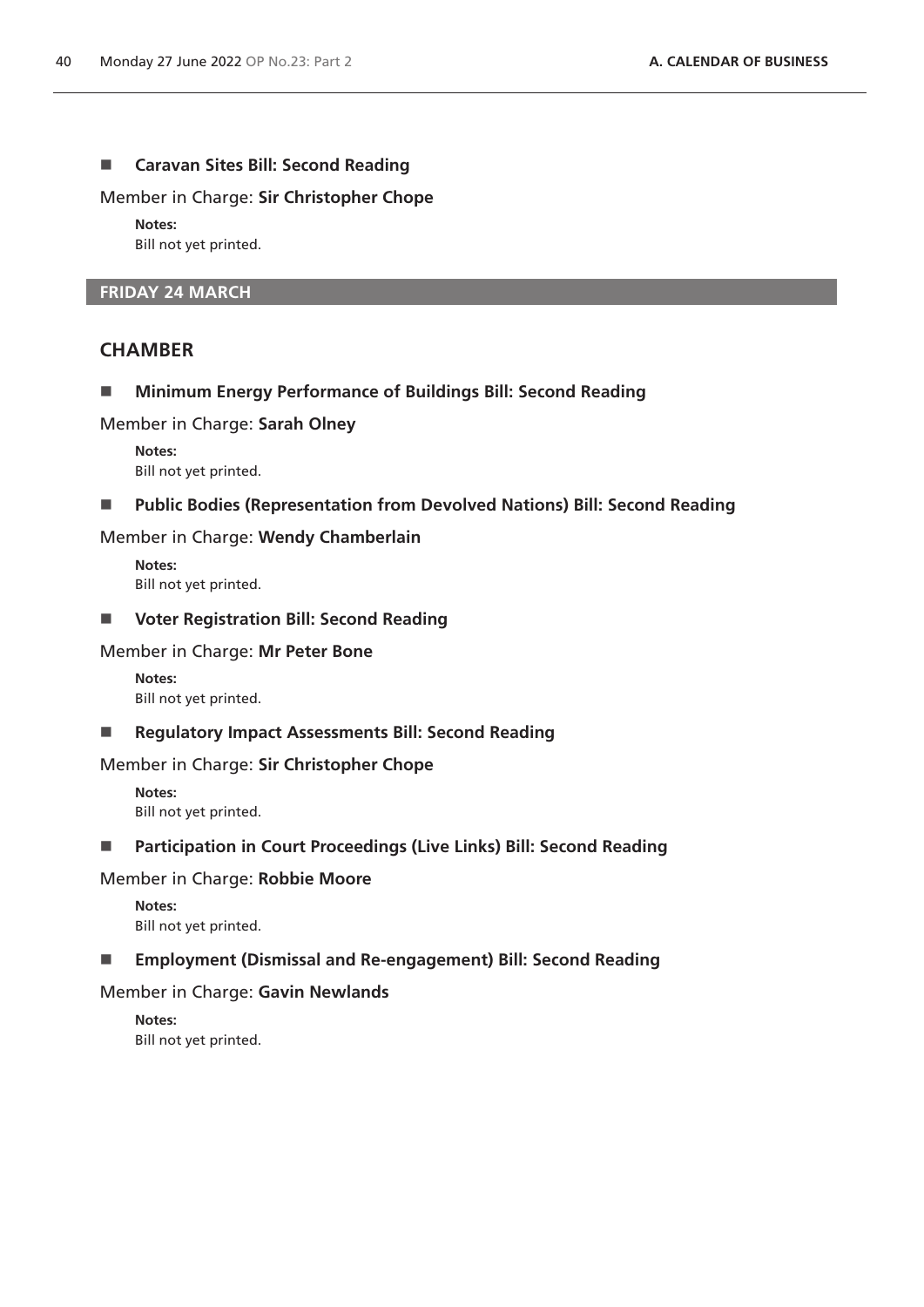# <span id="page-40-0"></span>**B. REMAINING ORDERS AND NOTICES**

Business in this section has not yet been scheduled for a specific date. It has therefore been set down formally to be taken in the Chamber today but is not expected to be taken today.

# **1. ELECTRONIC INFORMATION**

## **Secretary Kwasi Kwarteng**

That the draft [Internal Markets Information System Regulation \(Amendment etc.\)](https://www.legislation.gov.uk/ukdsi/2021/9780348226126/pdfs/ukdsi_9780348226126_en.pdf)  [Regulations 2021](https://www.legislation.gov.uk/ukdsi/2021/9780348226126/pdfs/ukdsi_9780348226126_en.pdf), which were laid before this House on 20 July 2021 in the last Session of Parliament, be approved.

## **2. EXITING THE EUROPEAN UNION (CUSTOMS)**

#### **Secretary George Eustice**

That the draft [International Waste Shipments \(Amendment\) \(EU Exit\) Regulations](https://www.legislation.gov.uk/ukdsi/2021/9780348217650/pdfs/ukdsi_9780348217650_en.pdf)  [2021,](https://www.legislation.gov.uk/ukdsi/2021/9780348217650/pdfs/ukdsi_9780348217650_en.pdf) which were laid before this House on 17 December 2020 in a previous Session of Parliament, be approved.

## **3. AGRICULTURE**

## **Secretary George Eustice**

That the draft [Import of Animals and Animal Products and Approved Countries](https://www.legislation.gov.uk/ukdsi/2022/9780348234282/pdfs/ukdsi_9780348234282_en.pdf)  [\(Amendment\) Regulations 2022,](https://www.legislation.gov.uk/ukdsi/2022/9780348234282/pdfs/ukdsi_9780348234282_en.pdf) which were laid before this House on 30 March in the last Session of Parliament, be approved.

## **4. CONSTRUCTION**

## **Secretary Kwasi Kwarteng**

That the draft [Construction Contracts \(England\) Exclusion Order 2022](https://www.legislation.gov.uk/ukdsi/2022/9780348235043/pdfs/ukdsi_9780348235043_en.pdf), which was laid before this House on 11 May, be approved.

## **5. [TRADE \(AUSTRALIA AND NEW ZEALAND\) BILL:](https://publications.parliament.uk/pa/bills/cbill/58-03/0009/220009.pdf) SECOND READING**

## **6. PREVENTION AND SUPPRESSION OF TERRORISM**

#### **Secretary Priti Patel**

That the draft [Police, Crime, Sentencing and Courts Act 2022 \(Consequential Provision\)](https://www.legislation.gov.uk/ukdsi/2022/9780348235012/pdfs/ukdsi_9780348235012_en.pdf)  [Regulations 2022](https://www.legislation.gov.uk/ukdsi/2022/9780348235012/pdfs/ukdsi_9780348235012_en.pdf), which were laid before this House on 11 May, be approved.

## **7. [ANIMAL WELFARE \(KEPT ANIMALS\) BILL](https://publications.parliament.uk/pa/bills/cbill/58-03/0002/220002.pdf): REMAINING STAGES**

#### **Notes:**

For amendments, see separate paper (also available on the [documents webpage](https://bills.parliament.uk/bills/2880/publications) for the Bill). Queen's consent to be signified on Third Reading. Proceedings on Consideration shall (so far as not previously concluded) be brought to a conclusion one hour before the moment of interruption on the day on which those proceedings are commenced. Proceedings on Third Reading shall (so far as not previously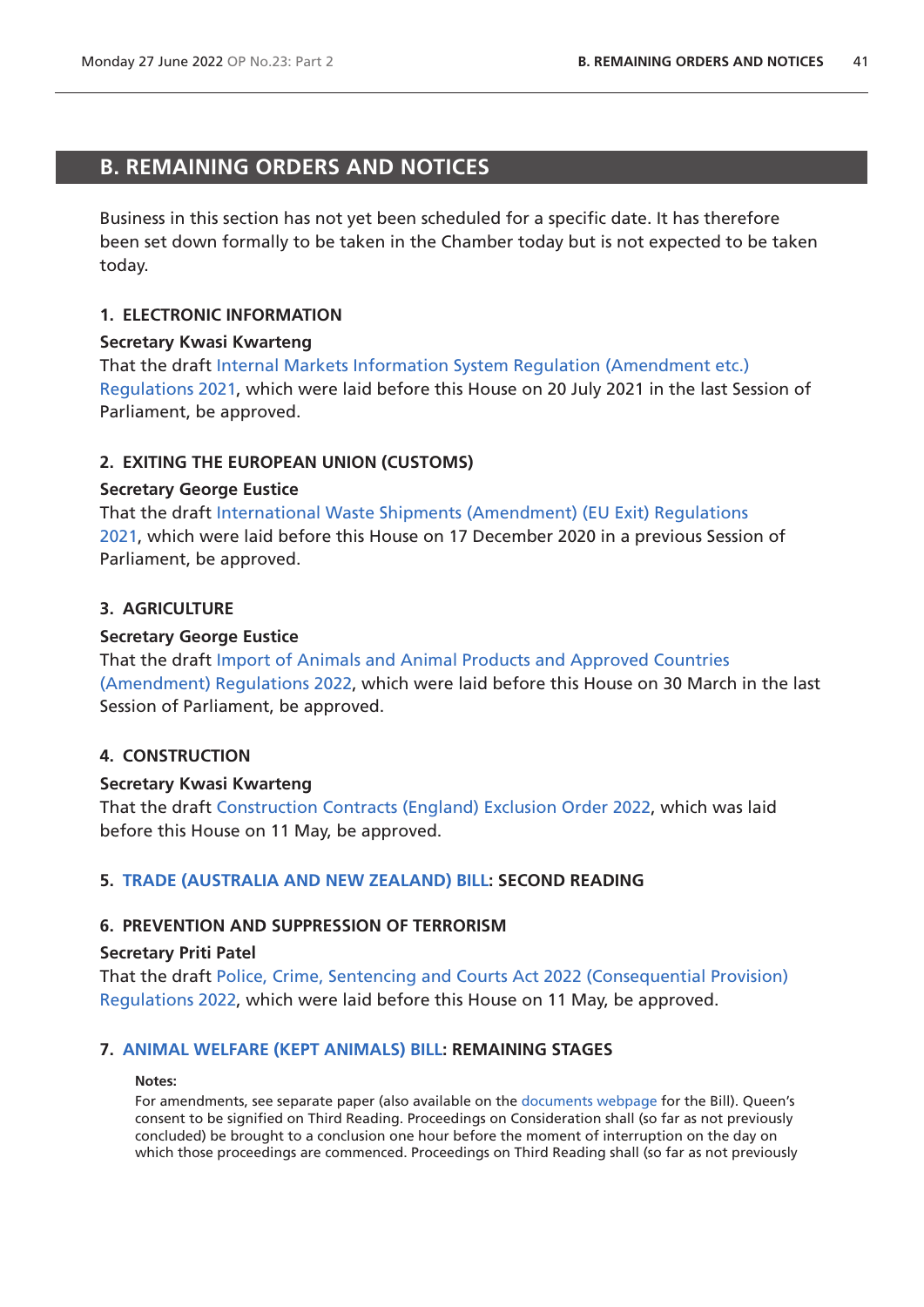concluded) be brought to a conclusion at the moment of interruption on that day. ([Order of 25 October](https://commonsbusiness.parliament.uk/document/50975/pdf)  [2021](https://commonsbusiness.parliament.uk/document/50975/pdf)).

The Scottish Parliament has approved a Legislative Consent Resolution relating to this Bill. Copies of the Resolution are available in the Vote Office (also available on the [documents webpage](https://bills.parliament.uk/bills/2880/publications) for the Bill).

## **8. REGULATORY REFORM**

#### **Secretary Grant Shapps**

That the draft [Legislative Reform \(Provision of Information etc. Relating to Disabilities\)](https://www.legislation.gov.uk/ukdsi/2022/9780348235203/pdfs/ukdsi_9780348235203_en.pdf)  [Order 2022,](https://www.legislation.gov.uk/ukdsi/2022/9780348235203/pdfs/ukdsi_9780348235203_en.pdf) which was laid before this House on 12 May, be approved.

#### **Notes:**

A 40-day period must elapse before the motion to approve this draft order can be moved in the House.

## **9. ANIMALS**

#### **Secretary George Eustice**

That the draft [Animal Welfare \(Miscellaneous Amendments\) Regulations 2022](https://www.legislation.gov.uk/ukdsi/2022/9780348235340/pdfs/ukdsi_9780348235340_en.pdf), which were laid before this House on 19 May, be approved.

#### **10. MODERN SLAVERY**

#### **Secretary Priti Patel**

That the draft [Slavery and Human Trafficking \(Definition of Victim\) Regulations 2022](https://www.legislation.gov.uk/ukdsi/2022/9780348235463/pdfs/ukdsi_9780348235463_en.pdf), which were laid before this House on 23 May, be approved.

## **11. LOCAL GOVERNMENT**

## **Kemi Badenoch**

That the draft [Local Government \(Exclusion of Non-commercial Considerations\) \(England\)](https://www.legislation.gov.uk/ukdsi/2022/9780348235500/pdfs/ukdsi_9780348235500_en.pdf)  [Order 2022,](https://www.legislation.gov.uk/ukdsi/2022/9780348235500/pdfs/ukdsi_9780348235500_en.pdf) which was laid before this House on 25 May, be approved.

## **12. PENSIONS**

## **Guy Opperman**

That the draft [Occupational Pension Schemes \(Governance and Registration\) \(Amendment\)](https://www.legislation.gov.uk/ukdsi/2022/9780348235777/pdfs/ukdsi_9780348235777_en.pdf)  [Regulations 2022](https://www.legislation.gov.uk/ukdsi/2022/9780348235777/pdfs/ukdsi_9780348235777_en.pdf), which were laid before this House on 6 June, be approved.

## **13. PLANT HEALTH**

#### **Secretary George Eustice**

That the draft [Plant Health etc. \(Miscellaneous Fees\) \(Amendment\) \(England\) Regulations](https://www.legislation.gov.uk/ukdsi/2022/9780348235821/pdfs/ukdsi_9780348235821_en.pdf)  [2022,](https://www.legislation.gov.uk/ukdsi/2022/9780348235821/pdfs/ukdsi_9780348235821_en.pdf) which were laid before this House on 6 June, be approved.

## **14. BUILDING AND BUILDINGS**

#### **Stuart Andrew**

That the draft [Building Safety \(Leaseholder Protections\) \(Information etc.\) \(England\)](https://www.legislation.gov.uk/ukdsi/2022/9780348235791/pdfs/ukdsi_9780348235791_en.pdf)  [Regulations 2022](https://www.legislation.gov.uk/ukdsi/2022/9780348235791/pdfs/ukdsi_9780348235791_en.pdf), which were laid before this House on 7 June, be approved.

#### **Notes:**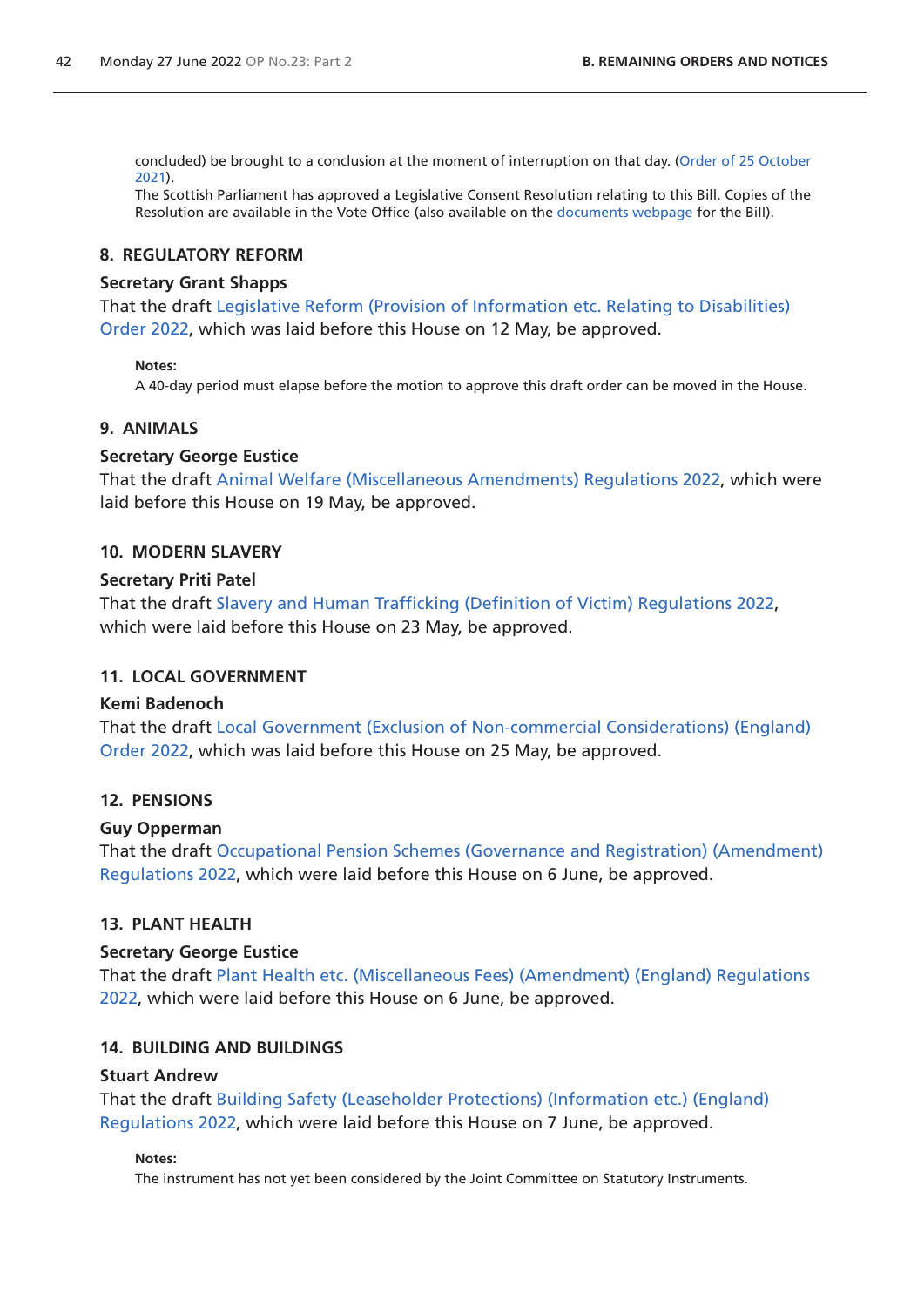# **15. AGRICULTURE**

## **Secretary George Eustice**

That the draft [Common Agricultural Policy \(Cross-Compliance Exemptions and Transitional](https://www.legislation.gov.uk/ukdsi/2022/9780348235951/pdfs/ukdsi_9780348235951_en.pdf)  [Regulation\) \(Amendment\) \(EU Exit\) Regulations 2022](https://www.legislation.gov.uk/ukdsi/2022/9780348235951/pdfs/ukdsi_9780348235951_en.pdf), which were laid before this House on 7 June, be approved.

# **16. CUSTOMS**

## **Lucy Frazer**

That the [Customs \(Amendments and Miscellaneous Provisions\) Regulations 2022 \(SI, 2022,](https://www.legislation.gov.uk/uksi/2022/615/pdfs/uksi_20220615_en.pdf)  [No. 615\)](https://www.legislation.gov.uk/uksi/2022/615/pdfs/uksi_20220615_en.pdf), a copy of which was laid before this House on 7 June, be approved.

## **17. UNITED KINGDOM INTERNAL MARKET**

## **Secretary George Eustice**

That the draft [United Kingdom Internal Market Act 2020 \(Exclusions from Market Access](https://www.legislation.gov.uk/ukdsi/2022/9780348236101/pdfs/ukdsi_9780348236101_en.pdf)  [Principles: Single-Use Plastics\) Regulations 2022,](https://www.legislation.gov.uk/ukdsi/2022/9780348236101/pdfs/ukdsi_9780348236101_en.pdf) which were laid before this House on 9 June, be approved.

## **18. POLICE**

## **Secretary Priti Patel**

That the draft [Police Act 1996 \(Amendment and Consequential Amendments\) Regulations](https://www.legislation.gov.uk/ukdsi/2022/9780348236026/pdfs/ukdsi_9780348236026_en.pdf)  [2022,](https://www.legislation.gov.uk/ukdsi/2022/9780348236026/pdfs/ukdsi_9780348236026_en.pdf) which were laid before this House on 9 June, be approved.

## **19. DEFENCE**

## **Leo Docherty**

That the draft [Armed Forces Act \(Continuation\) Order 2022](https://www.legislation.gov.uk/ukdsi/2022/9780348235975/pdfs/ukdsi_9780348235975_en.pdf), which was laid before this House on 13 June, be approved.

## **Notes:**

The instrument has not yet been considered by the Joint Committee on Statutory Instruments.

## **20. FINANCIAL SERVICES**

## **John Glen**

That the draft [Financial Services Act 2021 \(Prudential Regulation of Credit Institutions and](https://www.legislation.gov.uk/ukdsi/2022/9780348236217/pdfs/ukdsi_9780348236217_en.pdf)  [Investment Firms\) \(Consequential Amendments and Miscellaneous Provisions\) Regulations](https://www.legislation.gov.uk/ukdsi/2022/9780348236217/pdfs/ukdsi_9780348236217_en.pdf)  [2022,](https://www.legislation.gov.uk/ukdsi/2022/9780348236217/pdfs/ukdsi_9780348236217_en.pdf) which were laid before this House on 13 June, be approved.

#### **Notes:**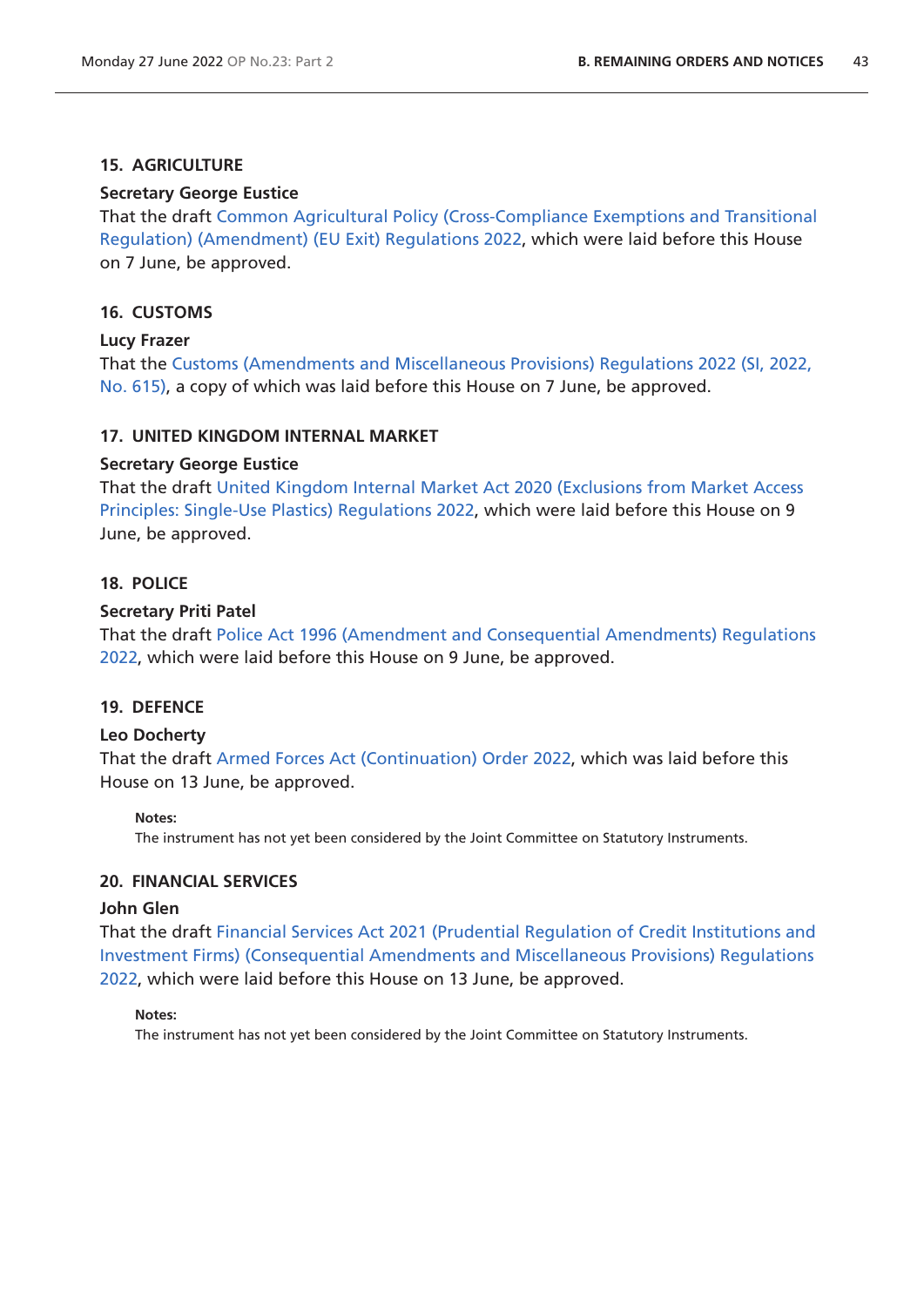## **21. ARMORIAL BEARINGS, ENSIGNS AND FLAGS**

#### **Secretary Brandon Lewis**

That the draft [Flags \(Northern Ireland\) \(Amendment\) \(No. 2\) Regulations 2022,](https://www.legislation.gov.uk/ukdsi/2022/9780348236248/pdfs/ukdsi_9780348236248_en.pdf) which were laid before this House on 15 June, be approved.

#### **Notes:**

The instrument has not yet been considered by the Joint Committee on Statutory Instruments.

## **22. FINANCIAL SERVICES**

## **John Glen**

That the draft [Money Laundering and Terrorist Financing \(Amendment\) \(No. 2\)](https://www.legislation.gov.uk/ukdsi/2022/9780348236347/pdfs/ukdsi_9780348236347_en.pdf)  [Regulations 2022](https://www.legislation.gov.uk/ukdsi/2022/9780348236347/pdfs/ukdsi_9780348236347_en.pdf), which were laid before this House on 15 June, be approved.

**Notes:**

The instrument has not yet been considered by the Joint Committee on Statutory Instruments.

## **23. HIGHWAYS**

## **Stuart Andrew**

That the draft [Business and Planning Act 2020 \(Pavement Licences\) \(Coronavirus\)](https://www.legislation.gov.uk/ukdsi/2022/9780348236378/pdfs/ukdsi_9780348236378_en.pdf)  [\(Amendment\) Regulations 2022,](https://www.legislation.gov.uk/ukdsi/2022/9780348236378/pdfs/ukdsi_9780348236378_en.pdf) which were laid before this House on 16 June, be approved.

## **24. CAPITAL GAINS TAX**

#### **Lucy Frazer**

That the draft [Double Taxation Relief and International Tax Enforcement \(Luxembourg\)](https://www.legislation.gov.uk/ukdsi/2022/9780348236484/pdfs/ukdsi_9780348236484_en.pdf)  [Order 2022,](https://www.legislation.gov.uk/ukdsi/2022/9780348236484/pdfs/ukdsi_9780348236484_en.pdf) which was laid before this House on 20 June, be approved.

#### **Notes:**

The instrument has not yet been considered by the Select Committee on Statutory Instruments.

## **25. EXITING THE EUROPEAN UNION (TRADE)**

#### **Secretary Anne-Marie Trevelyan**

That the draft [Cat and Dog Fur \(Control of Movement etc.\) \(EU Exit\) Regulations 2022,](https://www.legislation.gov.uk/ukdsi/2022/9780348236491/pdfs/ukdsi_9780348236491_en.pdf) which were laid before this House on 20 June, be approved.

#### **Notes:**

The instrument has not yet been considered by the Joint Committee on Statutory Instruments.

## **26. CIVIL AVIATION**

## **Secretary Grant Shapps**

That the draft [Airports Slot Allocation \(Alleviation of Usage Requirements\) \(No. 2\)](https://www.legislation.gov.uk/ukdsi/2022/9780348236590/pdfs/ukdsi_9780348236590_en.pdf)  [Regulations 2022, w](https://www.legislation.gov.uk/ukdsi/2022/9780348236590/pdfs/ukdsi_9780348236590_en.pdf)hich were laid before this House on 21 June, be approved.

#### **Notes:**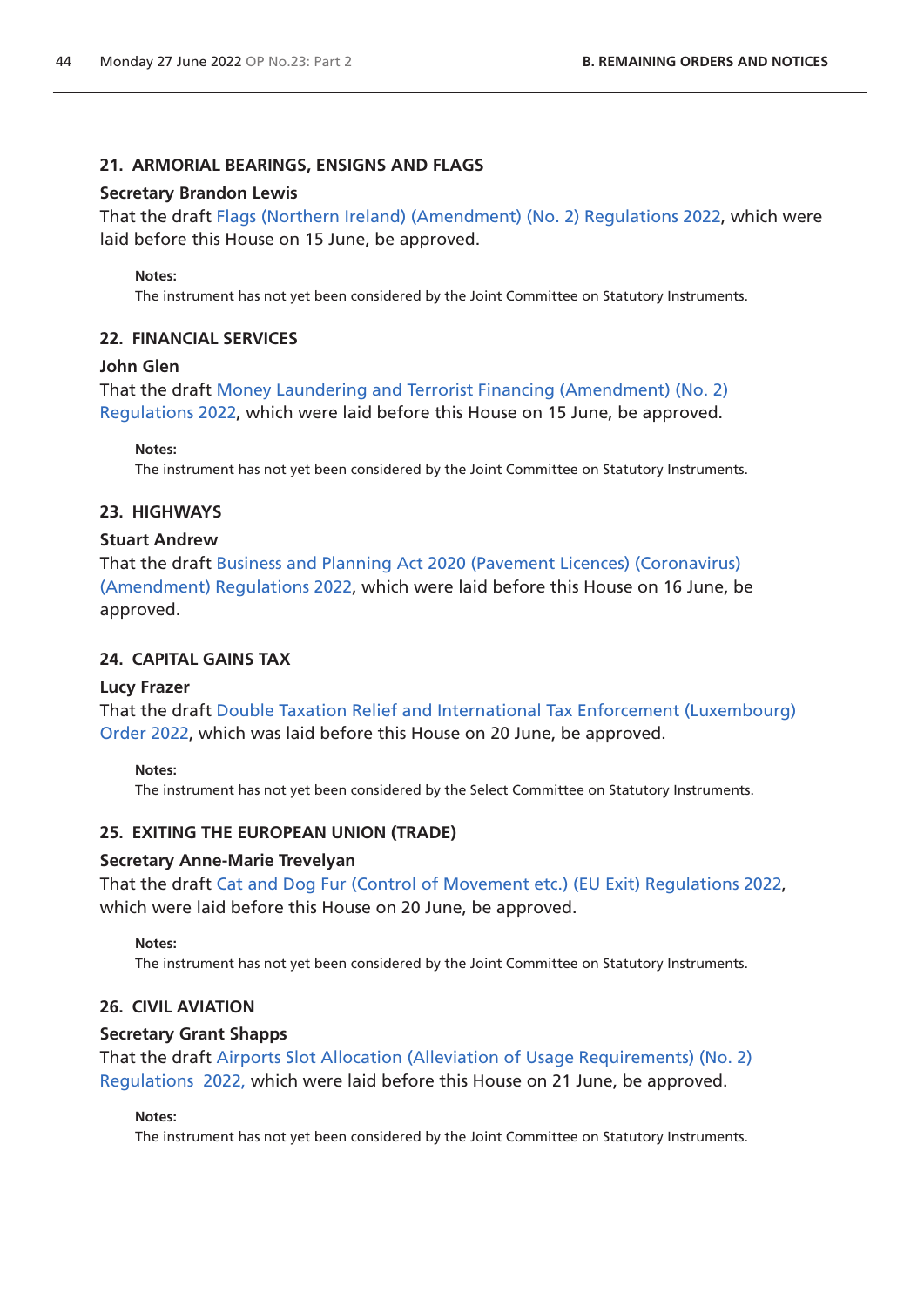## **27. MERCHANT SHIPPING**

## **Secretary Grant Shapps**

That the draft [Merchant Shipping \(Additional Safety Measures for Bulk Carriers\)](https://www.legislation.gov.uk/ukdsi/2022/9780348236569/pdfs/ukdsi_9780348236569_en.pdf)  [Regulations 2022](https://www.legislation.gov.uk/ukdsi/2022/9780348236569/pdfs/ukdsi_9780348236569_en.pdf), which were laid before this House on 21 June, be approved.

#### **Notes:**

The instrument has not yet been considered by the Select Committee on Statutory Instruments.

#### **28. [BILL OF RIGHTS BILL: S](https://publications.parliament.uk/pa/bills/cbill/58-03/0117/220117.pdf)ECOND READING**

#### **29. ELECTRICITY**

#### **Secretary Kwasi Kwarteng**

That the draft [Electricity and Gas \(Energy Company Obligation\) Order 2022,](https://www.legislation.gov.uk/ukdsi/2022/9780348236606/pdfs/ukdsi_9780348236606_en.pdf) which was laid before this House on 22 June, be approved.

#### **Notes:**

The instrument has not yet been considered by the Joint Committee on Statutory Instruments.

#### **30. PUBLIC SECTOR INFORMATION**

#### **Heather Wheeler**

That the draft [Public Sector Bodies \(Websites and Mobile Applications\) \(No. 2\) Accessibility](https://www.legislation.gov.uk/ukdsi/2022/9780348236583/pdfs/ukdsi_9780348236583_en.pdf)  [\(Amendment\) \(EU Exit\) Regulations 2022](https://www.legislation.gov.uk/ukdsi/2022/9780348236583/pdfs/ukdsi_9780348236583_en.pdf), which were laid before this House on 22 June, be approved.

#### **Notes:**

The instrument has not yet been considered by the Joint Committee on Statutory Instruments.

#### **31. COMPANIES**

#### **Secretary Kwasi Kwarteng**

That the draft [Register of Overseas Entities \(Delivery, Protection and Trust Services\)](https://www.legislation.gov.uk/ukdsi/2022/9780348236576/pdfs/ukdsi_9780348236576_en.pdf)  [Regulations 2022](https://www.legislation.gov.uk/ukdsi/2022/9780348236576/pdfs/ukdsi_9780348236576_en.pdf), which were laid before this House on 22 June, be approved.

#### **Notes:**

The instrument has not yet been considered by the Joint Committee on Statutory Instruments.

## **32. SANCTIONS**

#### **James Cleverly**

That the [Russia \(Sanctions\) \(EU Exit\) \(Amendment\) \(No. 10\) Regulations 2022 \(SI, 2022, No.](https://www.legislation.gov.uk/uksi/2022/689/pdfs/uksi_20220689_en.pdf)  [689\)](https://www.legislation.gov.uk/uksi/2022/689/pdfs/uksi_20220689_en.pdf), a copy of which was laid before this House on 22 June, be approved.

#### **Notes:**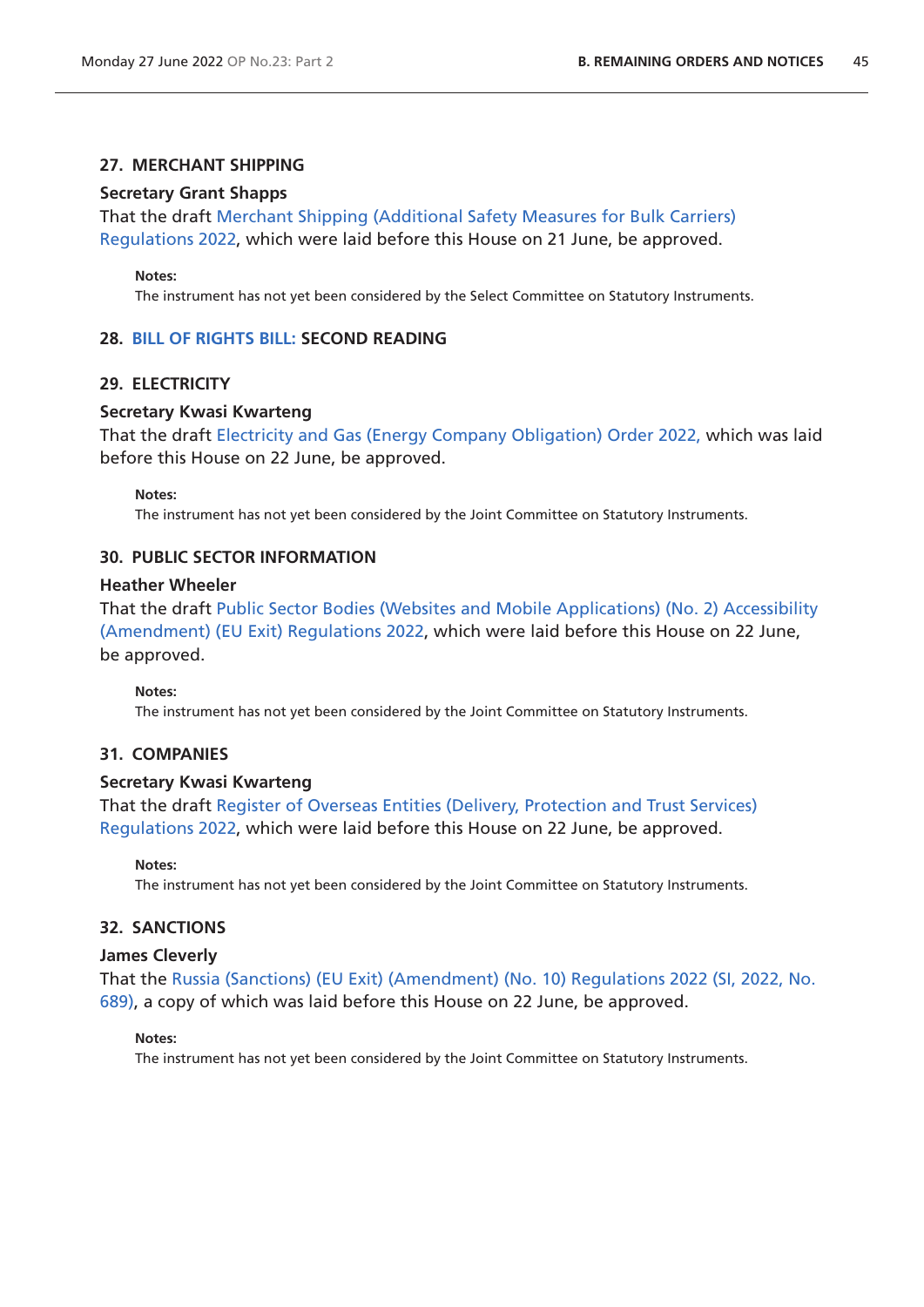## **33. RESTORATION AND RENEWAL OF THE PALACE OF WESTMINSTER**

#### **Mark Spencer**

That this House:

reaffirms its commitment to preserving the Palace of Westminster for future generations and ensuring the safety of all those who work in and visit the Palace, now and in the future;

notwithstanding the Resolution of 31 January 2018, welcomes the report from the House of Commons and House of Lords Commissions proposing a new mandate for the Restoration and Renewal works and a new governance structure to support them;

accordingly endorses the recommendations set out in the Commissions' report; and

in consequence, approves the establishment of a joint department of the two Houses, under the terms of the Parliament (Joint Departments) Act 2007.

#### **Notes:**

The Accounting Officer has prepared a [memorandum](https://www.parliament.uk/business/publications/commons/financial-consequences-memoranda/) on the financial consequences of this motion, pursuant to [Standing Order No. 22C\(2\)](https://publications.parliament.uk/pa/cm5802/cmstords/so_804_2021/so-orders.html#so-22C_2). Copies are available from the Vote Office and on the Business Papers page of the website.

## **34. ELECTORAL COMMISSION**

#### **Mark Spencer**

That an humble address be presented to Her Majesty, praying that Her Majesty will re-appoint Lord Gilbert of Panteg as an Electoral Commissioner with effect from 1 November 2022 for the period ending 31 October 2026; appoint Roseanna Cunningham as an Electoral Commissioner with effect from 1 October 2022 for the period ending 30 September 2026; and appoint Chris Ruane as an Electoral Commissioner with effect from 1 November 2022 for the period ending 31 October 2026.

## **35. [SOCIAL SECURITY \(SPECIAL RULES FOR END OF LIFE\) BILL \[LORDS\]:](https://publications.parliament.uk/pa/bills/cbill/58-03/0118/220118.pdf) SECOND READING**

## **36. ENVIRONMENTAL PROTECTION**

## **Chloe Smith**

That the draft [Chemicals \(Health and Safety\) Trade and Miscellaneous Amendments](https://www.legislation.gov.uk/ukdsi/2022/9780348236613/pdfs/ukdsi_9780348236613_en.pdf)  [Regulations 2022](https://www.legislation.gov.uk/ukdsi/2022/9780348236613/pdfs/ukdsi_9780348236613_en.pdf), which were laid before this House on 23 June, be approved.

#### **Notes:**

The instrument has not yet been considered by the Joint Committee on Statutory Instruments.

## **37. ROAD TRAFFIC**

## **Secretary Grant Shapps**

That the draft [Drivers' Hours, Tachographs, International Road Haulage and Licensing of](https://www.legislation.gov.uk/ukdsi/2022/9780348236651/pdfs/ukdsi_9780348236651_en.pdf)  [Operators \(Amendment\) Regulations 2022](https://www.legislation.gov.uk/ukdsi/2022/9780348236651/pdfs/ukdsi_9780348236651_en.pdf), which were laid before this House on 23 June, be approved.

#### **Notes:**